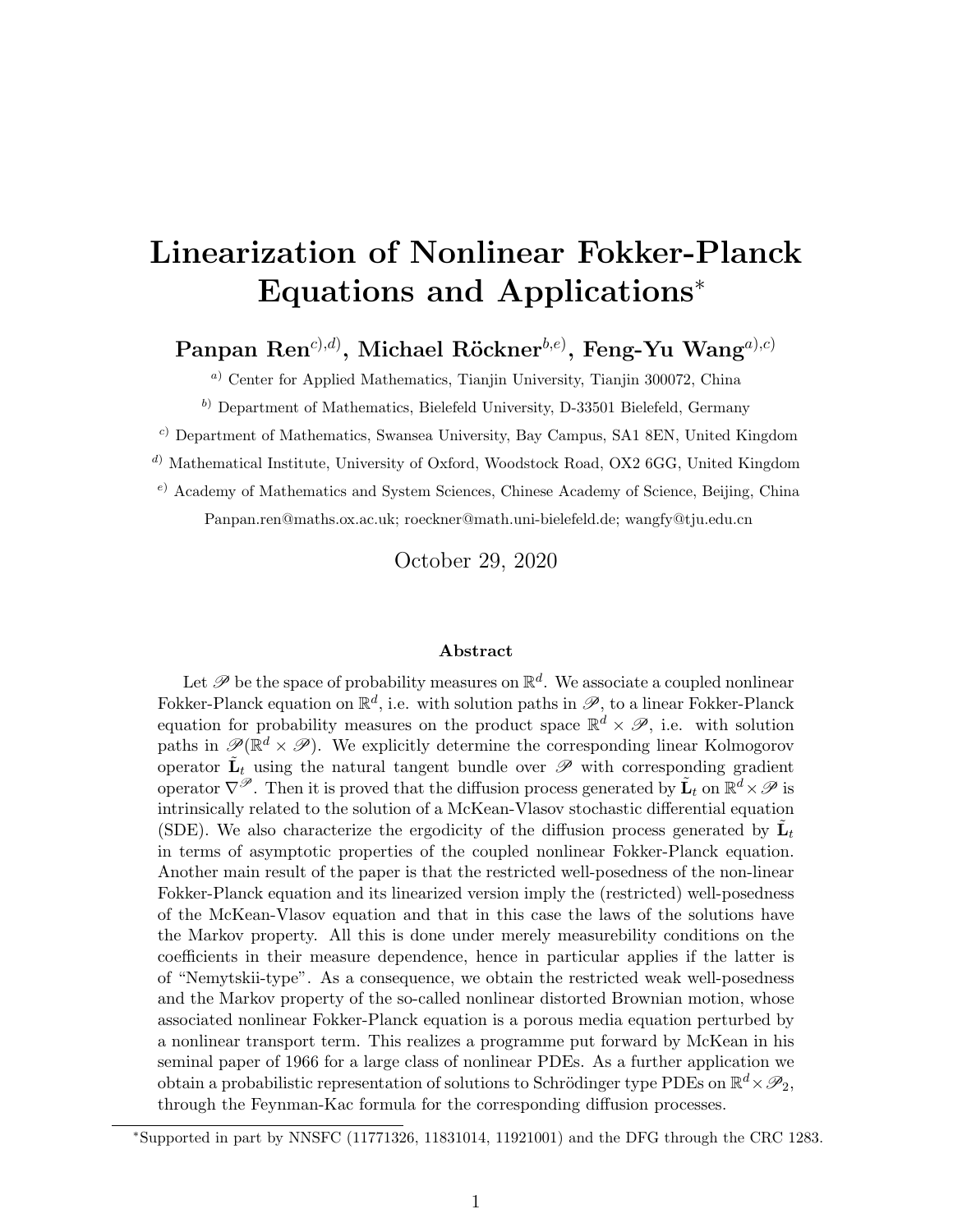AMS subject Classification: 60J60, 58J65.

Keywords: Nonlinear Fokker-Planck equation, McKean-Vlasov stochastic differential equation, diffusion process, ergodicity, Feynman-Kac formula.

# 1 Introduction

As a first result of this paper (see Section 3) we identify the continuity equation corresponding to a non-linear Fokker-Planck equation on  $\mathbb{R}^d$  with weakly continuous solution paths in  $\mathscr{P}$ , i.e. the space of probability measures on  $\mathbb{R}^d$  equipped with the weak topology. We determine explicitly the vector field, defining the continuity equation, as a section in the natural tangent bundle over  $\mathscr{P}$ . More precisely, let for  $m, d \in \mathbb{N}$ 

(1.1) 
$$
b = (b_i)_{1 \leq i \leq d} : [0, \infty) \times \mathbb{R}^d \times \mathcal{P} \to \mathbb{R}^d, \sigma = (\sigma_{ij})_{1 \leq i,j \leq d} : [0, \infty) \times \mathbb{R}^d \times \mathcal{P} \to \mathbb{R}^d \otimes \mathbb{R}^m
$$

be Borel measurable maps and consider the corresponding nonlinear Kolmogorov operator

(1.2) 
$$
L_{t,\mu}h(x) = \frac{1}{2} \sum_{i,j=1}^{d} (\sigma \sigma^*)_{i,j}(t, x, \mu) \partial_i \partial_j h(x) + \sum_{i=1}^{d} b_i(t, x, \mu) \partial_i h(x)
$$

$$
= \frac{1}{2} ((\sigma \sigma^*)(t, x, \mu) \nabla) \cdot \nabla h(x) + b(t, x, \mu) \cdot \nabla h(x),
$$

where  $(t, x, \mu) \in [0, \infty) \times \mathbb{R}^d \times \mathcal{P}, h \in C_0^2(\mathbb{R}^d)$ , "." denotes inner product in  $\mathbb{R}^d$  and  $L_{t,\mu}$ determines the nonlinear Fokker-Planck equation

$$
(1.3) \t\t \t\t \partial_t \mu_t = L_{t,\mu_t}^* \mu_t,
$$

meant in the weak sense with test function space  $C_0^{\infty}(\mathbb{R}^d)$  (see Definition 2.2 below for details). By the recipe suggested in  $[1]$ ,  $[2]$  (see also  $[3]$ ,  $[4]$ ,  $[23]$ ,  $[27]$ ,  $[28]$ ,  $[33]$  and  $[34]$ ), which we briefly recall in the Appendix of this paper, one then finds the well-known tangent bundle over  $\mathscr{P}$ , namely

(1.4) 
$$
(L^2(\mathbb{R}^d \to \mathbb{R}^d, \mu))_{\mu \in \mathscr{P}},
$$

and a corresponding intrinsic gradient  $\nabla^{\mathscr{P}}$  for a suitable and sufficiently large class  $\mathscr{F}C_b^2(\mathscr{P})$ of functions  $F: \mathscr{P} \to \mathbb{R}^d$  (defined in (2.5) below), which maps such F into sections in this tangent bundle, i.e.

(1.5) 
$$
\nabla^{\mathscr{P}} F(\mu) \in L^{2}(\mathbb{R}^{d} \to \mathbb{R}^{d}, \mu), \quad \mu \in \mathscr{P}
$$

(for details see the Appendix).  $\nabla^{\mathscr{P}}$  is, of course, the well-known Otto-gradient introduced in [26]. For the case where the space of  $\mathbb{Z}_+$ -valued Radon measures on  $\mathbb{R}^d$  replaces  $\mathscr{P}$ , it was, however, already introduced in [1], [2], even with a Riemannian manifold M replacing  $\mathbb{R}^d$ . Then the continuity equation corresponding to the non-linear evolution equation (1.3), which is *linear* and by definition an equation, whose solutions are weakly continuous paths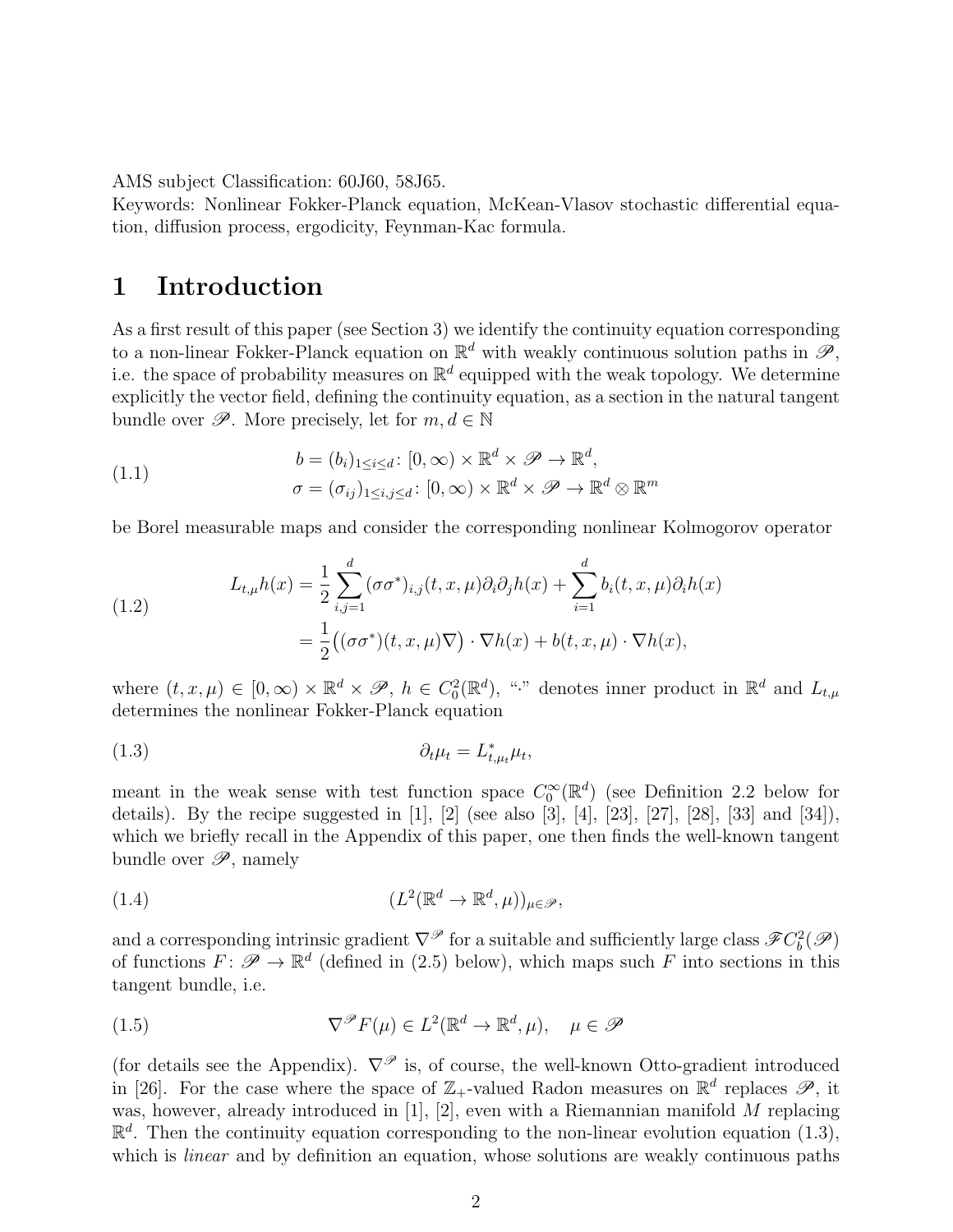of measure  $\Gamma_t$ ,  $t \geq 0$ , in  $\mathscr{P}(\mathscr{P})$  (the space of probability measures on  $\mathscr{P}$  again equipped with the weak topology), is then given as

$$
(1.6) \t\t \t\t \partial_t \Gamma_t = (\mathbf{L}_t)^* \Gamma_t
$$

in the weak sense with test function space  $\mathscr{F}C_b^2(\mathscr{P})$  (see Section 3 for details). The corresponding Kolmogorov operator  $\mathbf{L}_t$  is of first order and determined by a vector field in the tangent bundle  $(L^2(\mathbb{R}^d \to \mathbb{R}^d, \mu))_{\mu \in \mathscr{P}}$  as follows:

(1.7) 
$$
\mathbf{L}_t F(\mu) = \langle \frac{1}{2} (\sigma \sigma^*)(t, \cdot, \mu) \nabla + b(t, \cdot, \mu), \nabla^{\mathscr{P}} F(\mu) \rangle_{L^2(\mathbb{R}^d \to \mathbb{R}^d, \mu)},
$$

where  $\mu \in \mathscr{P}, F \in \mathscr{F}C_b^2(\mathscr{P})$  and  $\langle \cdot, \cdot \rangle_{L^2(\mathbb{R}^d \to \mathbb{R}^d, \mu)}$  denotes the inner product in  $L^2(\mathbb{R}^d \to$  $\mathbb{R}^d, \mu$  (see Proposition 3.1) and for  $\sigma \neq 0$  it is meant in the usual generalized sense. So, every solution  $\mu_t^{\zeta}$  $t<sub>t</sub>$ ,  $t \geq 0$ , to (1.3) with initial condition  $\zeta \in \mathscr{P}$  gives rise to a solution to (1.6) with initial condition the Dirac measure  $\delta_{\zeta}$  in  $\mathscr{P}(\mathscr{P})$ . Mixing these initial conditions  $\zeta$  according a measure  $\Gamma \in \mathscr{P}(\mathscr{P})$ , i.e., looking at the push forward measure under the flow generated by (1.3) one obtains a solution path  $\Gamma_t^{\Gamma}$ ,  $t \ge 0$ , in  $\mathscr{P}(\mathscr{P})$  of (1.6). Interestingly, it turns out that the operator  $\partial_t + \mathbf{L}_t$  with a suitable domain  $\tilde{\mathscr{F}}$  is dissipative, hence closable on  $L^1([0,T] \times \mathscr{P}, \Gamma_t^{\Gamma} dt)$ . Thus  $\partial_t + \mathbf{L}_t$  extends uniquely to a much larger space of functions on  $[0, T] \times \mathscr{P}$  (including e.g. certain functions which are Lipschitz with respect to metrics generating the weak topology on  $\mathscr{P}$ ). Thus, through (1.6) we can construct an abundance of measures of type  $\Gamma_t^{\Gamma}$  dt on  $[0, T] \times \mathscr{P}$  for which the first order operator  $\partial_t + \mathbf{L}_t$ , which is given by a vector field over  $[0, T] \times \mathscr{P}(\mathbb{R}^d)$ , i.e. a section in  $(L^2(\mathbb{R}^d \to \mathbb{R}^d, \mu))_{\mu \in \mathscr{P}(\mathbb{R}^d)}$ , and which in turn is canonically determined by the nonlinear Kolmogorov operator (1.2), is closable on  $L^1([0,T] \times \mathscr{P}(\mathbb{R}^d); \Gamma_t^{\Gamma} dt)$  (see Remark 3.2 below for details).

In the second main result of this paper (see Section 4.1) we obtain weak uniqueness in law and Markov properties for solutions to McKean-Vlasov equations from uniqueness of their corresponding non-linear Fokker-Planck equation and their "freezed" linear version. More precisely, for b and  $\sigma$  as in (1.1) consider the McKean-Vlasov stochastic differential equation (SDE) on  $\mathbb{R}^d$  (see [12] and the references therein)

(1.8) 
$$
dX_t = b(t, X_t, \mathcal{L}_{X_t})dt + \sigma(t, X_t, \mathcal{L}_{X_t})dW_t, \quad t \ge 0,
$$

where  $W_t, t \geq 0$ , is an  $(\mathscr{F}_t)$ -Brownian motion in  $\mathbb{R}^m$  defined on a probability space  $(\Omega, \mathscr{F}, \mathbb{P})$ with normal filtration  $(\mathscr{F}_t)_{t\geq0}$  and the solution  $X_t, t\geq0$ , is an  $(\mathscr{F}_t)$ -adapted stochastic process on  $(\Omega, \mathscr{F})$  with P-a.s. continuous sample paths in  $\mathbb{R}^d$  and time marginal laws  $\mathscr{L}_{X_t} :=$  $\mathbb{P} \circ X_t^{-1}$ ,  $t \geq 0$ . Then obviously by Itô's formula for any (probabilistically) weak solution to (1.8) its time marginals  $\mu_t := \mathscr{L}_{X_t}, t \geq 0$ , solve the nonlinear Fokker-Planck equation (1.3). Recently, it was proved in [5], [6] that under a natural integrability condition on  $\sigma$ and b the converse is also true. Hence in this sense weak solutions to McKean-Vlasov SDE and nonlinear Fokker-Planck equations are equivalent. Once one has this equivalence, it is fairly straightforward to get a sufficient condition for weak uniqueness for  $(1.8)$ . For this we consider the "freezed" linear version of the non-linear Fokker-Planck equation (1.3), i.e. for a fixed solution  $\mu_t$ ,  $t \geq 0$ , of  $(1.3)$ 

$$
(1.9) \t\t \t\t \partial_t \nu_t = L_{t,\mu_t}^* \nu_t
$$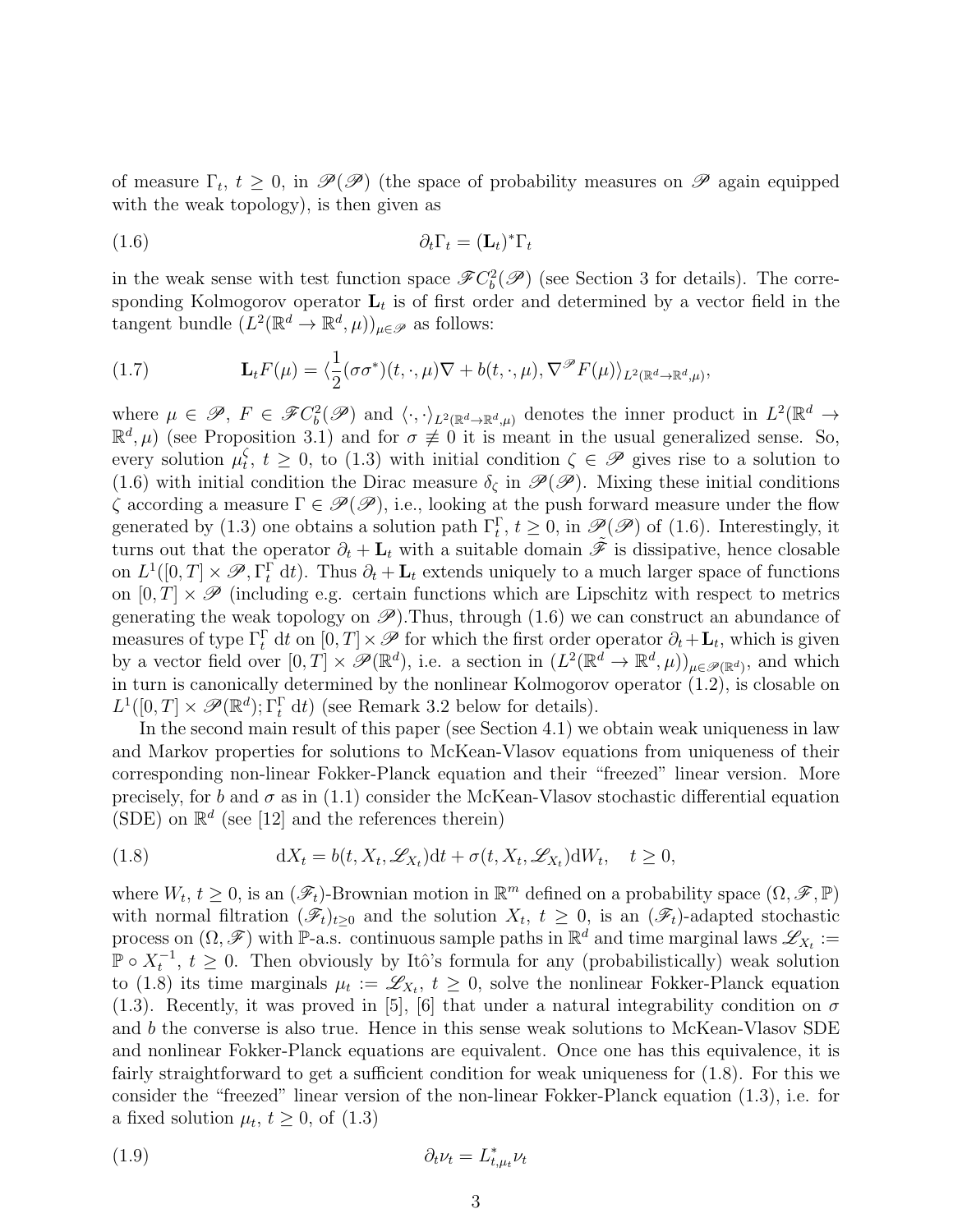and look at the pair of Fokker-Planck equations

(1.10) 
$$
\begin{cases} \partial_t \mu_t &= L_{t,\mu_t}^* \mu_t \\ \partial_t \nu_t &= L_{t,\mu_t}^* \nu_t. \end{cases}
$$

Then we introduce a notion of "restricted" well-posedness for  $(1.10)$  (see Definition 2.2(2) below). It is "restricted" in the sense that we restrict to subclasses of probability measures as initial data and to subclasses of solutions with certain properties. This restriction causes major technical complications, but is necessary, because in many applications (1.10) is only well posed on a subspace of  $\mathscr{P}$ . In particular, as far as the distribution density function is concerned , it is natural to consider the class of absolutely continuous probability measures ( see Section 5). Furthermore, when  $b(t, x, \cdot)$  and  $\sigma(t, x, \cdot)$  are Lipschitz continuous in the Wasserstein distance  $\mathbb{W}_2$ , (1.8) and thus (1.3) is usually solved for initial distributions having finite second moment, see [14, 20, 37] and references within. Theorem 4.1 below provides the equivalence of the restricted well-posedness of (1.10) with that of the corresponding SDE-version, i.e.,

(1.11) 
$$
\begin{cases} \partial_t \mu_t &= L_{t,\mu_t}^* \mu_t \\ dX(t) &= b(t, X(t), \mu_t) dt + \sigma(t, Y(t), \mu_t) dW(t). \end{cases}
$$

From Theorem 4.1 we then deduce that the restricted well-posedness of (1.10) implies that of the McKean-Vlasov SDE (1.8). Under the assumption of restricted well-posedness we also prove that the laws of the solutions to both the second equation in (1.11) and to (1.8) have the Markov property (see Theorem 4.5 and Corollary 4.6 in Section 4.3). The proof, however, is much more involved in comparison to the case of well-posedness for all initial conditions. It turns out that the same results hold, if in the second equations of (1.10) and (1.11), we change the operator  $L_{t,\mu_t}$ , i.e. the coefficients b and  $\sigma$ , to another Kolmogorov operator  $\bar{L}_{t,\mu_t}$  with coefficients  $\bar{b}, \bar{\sigma}$ . Therefore, we formulate our results in this more general case.

In Section 5 we apply these results to an interesting example, where the above nonlinear Fokker-Planck equation is a porous medium equation perturbed by a first order (transport) term recently studied in [7]. The solution to the corresponding McKean-Vlasov SDE can be considered as a nonlinear distorted Brownian motion (see [7] for details).

At this point we would like to stress that for these applications it is important that our above framework works for coefficients b and  $\sigma$ , which are assumed to be only measurable in the measure variable  $\mu$ . This implies that we can cover cases, where the nonlinear Fokker-Planck equation (1.3) is a nonlinear PDE, because in such cases b and  $\sigma$  depend "Nemytskii-type" (hence very singularly on  $\mu$ ), i.e.  $b(t, x, \cdot)$  and  $\sigma(t, x, \cdot)$  depend on the measure through its Radon-Nikodym density  $\rho$  (w.r.t. Lebesgue measure) evaluated at x (see Section 5 for details). The main result here is Theorem 5.1, by which in particular we have the Markov property for the solutions of the corresponding McKean-Vlasov SDE (see (5.8)). Consequently, the results of Section 5 can be considered as a realization of McKean's vision from [24] (namely to associate certain nonlinear PDEs with non-linear Markov processes analogously to the well-established linear case) for a large class of non-linear PDEs, more precisely, for nondegenerate porous media equations perturbed by a transport term.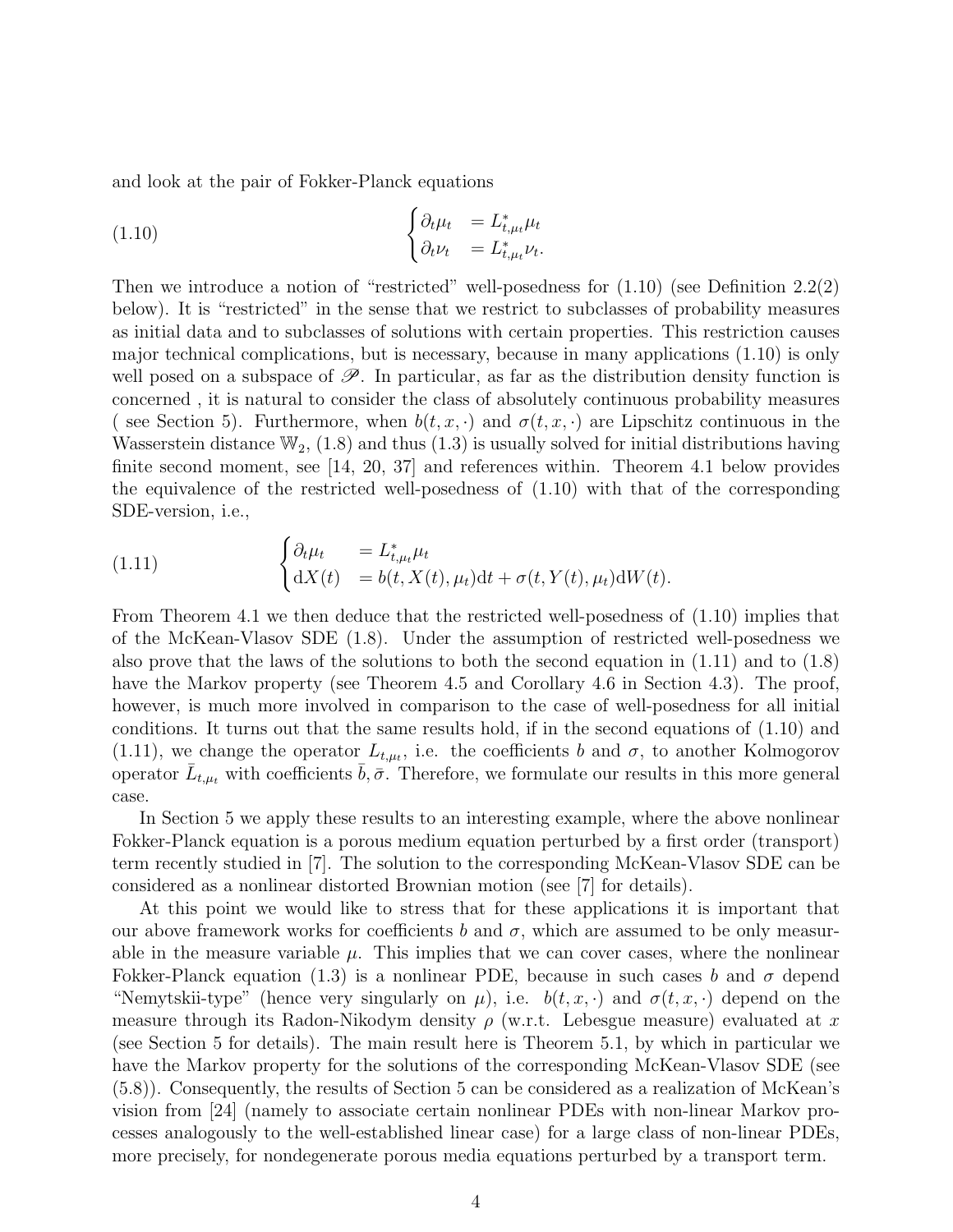The third main result of this paper is about transforming the non-linear coupled Fokker-Planck equation (1.10) into a *linear* Fokker-Planck equation on  $\mathbb{R}^d \times \mathscr{P}$ , i.e. with solution paths in  $\mathscr{P}(\mathbb{R}^d \times \mathscr{P})$  (see Section 4.2). The motivation comes from the hope that for the understanding of McKean-Vlasov SDEs it could be useful to study the pair process  $(X(t), \mathscr{L}_{X(t)})$ ,  $t \geq 0$ , on the state space  $\mathbb{R}^d \times \mathscr{P}$ . By the Appendix of this paper we know that the corresponding tangent bundle is

(1.12) 
$$
\mathbb{R}^d \oplus (L^2(\mathbb{R}^d \to \mathbb{R}^d; \mu))_{\mu \in \mathscr{P}}.
$$

As a consequence of this and Section 3 it is trivial to derive the Fokker-Planck equation associated to the process  $(X(t), \mathscr{L}_{X(t)})_{t \geq 0}$  on  $\mathbb{R}^d \times \mathscr{P}$  which again is a *linear* Fokker-Planck equation, namely (see Definition 2.2 below)

(1.13) 
$$
\partial_t \Lambda_t = \tilde{\mathbf{L}}_t^* \Lambda_t, \quad t \geq 0,
$$

where  $(\Lambda_t)_{t\geq 0}$  is a weakly continuous path of probability measures on  $\mathbb{R}^d \times \mathscr{P}$ , i.e. in  $\mathscr{P}(\mathbb{R}^d \times \mathscr{P})$ , and with the corresponding linear Kolmogorov operator  $\tilde{\mathbf{L}}_t$  (of course, first order in  $\mu$ ) on  $\mathbb{R}^d \times \mathscr{P}$  being given explicitly on a reasonably rich class  $\mathscr{C}$  of functions  $G: \mathbb{R}^d \times \mathscr{P} \to \mathbb{R}$  as

$$
(1.14) \qquad \tilde{\mathbf{L}}_t G = \bar{\mathbf{L}}_t G + \mathbf{L}_t G
$$

where  $\mathbf{L}_t$  is as in (1.7) and

(1.15) 
$$
\bar{\mathbf{L}}_t G(x,\mu) = L_{t,\mu}(G(\cdot,\mu))(x)
$$

(see Section 4.2 for details). The exact relation between solutions to (1.10) and (1.13) is given in Theorem 4.3(i) below. In particular, an explicit formula for solutions of (1.13) is given through probability kernels  $\mathbf{P}_{s,t}(x,\zeta;dy,d\nu) \in \mathscr{P}(\mathbb{R}^d \times \mathscr{P}), (x,\zeta \in \mathbb{R}^d \times \mathscr{P}, s \leq t,$ which satisfy the Chapman-Kolmogorov equations (see Theorem 4.3(ii)).

As another consequence we prove the Markov property of the law of the solution  $(X(t), \mathscr{L}_{X(t)})$ of the McKean-Vlasov SDE (1.8) in a stronger form under the stronger condition (4.8) (see Theorem 4.11 in Section 4.4 below for the precise formulation of this result).

In the time homogeneous case a further application of the results in Section 4 is a characterization of the ergodicity for solutions to (1.11) in terms of the ergodicity of  $(P_{s,t})_{s\leq t}$ (see Theorem 4.12 in Section 4.5). An application of this result is presented in Section 6 and concerns a case with more regular coefficients b and  $\sigma$  (see Theorem 6.1 below) where  $\mathscr{P}(\mathbb{R}^d)$ is replaced by  $\mathscr{P}_2(\mathbb{R}^d)$ , i.e. all elements in  $\mathscr{P}(\mathbb{R}^d)$  with finite second moments (equipped with the Wasserstein metric). In this case even exponential ergodicity is proved.

As a further consequence, in Section 7 we then prove a Feynman-Kac formula for the above diffusion process on  $\mathbb{R}^d \times \mathscr{P}(\mathbb{R}^d)$ , from which we derive a probabilistic representation for solutions of Schrödinger type PDE on  $\mathbb{R}^d \times \mathscr{P}_2(\mathbb{R}^d)$  of the following form

(1.16) 
$$
\partial_t u(t, x, \zeta) + \tilde{\mathbf{L}}_t u(t, \cdot, \cdot)(x, \zeta) + (\mathbf{V}u)(t, x, \zeta) + \mathbf{f}(t, x, \zeta) = 0, \quad t \in [0, T],
$$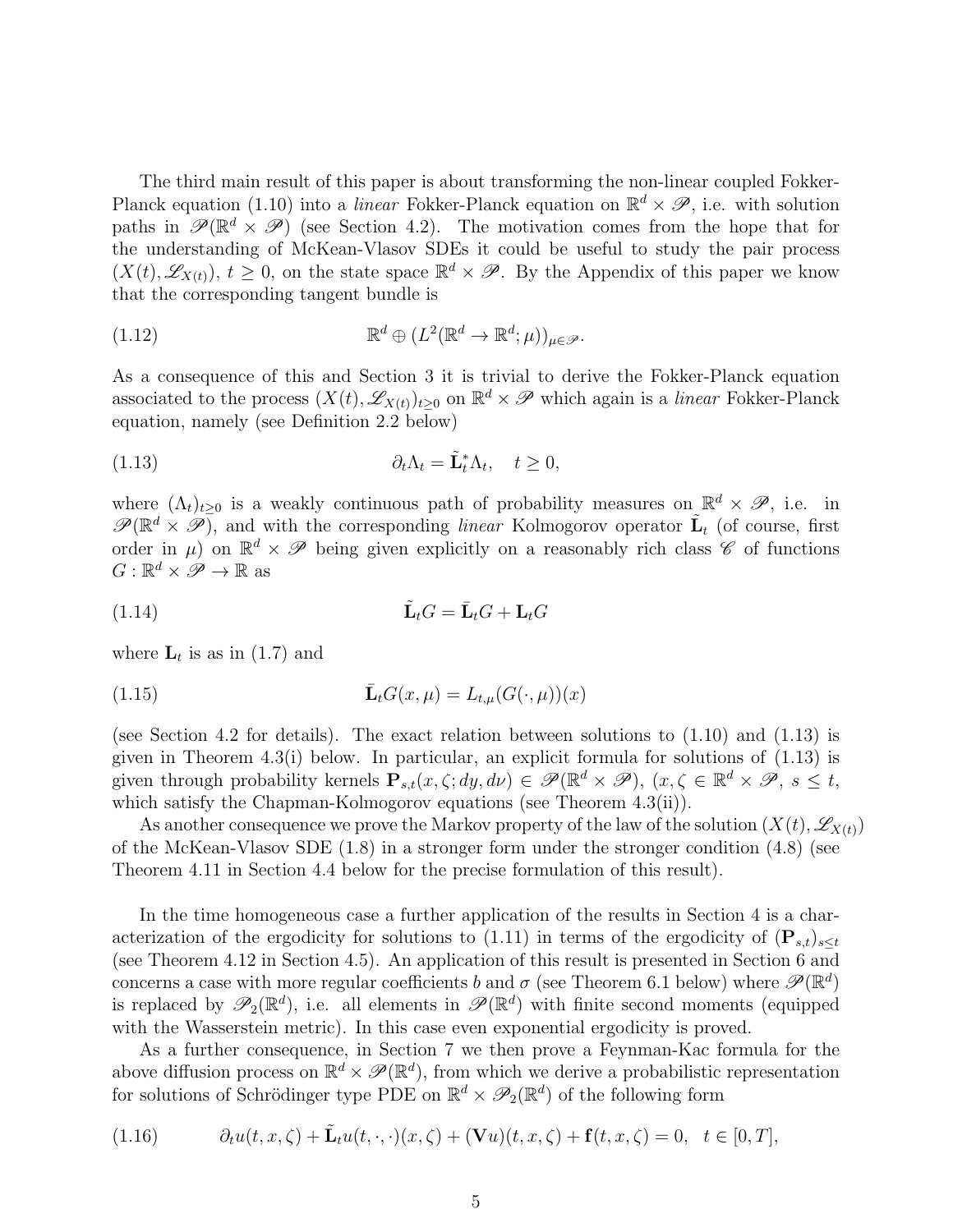where  $T > 0$  is fixed,  $(x, \zeta) \in \mathbb{R}^d \times \mathcal{P}_2(\mathbb{R}^d)$ , and  $\mathbf{V}, \mathbf{f}$  are measurable functions on  $[0, T] \times$  $\mathbb{R}^d \times \mathscr{P}_2(\mathbb{R}^d)$ . This generalizes some known results from the literature (see [10, 13, 15, 19, 22]).

Finally we would like to emphasize again that the main motivation of this paper is to contribute to the theory of nonlinear Fokker-Planck equations on one side and McKean-Vlasov SDEs on the other. The literature on both parts of the theory is overwhelming, so that we apologize that an overview of the known results is beyond the scope of this paper. Therefore, we confine ourselves to refer the reader to the monographs [17] and [9] concerning Fokker-Planck(-Kolmogorov) equations and to [12, 21] concerning McKean-Vlasov SDEs as well as the references therein and e.g. the very recent papers [5, 6, 11, 14, 18, 19, 20, 25, 30, 31, 32, 37]. Furthermore, we would like to stress that according to general Markov process theory via the martingale problem given by the underlying generator (see e.g. [35] in the classical case) there is a close connection of our results with the very nice recent works ([13], [16]) on the Itô-formula for the process  $(X_t, \mathscr{L}_{X(t)})$ ,  $t \geq 0$ , coming from the McKean-Vlasov SDE (1.8) above. The connection is obvious, since one can show that our intrinsic gradient  $\nabla^{\mathscr{P}}$  on functions in  $\mathscr{F}C_b^2(\mathscr{P})$  (see Appendix A) is the same as the Lions-derivative from [11]. This fact was proved in [32]. Since, however, our approach is more analytic and based more on nonlinear Fokker-Planck equations, we do not need this Itô-formula.

# 2 Preliminaries and notation

Let  $\mathscr P$  denote the set of all probability measures on  $\mathbb R^d$  equipped with the weak (= narrow) topology and corresponding Borel- $\sigma$ -algebra  $\mathscr{B}(\mathscr{P})$ . Likewise  $\mathscr{P}(\mathscr{P})$  and  $\mathscr{P}(\mathbb{R}^d \times \mathscr{P})$  denote the set of all probability measures on  $\mathscr{P}$  and  $\mathbb{R}^d \times \mathscr{P}$  respectively and both are considered with the weak topology and corresponding Borel- $\sigma$ -algebras. Let

(2.1) 
$$
b, \bar{b} : [0, \infty) \times \mathbb{R}^d \times \mathscr{P} \to \mathbb{R}^d; \quad \sigma, \bar{\sigma} : [0, \infty) \times \mathbb{R}^d \times \mathscr{P} \to \mathbb{R}^d \otimes \mathbb{R}^m,
$$

be Borel-measurable maps, where  $m, d \in \mathbb{N}$ . Furthermore, besides  $L_{t,\mu}$  in (1.2) we define the following measure-dependent Kolmogorov operator on  $\mathbb{R}^d$ :

$$
(2.2) \qquad \bar{L}_{t,\mu}h(x) := \frac{1}{2}\sum_{i,j=1}^d (\bar{\sigma}\bar{\sigma}^*)_{ij}(t,x,\mu)\partial_i\partial_j h(x) + \sum_{i=1}^d \bar{b}_i(t,x,\mu)\partial_i h(x), \quad h \in C_0^2(\mathbb{R}^d),
$$

and consider (more generally than (1.10)) the coupled non-linear Fokker-Planck equations

(2.3) 
$$
\begin{cases} \partial_t \mu_t = L_{t,\mu_t}^* \mu_t, \\ \partial_t \nu_t = \bar{L}_{t,\mu_t}^* \nu_t. \end{cases}
$$

Let us define the following test function spaces:

$$
(2.4) \qquad \mathscr{F}C_b^2(\mathscr{P}) := \{ F(\mu) := g(\mu(h_1), \cdots, \mu(h_n)) : n \ge 1, g \in C_b^1(\mathbb{R}^n), h_i \in C_0^2(\mathbb{R}^d) \}.
$$

on  $\mathscr P$  and

(2.5) 
$$
\mathscr{C} := \{ (x,\mu) \mapsto h_0(x) F(\mu) : h_0 \in C_0^2(\mathbb{R}^d), F \in \mathscr{F}C_b^2(\mathscr{P}) \}.
$$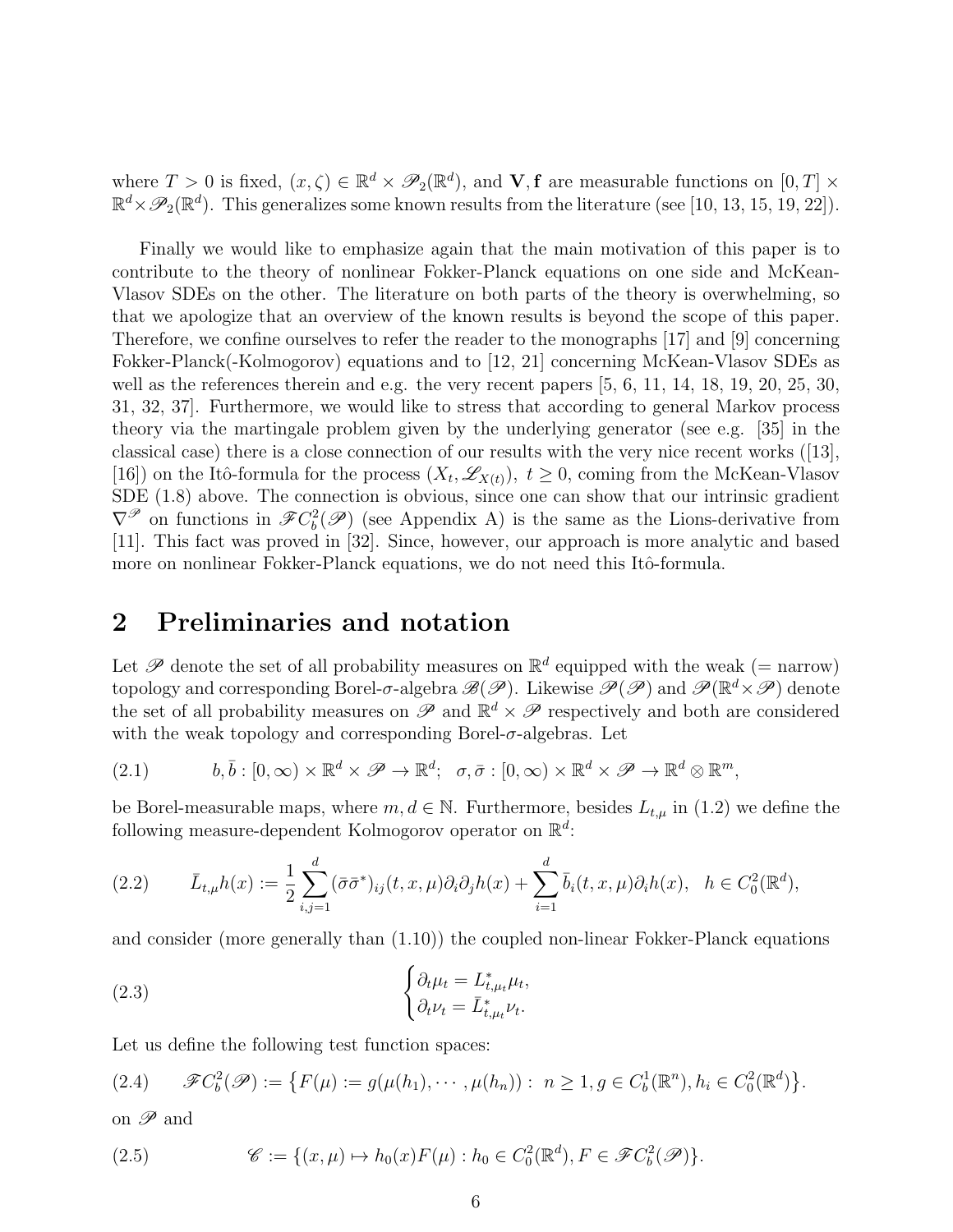Next, consider the time-dependent differential operator  $\tilde{\mathbf{L}}_t$  defined by (1.14) and (1.15) with  $\bar{L}_{t,\mu}$  replacing  $L_{t,\mu}$ . (2.3) is meant in the weak sense (see Definition 2.2(2) below). In Section 4 we are going to establish a correspondence between solutions  $(\mu_t, \nu_t)_{t\geq 0}$  of  $(2.3)$  and those to the linear Fokker-Planck equation

(2.6) 
$$
\partial_t \Lambda_t = \tilde{\mathbf{L}}_t^* \Lambda_t, \ t \geq 0,
$$

on  $\mathbb{R}^d \times \mathscr{P}$  again meant in the weak sense (see Definition 2.2(3) below). (2.6) is a generalization of (1.13) with  $\bar{L}_{t,\mu}$  replacing  $L_{t,\mu}$  in (1.15). Let  $C([s,\infty) \to \mathscr{P})$  denote the set of all weakly continuous paths in  $\mathscr P$  starting from  $s \in [0,\infty)$  and  $C([s,\infty) \to \mathscr P(\mathscr P)),$  $C([s,\infty) \to \mathscr{P}(\mathbb{R}^d \times \mathscr{P}))$ are defined likewise.

Remark 2.1. For nonlinear Fokker-Planck equations (1.3) typically one cannot expect to have a unique solution for every initial condition  $\zeta \in \mathscr{P}$  at time  $s \in [0,\infty)$ , but only for  $\zeta \in \mathscr{P}_0$ , where  $\mathscr{P}_0 \in \mathscr{B}(\mathscr{P})$ . In addition, even for such restricted initial conditions  $\zeta \in \mathscr{P}_0$ generally one does not have a unique solution to (1.3) in all of  $C([s,\infty) \to \mathscr{P})$ , but rather in a subset thereof, whose paths in particular leave  $\mathscr{P}_0$  invariant. Therefore, we introduce property  $(P)$  below.

For  $\mathscr{P}_0 \in \mathscr{B}(\mathscr{P})$  and  $\mathscr{A} \subset C([0,\infty) \to \mathscr{P}_0)$  we need the following property for the pair  $(\mathscr{P}_0, \mathscr{A})$ :

(P) If  $\tilde{\mu} \in \mathscr{P}$  such that  $\tilde{\mu} \leq C\mu$  for some  $\mu \in \mathscr{P}_0$ ,  $C \in (0,\infty)$ , then  $\tilde{\mu} \in \mathscr{P}_0$ . If  $(\lambda_t)_{t\geq 0} \in \mathscr{A}$ , then  $(\lambda_{s+t})_{t\geq0} \in \mathscr{A}$  for all  $s \geq 0$ , and  $(\tilde{\lambda}_t)_{t\geq0} \in \mathscr{A}$ , provided  $(\tilde{\lambda}_t)_{t\geq0} \in C([0,\infty) \to \mathscr{P}_0)$ and  $\tilde{\lambda}_t \leq C \lambda_t$  for all  $t \geq 0$  and some  $C \in (0, \infty)$ .

**Definition 2.2** (Solution to Fokker-Planck equations, see [9]). Let  $s \geq 0$  be fixed.

(1) 
$$
(\mu_t)_{t\geq s} \in C([s,\infty) \to \mathscr{P})
$$
 is called a solution to (1.3) from time s, if for all  $t \in [s,\infty)$ 

(2.7) 
$$
\int_s^t \mathrm{d}r \int_{\mathbb{R}^d} \left( |b| + ||\sigma||^2 \right) (r, x, \mu_r) \mu_r(\mathrm{d}x) < \infty,
$$

and

(2.8) 
$$
\int_{\mathbb{R}^d} h \mathrm{d} \mu_t = \int_{\mathbb{R}^d} h \mathrm{d} \mu_s + \int_s^t \mathrm{d} r \int_{\mathbb{R}^d} L_{r,\mu_r} h \, \mathrm{d} \mu_r, \quad h \in C_0^{\infty}(\mathbb{R}^d).
$$

(2) A pair  $(\mu_t, \nu_t)_{t\geq s}$  with  $(\mu_t)_{t\geq s}$ ,  $(\nu_t)_{t\geq s} \in C([s,\infty) \to \mathscr{P})$  is called a solution to (2.3) from time s, if  $(\mu_t)_{t\geq s}$  is a solution of (1.3) from time s and for all  $t \in [s,\infty)$ 

(2.9) 
$$
\int_{s}^{t} dr \int_{\mathbb{R}^{d}} \left( |\overline{b}| + ||\overline{\sigma}||^{2} \right) (r, x, \mu_{r}) \nu_{r}(\mathrm{d}x) < \infty
$$

and

(2.10) 
$$
\int_{\mathbb{R}^d} h \mathrm{d} \nu_t = \int_{\mathbb{R}^d} h \mathrm{d} \nu_s + \int_s^t \mathrm{d} r \int_{\mathbb{R}^d} \bar{L}_{r,\mu_r} h \, \mathrm{d} \nu_r, \quad h \in C_0^{\infty}(\mathbb{R}^d).
$$

For two pairs  $(\mathscr{P}_0, \mathscr{A}), (\tilde{\mathscr{P}}_0, \tilde{\mathscr{A}})$  with property  $(P)$  we call (2.3) well-posed in  $((\mathscr{P}_0, \mathscr{A}), (\tilde{\mathscr{P}}_0, \tilde{\mathscr{A}}))$  if the following holds: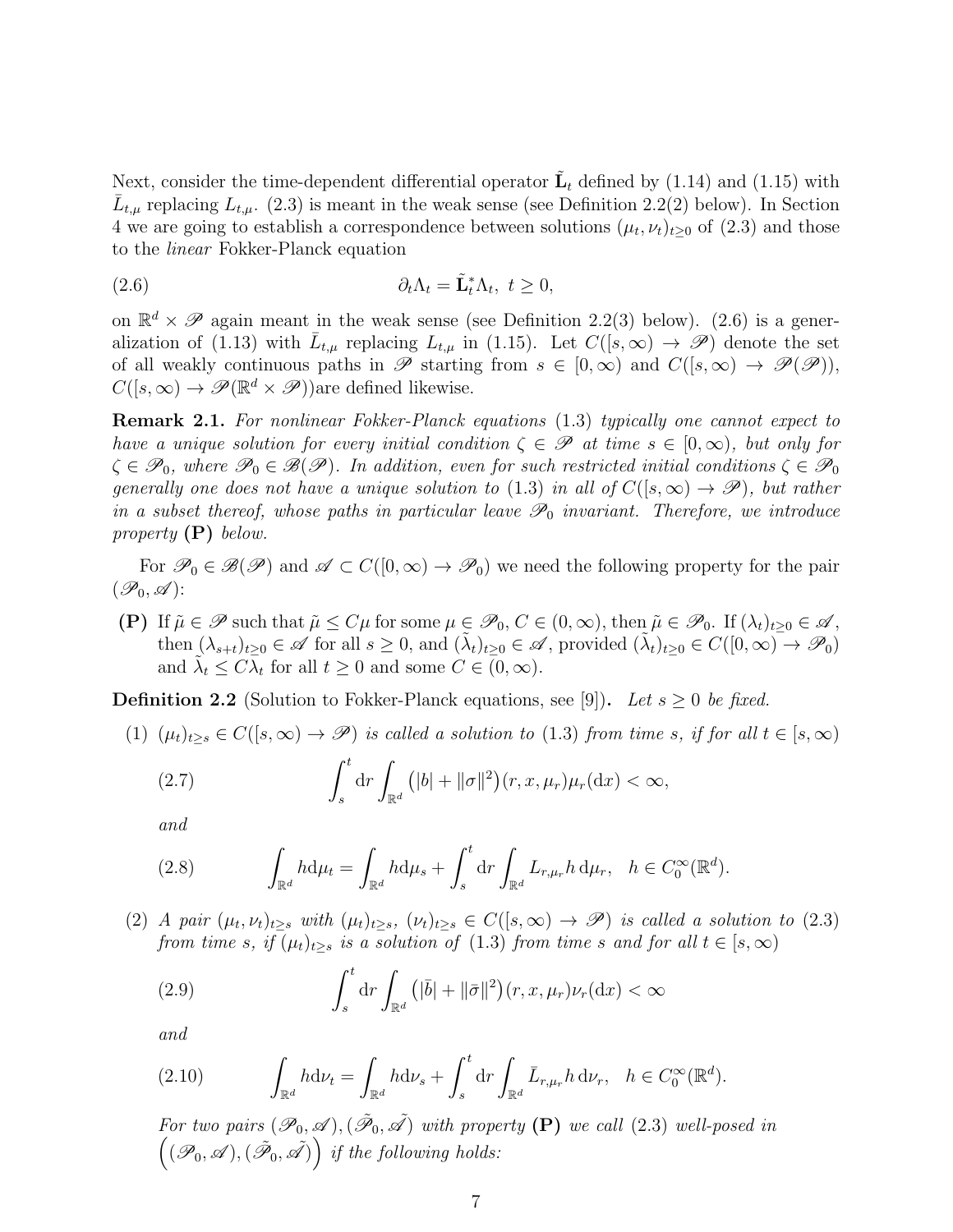- (a) For every  $(s,\zeta) \in [0,\infty) \times \mathcal{P}_0$  there exists a unique solution  $(\mu_{s,t}^{\zeta})_{t\geq s}$  to  $(1.3)$ starting from s with  $\mu_{s,s}^{\zeta} = \zeta$  and  $(\mu_s^{\zeta})$  $\zeta_{s,s+t}$ <sub>b</sub><sub>20</sub>  $\in \mathscr{A}$  such that  $\zeta \mapsto \mu_{s,t}^{\zeta}$  is Borel measurable for all  $t > s$ .
- (b) For every  $(s, \theta, \zeta) \in [0, \infty) \times \tilde{\mathcal{P}}_0 \times \mathcal{P}_0$  and  $(\mu_{s,t}^{\zeta})_{t \geq s}$  as in (a) there exists a unique solution  $(\nu_{s,t}^{\zeta,\theta})_{t\geq s}$  to (2.10) with  $\mu_{s,r}^{\zeta}$  replacing  $\mu_r$ ,  $r \geq s$ , starting from s with  $\nu_{s,s}^{\zeta,\theta} = \theta$  and  $(\nu_{s,s}^{\zeta,\theta})$  $\zeta_{s,s+t}^{(\zeta,\theta)}(t)_{t\geq0}\in\tilde{\mathscr{A}}$  such that  $(\theta,\zeta)\mapsto\nu_{s,t}^{\zeta,\theta}$  is Borel measurable for all  $t \geq s$ .
- (3)  $(\Lambda_t)_{t\geq s} \in C([s,\infty) \to \mathscr{P}(\mathbb{R}^d \times \mathscr{P}))$  is called a solution to (2.6) from time s, if for all  $t \in [s, \infty)$

$$
(2.11)\ \int_s^t \mathrm{d}r \int_{\mathbb{R}^d} \left( |(|b| + ||\sigma||^2)(r, \cdot, \mu) \Big|_{L^1(\mathbb{R}^d, \mu)} + \left( |\bar{b}| + ||\bar{\sigma}||^2 \right)(r, x, \mu) \right) \Lambda_r(\mathrm{d}x, \mathrm{d}\mu) < \infty,
$$

and for any  $G \in \mathscr{C}$ ,

(2.12) 
$$
\int_{\mathbb{R}^d \times \mathscr{P}} G \mathrm{d} \Lambda_t = \int_{\mathbb{R}^d \times \mathscr{P}} G \mathrm{d} \Lambda_s + \int_s^t \mathrm{d} r \int_{\mathbb{R}^d \times \mathscr{P}} \tilde{\mathbf{L}}_r G \, \mathrm{d} \Lambda_r.
$$

(4)  $(\Gamma_t)_{t\geq s} \in C([s,\infty) \to \mathscr{P}(\mathscr{P}))$  is called a solution to (1.6) from time s, if for all  $t\in [s,\infty)$ 

(2.13) 
$$
\int_s^t \mathrm{d}r \int_{\mathbb{R}^d} |(|b| + ||\sigma||^2)(r,\cdot,\mu)|_{L^1(\mathbb{R}^d,\mu)} \Gamma_r(\mathrm{d}\mu) < \infty,
$$

and for any  $F \in \mathscr{F}C_b^2(\mathscr{P})$ 

(2.14) 
$$
\int_{\mathscr{P}} F \, d\Gamma_t = \int_{\mathscr{P}} F \, d\Gamma_s + \int_s^t dr \int_{\mathscr{P}} \mathbf{L}_r F \, d\Gamma_r.
$$

**Remark 2.3.** If (1.10) is well-posed,  $b = \overline{b}$ ,  $\sigma = \overline{\sigma}$  and  $\mathscr{P}_0 \subset \tilde{\mathscr{P}}_0$ , we have for all  $(s,\zeta) \in$  $[0,\infty)\times \mathscr{P}_0$ 

$$
\nu_{s,t}^{\zeta,\zeta} = \mu_{s,t}^{\zeta}, \ t \ge 0
$$

because both solve (1.3) with the same initial condition  $\zeta$ .

Let us consider another coupled equation involving the first equation of  $(2.3)$  and the stochastic equation corresponding to the linear Kolmogorov operator  $\bar{L}_{\mu,t}$  in (1.2), i.e.

(2.15) 
$$
\begin{cases} \partial_t \mu_t = L_{t,\mu_t}^* \mu_t, \\ dX_t = \bar{b}(t, X_t, \mu_t) dt + \bar{\sigma}(t, X_t, \mu_t) dW_t, \end{cases}
$$

with solution paths  $(X_t, \mu_t)_{t\geq 0}$  in  $\mathbb{R}^d \times \mathscr{P}$ . Here  $(W_t)_{t\geq 0}$  is an  $(\mathscr{F}_t)$ -Brownian motion on a probability space  $(\Omega, \mathscr{F}, \mathbb{P})$  with normal filtration  $(\mathscr{F}_t)_{t\geq 0}$  and values in  $\mathbb{R}^m$ . Below we set  $\mathscr{L}_{X_t} := \mathbb{P} \circ X_t^{-1}$  ("time marginal law" at t). We now introduce the notion of weak solution and weak well-posedness for (2.15).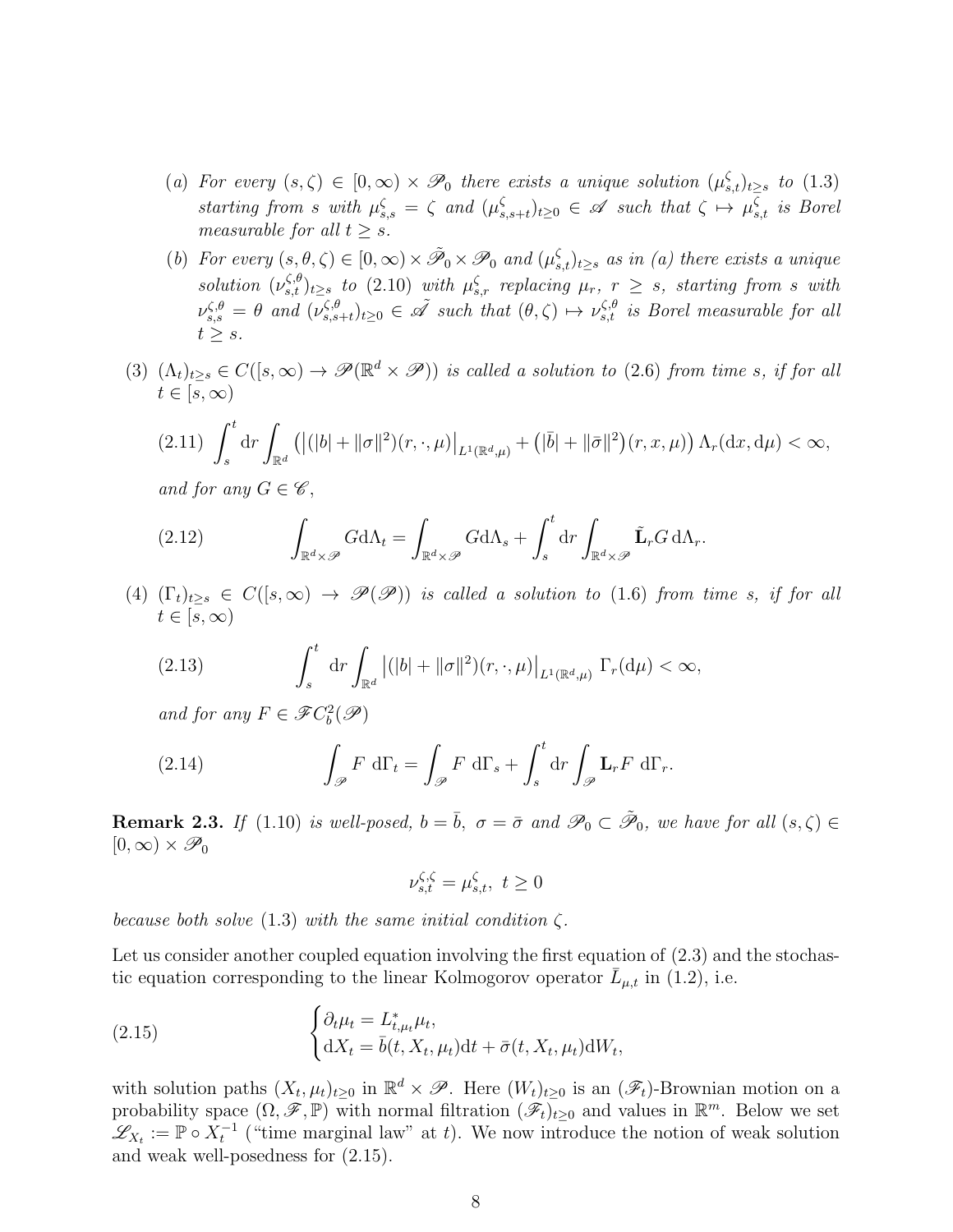### **Definition 2.4.** (i) Let  $(s, \theta, \zeta) \in [0, \infty) \times \mathscr{P} \times \mathscr{P}$ . If (1.3) has a solution  $(\mu_t)_{t>s}$  with  $\mu_s = \zeta$ , and the SDE

(2.16) 
$$
dX_{s,t}^{\zeta,\theta} = \bar{b}(t, X_{s,t}^{\zeta,\theta}, \mu_t)dt + \bar{\sigma}(t, X_{s,t}^{\zeta,\theta}, \mu_t)dW_t, \quad t \geq s, \mathscr{L}_{X_{s,s}^{\zeta,\theta}} = \theta,
$$

has a pathwise continuous weak solution, then  $(X^{\zeta,\theta}_{s,t}, \mu_t)_{t\geq s}$  is called a weak solution to  $(2.15)$  with initial value  $(\theta, \zeta)$  at time s.

(ii) Let  $(\mathscr{P}_0, \mathscr{A})$ ,  $(\tilde{\mathscr{P}}_0, \tilde{\mathscr{A}})$  be two pairs with property (P). We call (2.15) well-posed in  $((\mathscr{P}_0, \mathscr{A}),(\tilde{\mathscr{P}}_0, \tilde{\mathscr{A}})),$  if (a) in Definition 2.2 (2) holds and if for every  $(s, \theta, \zeta) \in$  $[0, \infty) \times \tilde{\mathscr{P}}_0 \times \mathscr{P}_0$  and for the unique solution  $(\mu_{s,t}^{\zeta})_{s \geq t}$  to (1.3) there exists a unique weak solution  $(X_{s,t}^{\zeta,\theta})_{t\geq s}$  to (2.16) with  $\mu_{s,t}^{\zeta}$  replacing  $\mu_t$ ,  $t\geq s$ , such that for all  $t\geq s$ the law of  $X_{s,t}^{\zeta,\theta}$  is Borel-measurable in  $(\zeta,\theta)$ .

**Remark 2.5.** Obviously, in the situation of Definition 2.4(i) we have by Itô's formula that  $\nu_{s,t}^{\zeta,\theta} := \mathscr{L}_{X_{s,t}^{\zeta,\theta}}, t \geq s$ , is a solution to (2.10).

Now we consider the McKean-Vlasov SDE (1.8)

**Definition 2.6.** (i) Let  $(s, \zeta) \in [0, \infty) \times \mathcal{P}$ . The McKean-Vlasov SDE (1.8) is said to have a weak solution starting from s with time marginal law  $\zeta$ , if there exist an  $(\mathscr{F}_t)$ -Brownian motion  $W_t, t \geq 0$ , on a probability space  $(\Omega, \mathscr{F}, \mathbb{P})$  with normal filtration  $(\mathscr{F}_t)_{t\geq0}$  and values in  $\mathbb{R}^m$  and an  $(\mathscr{F}_t)$ -adapted continuous process  $(X_t)_{t\geq s}$  in  $\mathbb{R}^d$ , such that  $\mathscr{L}_{X_s} = \zeta$ ,

$$
\int_s^t \mathrm{d}r \int_{\mathbb{R}^d} \big( |b| + \|\sigma\|^2 \big)(r, x, \mathscr{L}_{X_r}) \mathscr{L}_{X_r}(\mathrm{d}x) < \infty, \quad t \ge s,
$$

and  $\mathbb{P}\text{-}a.s.$ 

$$
X_t = X_s + \int_s^t b(r, X_r, \mathscr{L}_{X_r}) dr + \int_s^t \sigma(r, X_r, \mathscr{L}_{X_r}) dW_r, \quad t \geq s.
$$

(ii) Let  $(\mathscr{P}_0, \mathscr{A})$  be a pair with property (P). We call (1.8) weakly well-posed in  $(\mathscr{P}_0, \mathscr{A})$ if for every  $(s,\zeta) \in [0,\infty) \times \mathscr{P}_0$  and any two weak solutions with time marginal laws  $(\mathscr{L}_{X_t})_{t\geq s},$   $(\mathscr{L}_{\tilde{X}_t})_{t\geq s} \in \mathscr{A}$  and  $\mathscr{L}_{X_s} = \mathscr{L}_{\tilde{X}_s} = \zeta$ , we have that their laws coincide.

We close this section with recalling the following result from [5, 6].

**Theorem 2.7.** Let  $(s, \zeta) \in [0, \infty) \times \mathcal{P}$ . Then the McKean-Vlasov SDE (1.8) has a weak solution starting from s with time marginal law  $\zeta$ , if and only if (1.3) has a solution  $(\mu_t)_{t\geq s}$ starting from s with  $\mu_s = \zeta$ . In this case  $\mu_t = \mathscr{L}_{X_t}, t \geq s$ .

*Proof.* If (1.8) has a weak solution starting from s with time marginal law  $\zeta$  then by Remark 2.5 it follows that  $\mu_t := \mathscr{L}_{X_t}, t \geq s$ , is a solution of (1.3) starting from s with  $\mu_s = \zeta$ . The converse is proved in Section 2 of [6] (and [5]).  $\Box$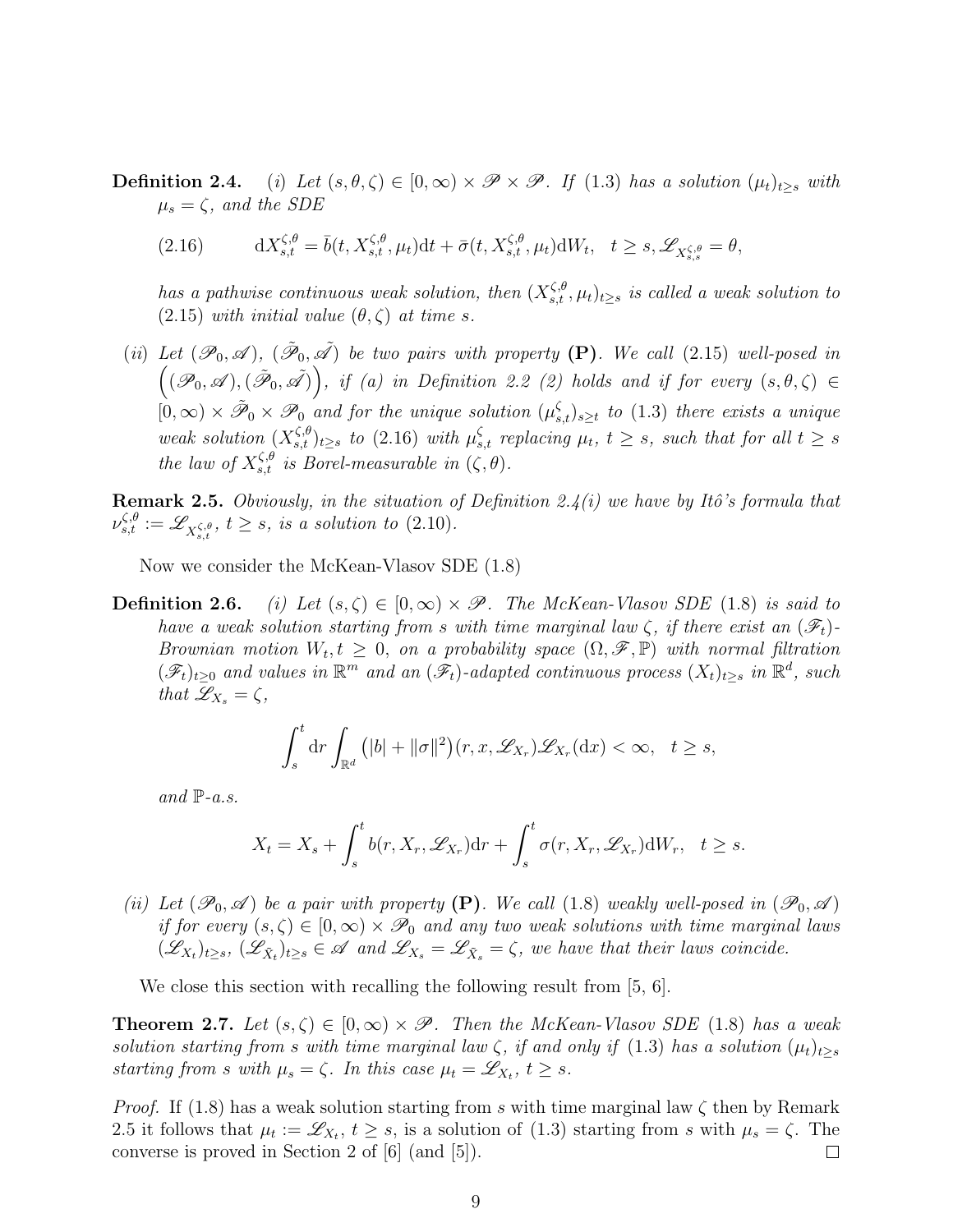# 3 Linearization of nonlinear Fokker-Planck equations and construction of probability measures on  $[s,\infty) \times$ P

Let  $s \geq 0$  be fixed. The nonlinear Fokker-Planck equation (1.3) can be considered as an evolution equation in  $\mathscr{P}$ . For evolution equations there is a standard way to linearize them by transforming them to an evolution equation on the space of probability measures over their state space, hence in our case onto  $\mathscr{P}(\mathscr{P})$ , i.e. the space of probability measures on  $\mathscr{P}$ equipped with the Borel- $\sigma$ -algebra generated by the weak topology on  $\mathscr{P}$ . More precisely, for weakly continuous solution paths  $(\mu_t)_{t\geq s}$  for  $(1.3)$  in  $\mathscr{P}$ , one derives an equation for the paths  $(\delta_{\mu_t})_{t\geq s}$  in  $\mathscr{P}(\mathscr{P})$  as follows:

For all  $F \in \mathscr{F}C_b^2(\mathscr{P}),$ 

$$
(3.1) \tF(\mu) = f(\mu(h_1), \ldots, \mu(h_n)), \ n \in \mathbb{N}, \ h_1, \ldots, h_n \in C_0^2(\mathbb{R}^d), \ f \in C_b^1(\mathbb{R}^n),
$$

and for any solution path  $(\mu_t)_{t\geq s}$  to  $(1.3)$  in  $\mathscr{P}$ , by the chain rule and  $(A.4)$  in the Appendix we have

$$
\frac{d}{dt}\delta_{\mu_t}(F) = \frac{d}{dt}F(\mu_t) = \sum_{i=1}^n \partial_i f(\mu_t(h_1), \dots, \mu_t(h_n))\partial_t \mu_t(h_i)
$$
\n
$$
= \sum_{i=1}^n \partial_i f(\mu_t(h_1), \dots, \mu_t(h_n)) \int_{\mathbb{R}^d} L_{t, \mu_t} h_i d\mu_t
$$
\n
$$
= \sum_{i=1}^n \left( \partial_i f(\mu_t(h_1), \dots, \mu_t(h_n)) \right)
$$
\n(3.2)\n
$$
\cdot \int_{\mathbb{R}^d} \left( \frac{1}{2} (\sigma \sigma^*)(t, x, \mu_t) \nabla \cdot \nabla h_i(x) + b(t, x, \mu_t) \cdot \nabla h_i(x) \right) \mu_t(dx) \right)
$$
\n
$$
= \delta_{\mu_t} \left( \langle \frac{1}{2} (\sigma \sigma^*)(t, \cdot) \nabla + b(t, \cdot), \nabla^{\mathscr{P}} F(\cdot) \rangle_{L^2(\mathbb{R}^d \to \mathbb{R}^d, \cdot)} \right),
$$

where  $(\sigma \sigma^*)(t, \mu_t)$ ,  $b(t, \mu_t)$  denote the maps

$$
\mathbb{R}^d \ni x \to \sigma \sigma^*(t, x, \mu_t),
$$
  

$$
\mathbb{R}^d \ni x \mapsto b(t, x, \mu_t),
$$

which by assumption (2.7) (as part of the definition of the solution to (1.3)) are  $\mu_t$ -integrable. Furthermore, here we set  $\delta_{\mu_t}(g(\cdot)) := \int g(\nu) \delta_{\mu_t}(d\nu) = g(\mu_t)$  for a Borel measurable map  $g: \mathscr{P} \to \mathbb{R}$ . Hence we obtain

$$
(3.3) \quad \partial_t \delta_{\mu_t}(F) = \delta_{\mu_t} (\langle \frac{1}{2} (\sigma \sigma^*)(t, \cdot) \nabla + b(t, \cdot), \nabla^{\mathscr{P}} F(\cdot) \rangle_{L^2(\mathbb{R}^d \to \mathbb{R}^d, \cdot)}) \quad \text{for all } F \in \mathscr{F}C_b^2(\mathscr{P}),
$$

which clearly is a linear equation for  $\delta_{\mu_t}$ ,  $t \geq s$ , in  $\mathscr{M}(\mathscr{P})$ , i.e. the space of all bounded variation measures on  $\mathscr{P}$ . Vice versa, by the above derivation, (3.3) implies (1.3) by just taking  $F_l \in \mathscr{F}C_b^2(\mathscr{P}), l \in \mathbb{N}$ , such that for  $l \in \mathbb{N}$ 

$$
F(\mu) = f_l(\mu(h)), \quad h \in C_b^2(\mathbb{R}^d),
$$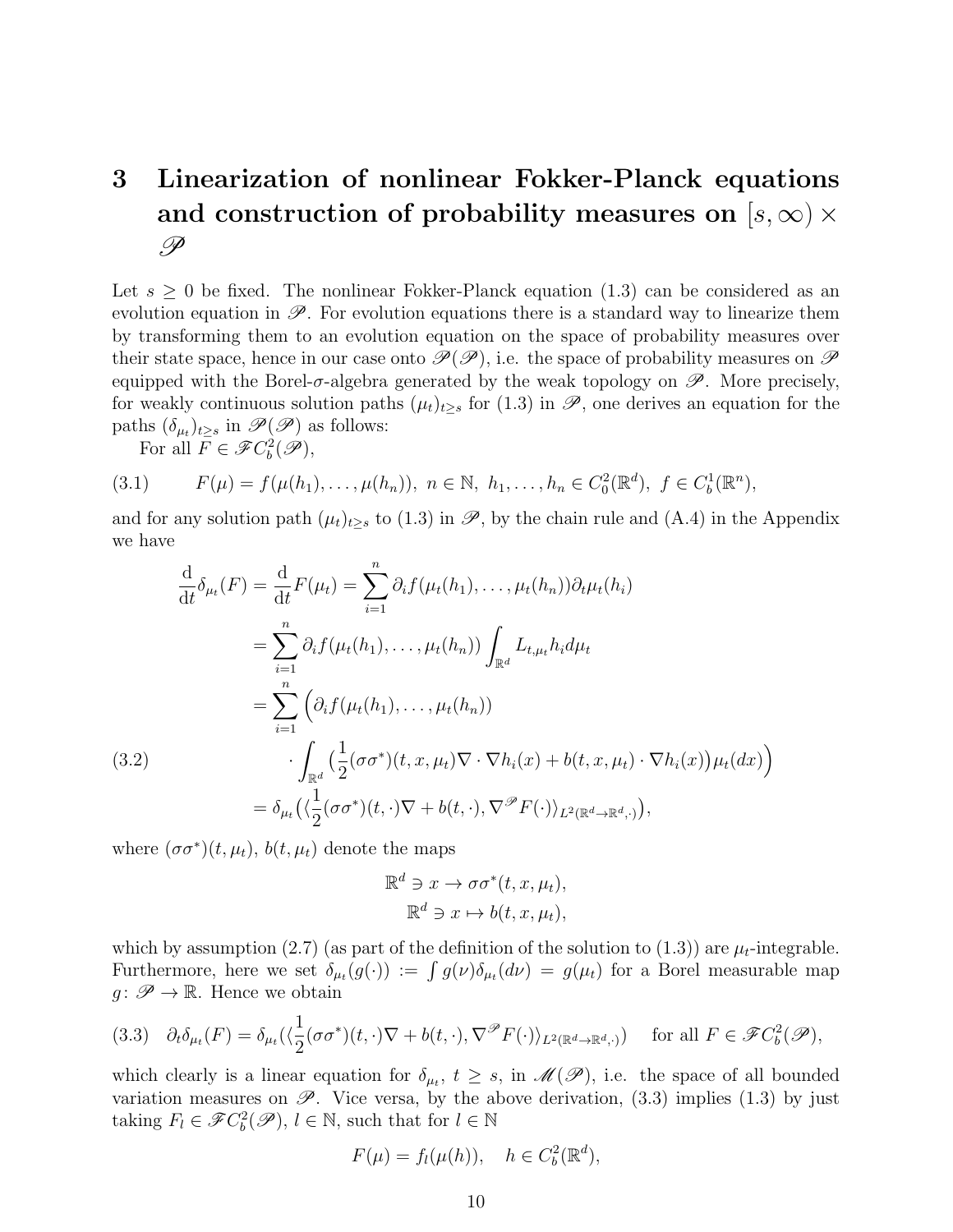and  $f_l \in C_b^1(\mathbb{R}^1)$  such that  $\frac{d}{dx} f_l \to 1$  as  $l \to \infty$ . Hence we have proved the following result.

**Proposition 3.1.** A weakly continuous  $\mathscr{P}$ -valued path  $(\mu_t)_{t>s}$  satisfies the nonlinear F-P. equation (1.3) in the sense of Definition 2.2(1), if and only if the  $\mathscr{P}\text{-valued path } (\delta_{\mu_t})_{t\geq s}$ satisfies the linear first order F-P equation (3.3).

Now we proceed in the canonical way: For  $\zeta \in \mathscr{P}$  let us denote a solution  $(\mu_t)_{t\geq s}$  to (1.3) with initial condition  $\mu_s = \zeta$  by  $\mu(t, \zeta)$ ,  $t \geq s$ . Then consider  $\mathscr P$  equipped with the σ-algebra  $\hat{\mathscr{B}}$  generated by the maps

$$
\mathscr{P} \ni \zeta \mapsto \mu(t,\zeta) \in \mathscr{P}, \ t \geq s,
$$

where the image space is considered with the Borel  $\sigma$ -algebra  $\mathscr{B}(\mathscr{P})$ . Then for any probability measure  $\Gamma$  on  $(\mathscr{P}, \mathscr{B})$  define

$$
\Gamma_t := \Gamma \circ \mu(t, \cdot)^{-1}.
$$

Then by (3.2) for all  $F \in \mathscr{F}C_b^2(\mathscr{P})$ 

(3.4)  
\n
$$
\frac{d}{dt} \int F(\mu) \Gamma_t(d\mu)
$$
\n
$$
= \int \frac{d}{dt} F(\mu(t,\zeta)) \Gamma(d\zeta)
$$
\n
$$
= \int \langle \frac{1}{2} (\sigma \sigma^*)(t,\mu) \nabla + b(t,\mu), \nabla^{\mathscr{P}} F(\mu) \rangle_{L^2(\mathbb{R}^d \to \mathbb{R}^d, \mu)} \Gamma_t(d\mu),
$$

and rewriting this in the weak sense (with test function space  $\mathscr{F}C_b^2(\mathscr{P})$ , see Definition 2.2(4)) we obtain

(3.5) 
$$
\frac{\mathrm{d}}{\mathrm{d}t}\Gamma_t = \mathbf{L}_t\Gamma_t, \quad \Gamma_0 = \Gamma,
$$

where  $\mathbf{L}_t$  is defined in (1.7). Whether the above  $\sigma$ -algebra  $\tilde{\mathscr{B}}$  on  $\mathscr{P}$  coincides with  $\mathscr{B}(\mathscr{P})$ has to be checked in every particular case and is, of course, fulfilled if the solution to (1.2) is continuous in its initial condition  $\zeta$  with respect to a suitable topology, as is e.g. the case for our main examples below.

**Remark 3.2.** By the product rule (3.5) implies that for every  $\Gamma$  as above,  $T \in (0,\infty)$ and for all  $F \in \mathscr{F}C_b^2(\mathscr{P})$ ,  $G \in C^1([0,T];\mathbb{R}^d)$  with  $G(T) = 0$ , and  $\tilde{F}(t,\mu) := G(t)F(\mu)$ ,  $(t, \mu) \in [0, T] \times \mathscr{P}$ 

$$
\int_0^T \int_{\mathscr{P}} (\frac{\partial}{\partial t} + \mathbf{L}_t) \tilde{F} d\Gamma_t dt = - \int \tilde{F}(0, \mu) \Gamma(d\mu).
$$

Letting  $\tilde{\mathscr{F}}$  denote the linear space of all such functions  $\tilde{F}$ , we obtain that for all nonnegative  $\tilde{F} \in \tilde{\mathscr{F}}$ 

$$
\int_0^T \int_{\mathscr{P}} (\frac{\partial}{\partial t} + \mathbf{L}_t) \tilde{F} d\Gamma_t dt \le 0,
$$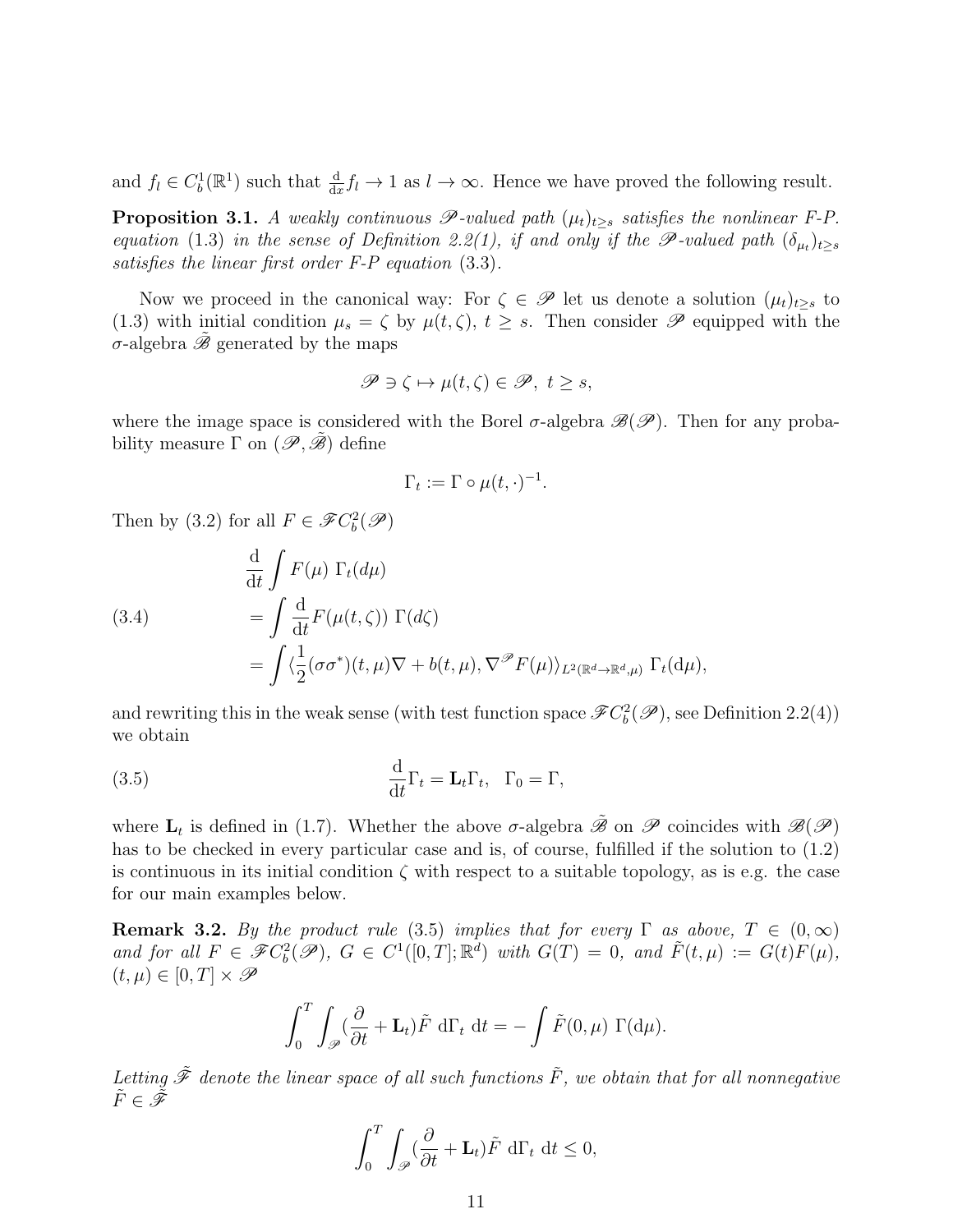*i.e.* the operator  $\frac{\partial}{\partial t} + \mathbf{L}_t$  with domain  $\tilde{\mathcal{F}}$  is dissipative on  $L^1([0,T] \times \mathcal{P}, \Gamma_t dt)$ , hence in particular closable. So, by the above we have a means to construct a whole class of finite nonnegative measures on  $[0,T] \times \mathscr{P}$  for which  $(\frac{\partial}{\partial t} + \mathbf{L}_t, \tilde{\mathscr{F}})$  is dissipative (hence closable) on the corresponding  $L^1$  space and  $\mathbf{L}_t$  is given by a time dependent vector field in the tangent bundle  $(L^2(\mathbb{R}^d \to \mathbb{R}^d, \mu))_{\mu \in \mathscr{P}}$  over  $\mathscr{P}$ , determined by b and  $\sigma$ , where  $b, \sigma$  are arbitrary as in  $(2.1).$ 

# 4 Correspondences and their consequences

Consider the situation of Section 2.

### 4.1 Correspondence of (2.3) and (2.15) and weak well-posedness for McKean-Vlasov SDEs

**Theorem 4.1.** Let  $(\mathscr{P}_0, \mathscr{A}), (\tilde{\mathscr{P}}_0, \tilde{\mathscr{A}})$  be two pairs having property (P). Then (2.3) is wellposed in  $\big((\mathscr{P}_0,\mathscr{A}),(\tilde{\mathscr{P}}_0,\tilde{\mathscr{A}})\big)$  (in the sense of Definition 2.2(2)) if and only if (2.15) is wellposed in  $((\mathscr{P}_0, \mathscr{A}), (\tilde{\mathscr{P}}_0, \tilde{\mathscr{A}}))$  (in the sense of Definition 2.4(ii)). In this case  $\nu_{s,t}^{\zeta,\theta} = \mathscr{L}_{X_{s,t}^{\zeta,\theta}}$ for all  $(s, \theta, \zeta) \in [0, \infty) \times \tilde{\mathscr{P}}_0 \times \mathscr{P}_0, t \in [s, \infty)$ .

Proof. This is an immediate consequence of Remark 2.5 and Lemma 2.12 in [36]. The latter lemma is indeed applicable by property  $(P)$  above.  $\Box$ 

Corollary 4.2. Let  $\sigma = \bar{\sigma}$ ,  $b = \bar{b}$  and let  $(\mathscr{P}_0, \mathscr{A})$  be a pair with property (P). If (2.3) is well-posed in  $((\mathscr{P}_0, \mathscr{A}),(\mathscr{P}_0, \mathscr{A}))$  then (1.8) is weakly well-posed in  $(\mathscr{P}_0, \mathscr{A})$ .

 $\Box$ 

*Proof.* This is a direct consequence of Theorem 4.1.

#### 4.2 Correspondence of (2.3) and its linearization (2.6)

- **Theorem 4.3.** (i) Let  $s \geq 0$  and  $(\mu_t)_{t \geq s}$ ,  $(\nu_t)_{t \geq s} \in C([s,\infty) \to \mathscr{P})$ . Then  $(\mu_t, \nu_t)_{t \geq s}$ solves (2.3) if and only if  $\Lambda_t := \nu_t \times \delta_{\mu_t}$ ,  $t \geq s$ , solves (2.6).
- (ii) Let  $s \geq 0$  and let  $\mathscr{P}_0$ ,  $\tilde{\mathscr{P}}_0 \in \mathscr{B}(\mathscr{P})$  such that for each  $\zeta \in \mathscr{P}_0$  there exists a solution  $(\mu_{s,t}^{\zeta})_{t\geq s}$  to (1.3) with  $\mu_{s,s}^{\zeta} = \zeta$  and such that for each  $\theta \in \tilde{\mathscr{P}}_0$  there exists a solution  $(\nu_{s,t}^{\zeta,\theta})_{t\geq s}$  to (2.10) with  $\mu_{s,r}^{\zeta}$  replacing  $\mu_r$ ,  $r\geq s$ , such that  $\nu_{s,s}^{\zeta,\theta}=\theta$ . Suppose that for every  $t \in [s, \infty)$

$$
\mathscr{P}_0 \ni \zeta \mapsto \mu_{s,t}^{\zeta} \in \mathscr{P}, \quad \mathscr{P}_0 \times \tilde{\mathscr{P}}_0 \ni (\zeta, \theta) \mapsto \nu_{s,t}^{\zeta, \theta} \in \mathscr{P}
$$

are Borel measurable. Then for every  $\Lambda \in \mathscr{P}(\mathscr{P}_0 \times \tilde{\mathscr{P}}_0) (= all \text{ probability measures on } \mathscr{P}$  $\mathscr{P}_0\times\tilde{\mathscr{P}}_0)$ 

$$
\Lambda_{s,t}^{\Lambda} := \int_{\tilde{\mathscr{P}}_0 \times \mathscr{P}_0} (\nu_{s,t}^{\zeta,\theta} \times \delta_{\mu_{s,t}^{\zeta}}) \Lambda(\mathrm{d}\theta,\mathrm{d}\zeta), \ t \in [0,\infty),
$$

is a solution to (2.6).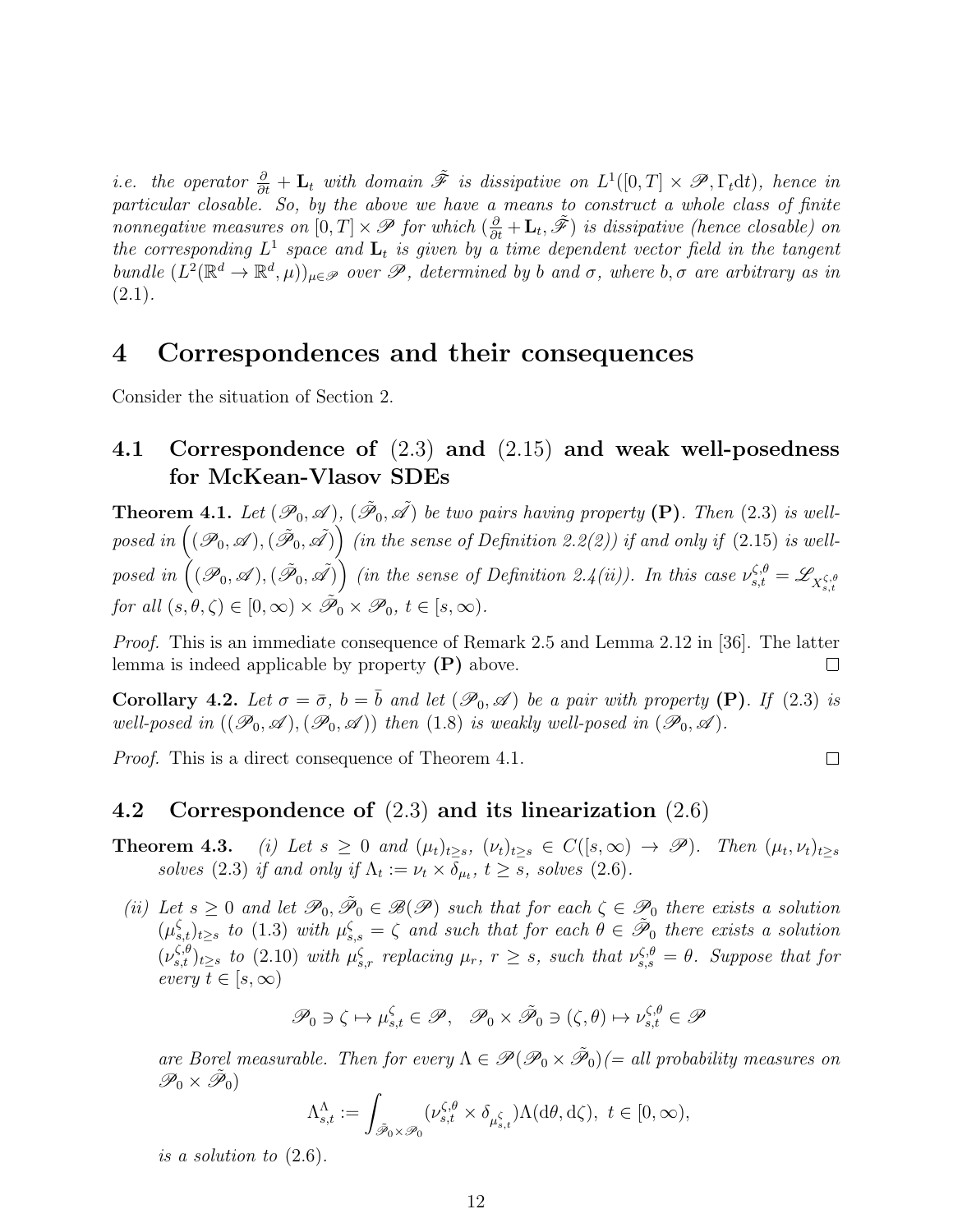*Proof.* (i): The proof is entirely analogous to the proof of Proposition 3.1.

(ii): The proof follows by (i) since (2.6) is a linear Fokker-Planck equation (cf. the last paragraph in Section 3).  $\Box$ 

Remark 4.4. In fact one can prove that if (2.3) is well-posed then so is (2.6). But for the proof one needs that any solution to (2.6) is of the type as  $\Lambda_t$ ,  $t \geq s$ , is in assertion (i) of Theorem 4.3 above. The latter was, however, recently proved in  $[29]$ .

### 4.3 Markov property of weak solutions to McKean-Vlasov equations

In this section we fix two pairs  $(\mathscr{P}_0, \mathscr{A})$  and  $(\tilde{\mathscr{P}}_0, \tilde{\mathscr{A}})$  with property  $(P)$  and assume that

.

(4.1) (2.3) is well-posed in 
$$
((\mathscr{P}_0, \mathscr{A}), (\tilde{\mathscr{P}}_0, \tilde{\mathscr{A}}))
$$

For  $(s, \theta, \zeta) \in [0, \infty) \times \tilde{\mathscr{P}}_0 \times \mathscr{P}_0$  we define the laws

(4.2) 
$$
\mathbb{P}_{\zeta,(r,\theta)} := \mathbb{P} \circ (X_{r,\cdot}^{\mu_{s,r}^{\zeta},\theta})^{-1}, r \in [s,\infty),
$$

$$
\mathbb{P}_{\zeta,(r,x)} := \mathbb{P}_{\zeta,(r,\delta_x)}, x \in \mathbb{R}^d, \text{ provided } \delta_x \in \tilde{\mathscr{P}}_0,
$$

on  $C([r,\infty) \to \mathbb{R}^d)$ , equipped with the  $\sigma$ -algebra  $\mathscr G$  generated by all maps  $\pi_t$ ,  $t \geq r$ , where  $\pi_t$  is the evaluation map at t. In addition, for  $t \in [s, \infty)$  we define

(4.3) 
$$
\mathscr{G}_{s,t} := \sigma(\pi_u : u \in [s,t]).
$$

Furthermore, we denote the corresponding expectations by  $\mathbb{E}_{\zeta,(r,\theta)}$ .

As mentioned before, in general it is not possible to prove uniqueness of linear (or more so, nonlinear) Fokker-Planck equations for all initial probability measures  $\theta$ , in particular not for Dirac measures. Therefore, we only assume a restricted well-posedness in (4.1). Hence (see [36, Lemma 2.12]) also the martingale problems corresponding to linear Fokker-Planck equations are only restricted well-posed. Therefore, the standard fact, that well-posedness (i.e. for all Dirac, hence all probability measures) implies that the corresponding family of probability measures  $\mathbb{P}_x$  (= solution with initial marginal  $\delta_x$ ),  $x \in \mathbb{R}^d$ , form a Markov process, is not applicable. Nevertheless, we shall prove that under condition (4.1) we have the Markov property for our laws  $\mathbb{P}_{\zeta,(s,\theta)}$  defined above and as a consequence also for the laws of the solutions to the McKean-Vlasov equation (1.8). And this holds just assuming the integrability conditions (2.7) and (2.9) on our coefficients.

As preparation for fixed  $(s, \theta, \zeta) \in [0, \infty) \times \tilde{\mathcal{P}}_0 \times \mathcal{P}_0$  and  $r \in [s, \infty)$  we disintegrate the measure  $\mathbb{P}_{\zeta,(r,\nu_{s,r}^{\zeta,\theta})}$  with  $\nu_{s,r}^{\zeta,\theta}$  as in Definition 2.2(2)(b) with respect to the map  $\pi_r: C([r,\infty) \to$  $\mathbb{R}^d$   $\rightarrow$   $\mathbb{R}^d$  as follows

(4.4) 
$$
\mathbb{P}_{\zeta,(r,\nu_{s,r}^{\zeta,\theta})}(\mathrm{d}w)=p(x,\mathrm{d}w)\,\nu_{s,r}^{\zeta,\theta}(\mathrm{d}x),
$$

where p is a probability kernel from  $\mathbb{R}^d$  to  $C([r,\infty) \to \mathbb{R}^d)$  such that  $p(x,\{\pi_r = x\}) = 1$  for all  $x \in \mathbb{R}^d$ . The existence of such a kernel follows by standard results on disintegration of measures.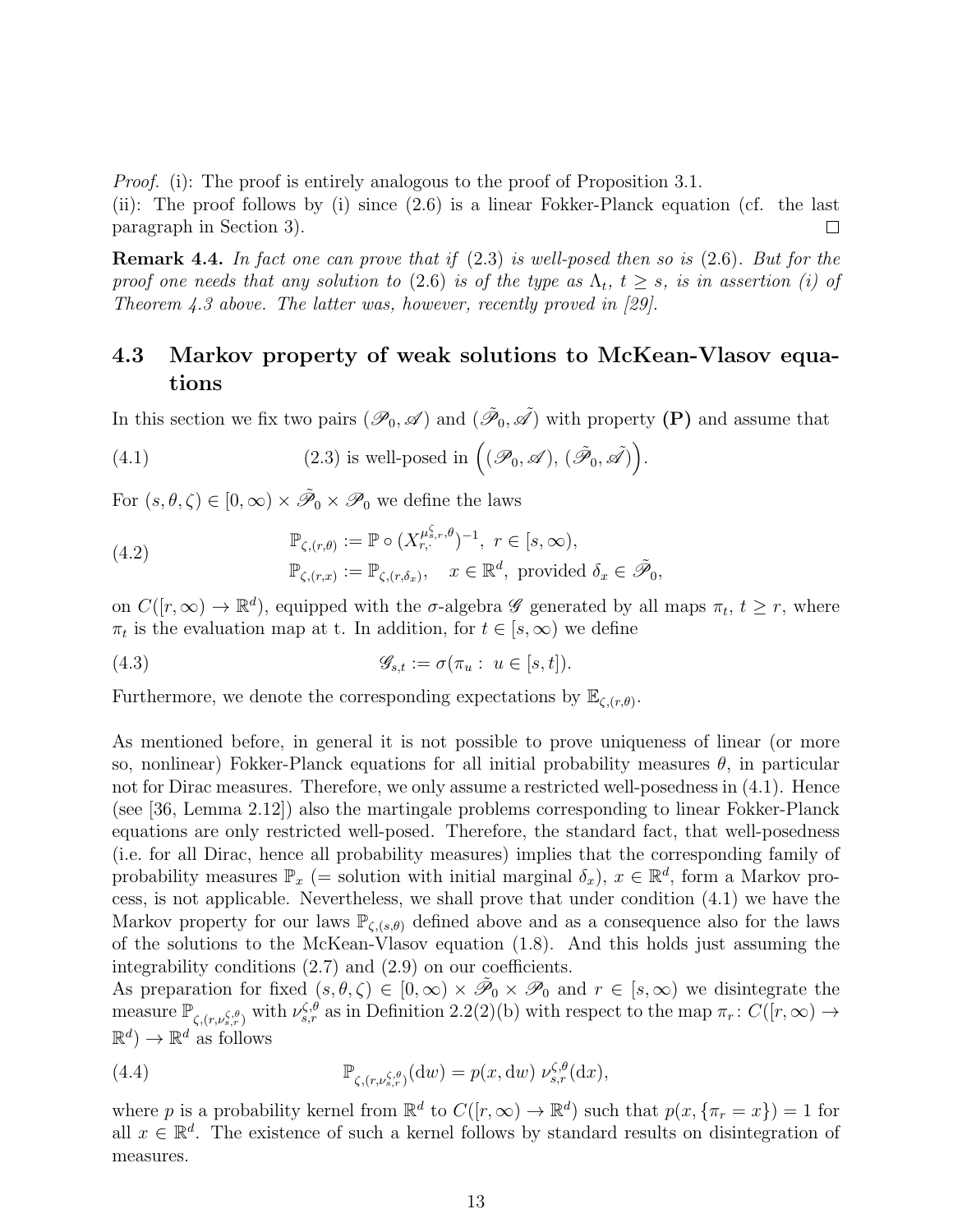**Theorem 4.5.** Assume that (4.1) holds, let p be as in (4.4) and let  $(s, \theta, \zeta) \in [0, \infty) \times \tilde{\mathcal{P}}_0 \times$  $\mathscr{P}_0$  and  $r \in [s, \infty)$ . Then for every  $g \in \mathscr{B}_b(\mathbb{R}^d)$  and  $t \in [r, \infty)$ 

(4.5) 
$$
\mathbb{E}_{\zeta,(s,\theta)}[g(\pi_t)|\mathcal{G}_{s,r}] = \int g(\pi_t(w))p(\pi_r, dw) \quad \mathbb{P}_{\zeta,(s,\theta)}\text{-}a.e.
$$

*Proof.* Since for all  $\varphi \in C_0^{\infty}(\mathbb{R}^d)$ 

$$
\varphi(\pi_t) - \varphi(\pi_r) - \int_r^t L_{u,\mu_{s,u}^\zeta} \varphi \, \mathrm{d}u, \ t \geq r,
$$

is a  $(\mathscr{G}_{r,t})_{t\geq r}$ -martingale under  $\mathbb{P}_{\zeta,(r,\nu_{s,r}^{\zeta,\theta})}$ , it is elementary to check that for  $\nu_{s,r}^{\zeta,\theta}$ -a.e.  $x \in \mathbb{R}^d$ this is also true under  $p(x, dw)$  defined in (4.4). Hence this is also true for the measure

(4.6) 
$$
\mathbb{P}_{\rho}(\mathrm{d}w) := \int p(x, \mathrm{d}w) \rho(x) \, \mathrm{d} \nu_{s,r}^{\zeta, \theta}(\mathrm{d}x)
$$

for every probability density  $\rho$  with respect to  $\nu_{s,r}^{\zeta,\theta}$ , i.e.  $\mathbb{P}_{\rho}$  satisfies the martingale problem on  $C([r,\infty) \to \mathbb{R}^d)$  for  $L_{u,\mu_{s,u}^{\zeta}}$  with initial measure  $\rho \nu_{s,r}^{\zeta,\theta}$ . The latter follows from the fact that  $p(x, dw)$  is supported by  $\{\pi_r = x\}.$ 

Now let  $n \in \mathbb{N}$ ,  $s \leq u_1 \cdots \leq u_n \leq r$ ,  $h \in \mathscr{B}_b((\mathbb{R}^d)^n)$ ,  $h \geq 0$  and  $g \in \mathscr{B}_b(\mathbb{R}^d)$ . Define the factorized conditional expectation

$$
\rho(x) := c \mathbb{E}_{\zeta,(s,\theta)}[h(\pi_{u_1},\ldots,\pi_{u_n}) | \pi_r]_{|\pi_r=x}, \ x \in \mathbb{R}^d,
$$

where  $c \in (0,\infty)$  so that its integral w.r.t.  $\nu_{s,r}^{\zeta,\theta}$  is equal to 1.  $\rho$  is uniquely defined  $\nu_{s,r}^{\zeta,\theta}$ -a.e. Now consider  $\mathbb{P}_{\rho}$  defined in (4.6) for this  $\rho$ . Furthermore, let

$$
\bar{\rho} := c \; h(\pi_{u_1}, \ldots, \pi_{u_n}).
$$

Then  $\bar{\rho}$  is a probability density w.r.t.  $\mathbb{P}_{\zeta,(s,\theta)}$ . We denote the image measure of  $\bar{\rho} \cdot \mathbb{P}_{\zeta,(s,\theta)}$ under the natural projection of  $C([s,\infty) \to \mathbb{R}^d)$  onto  $C((r,\infty) \to \mathbb{R}^d)$  by  $\mathbb{P}_{\bar{\rho}}$ .

Claim:  $\mathbb{P}_{\bar{\rho}} = \mathbb{P}_{\rho}$ .

It is easy to check that also  $\mathbb{P}_{\bar{\rho}}$  satisfies the above martingale problem. Furthermore, also under  $\mathbb{P}_{\bar{\rho}}$  the law of  $\pi_r$  is equal to  $\rho \cdot \nu_{s,r}^{\zeta,\theta}$ . Therefore, by (4.1) and [36, Lemma 2.12] the claim follows.

By the Claim we have for  $g \in \mathscr{B}_b(\mathbb{R}^d)$ 

$$
\mathbb{E}_{\zeta,(s,\theta)}[h(\pi_{u_1},\ldots,\pi_{u_n})g(\pi_t)]
$$
\n
$$
=\frac{1}{c}\int g(\pi_t) \,d\mathbb{P}_{\bar{\rho}}
$$
\n
$$
=\frac{1}{c}\int g(\pi_t) \,d\mathbb{P}_{\rho}=\frac{1}{c}\,\mathbb{E}_{\zeta,(s,\theta)}\Big[\int_{\mathbb{R}^d}g(\pi_t(w))\;p(\pi_r,\mathrm{d}w)\;\rho(\pi_r)\Big]
$$
\n
$$
=\mathbb{E}_{\zeta,(s,\theta)}\Big[\int_{\mathbb{R}^d}g(\pi_t(w))\;p(\pi_r,\mathrm{d}w)\;h(\pi_{u_1},\ldots,\pi_{u_n})\Big].
$$

Now (4.5) follows by a monotone class argument.

 $\Box$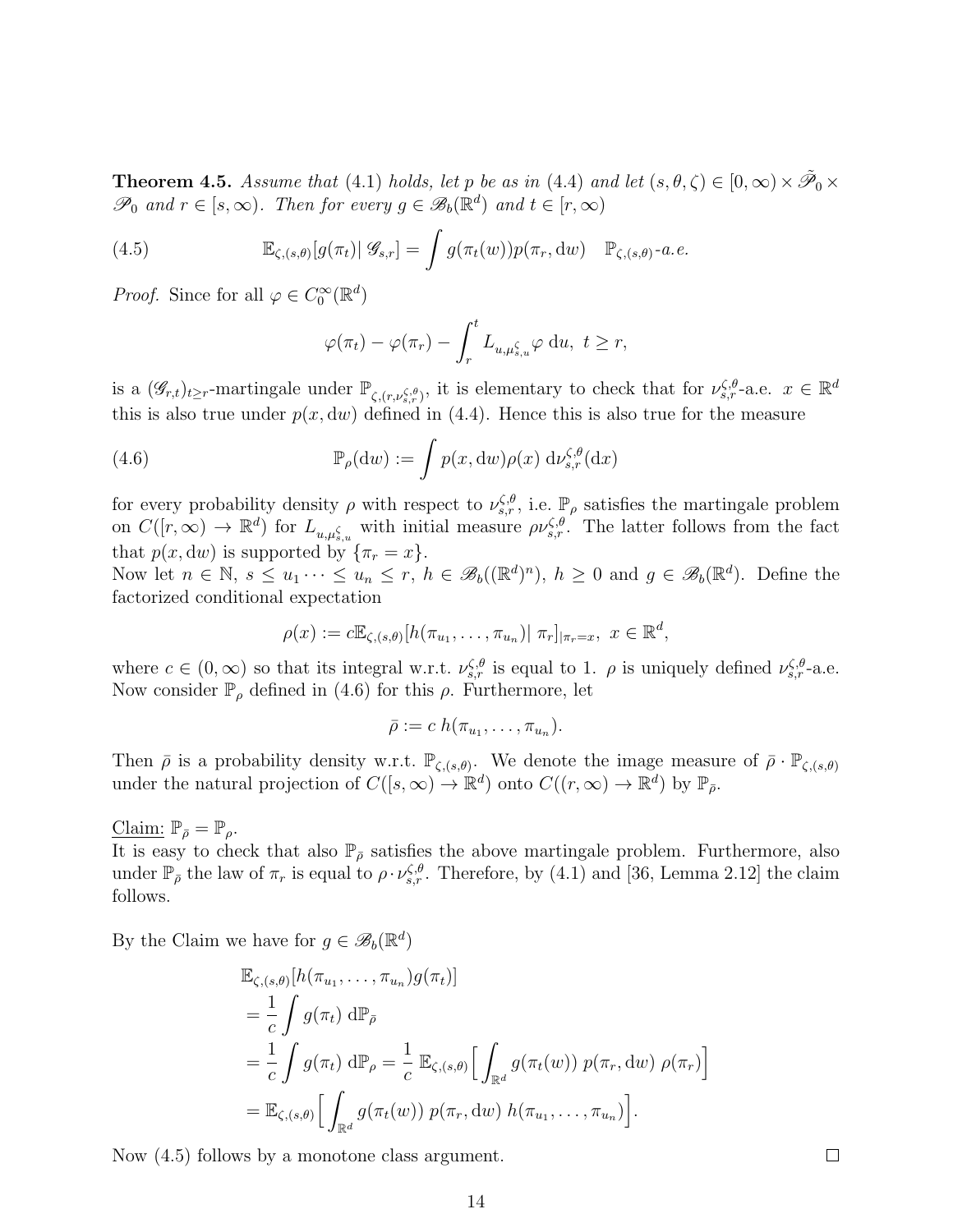**Corollary 4.6.** Let  $\sigma = \bar{\sigma}$ ,  $b = \bar{b}$  and assume that (4.1) holds with  $\mathscr{P}_0 = \tilde{\mathscr{P}}_0$ . Then for every  $(s,\zeta) \in [0,\infty) \times \mathscr{P}_0$  the law  $\mathbb{P}_{\zeta,(s,\zeta)}$  of the solution of the McKean-Vlasov equation (1.8) started from s at  $\zeta$  is Markov, i.e. satisfies (4.5) with p as in (4.4).

**Remark 4.7.** We note that in the situation of Corollary 4.6 we obviously have that  $\nu_{s,t}^{\zeta,\zeta} = \mu_s^{\zeta}$ s,t for all  $0 \leq s \leq t$  and  $\zeta \in \mathscr{P}_0$ .

# 4.4 The Markov process on  $\mathbb{R}^d \times \mathscr{P}$

In this and the next subsection we fix a pair  $(\mathscr{P}_0, \mathscr{A})$  with property (P) (see Section 2) and set

(4.7) 
$$
\tilde{\mathscr{P}}_0 := \mathscr{P}, \quad \tilde{\mathscr{A}} := C([0, \infty) \to \mathscr{P}),
$$

so obviously  $(\tilde{\mathscr{P}}_0, \tilde{\mathscr{A}})$  is also a pair with property  $(P)$ . We also assume throughout this and the next subsection

(4.8) (2.3) is well – posed in 
$$
((\mathcal{P}_0, \mathcal{A}), (\tilde{\mathcal{P}}_0, \tilde{\mathcal{A}}))
$$
 with  $(\tilde{\mathcal{P}}_0, \tilde{\mathcal{A}})$  defined as in (4.7).

For  $(s, x, \zeta) \in [0, \infty) \times \mathbb{R}^d \times \mathcal{P}_0$ , as in Definition 2.2(2)(a), (b), we denote the corresponding solutions by  $(\mu_{s,t}^{\zeta}, \nu_{s,t}^{\zeta, \delta_x})_{t \geq s}$ . For  $x \in \mathbb{R}^d$ ,  $\zeta \in \mathscr{P}_0$ ,  $s \in [0, \infty)$  define for  $t \in [s, \infty)$ 

(4.9) 
$$
\mathbf{P}_{s,t}(x,\zeta; dyd\mu) = (\nu_{s,t}^{\zeta,\delta_x} \times \delta_{\mu_{s,t}^{\zeta}})(dyd\mu),
$$

i.e. for  $G: \mathbb{R}^d \times \mathcal{P}_0 \to [0, \infty)$  Borel-measurable

$$
\int_{\mathbb{R}^d} \int_{\mathscr{P}_0} G(y,\mu) \mathbf{P}_{s,t}(x,\zeta; dyd\mu) = \int_{\mathbb{R}^d} G(y,\mu_{s,t}^{\zeta}) \nu_{s,t}^{\zeta,\delta_x}(dy).
$$

Then by Theorem 4.3(i) it follows that  $P_{s,t}(x, \zeta; dyd\mu)$  solves (2.6) starting from time s and furthermore

(4.10) 
$$
\mathbf{P}_{s,s}(x,\zeta;dyd\mu)=(\delta_x\times\delta_{\zeta})(dyd\mu).
$$

**Proposition 4.8.** Suppose (4.8) holds. Then the family of probability measures  $P_{s,t}(x, \zeta; \cdot)$ ,  $0 \leq s \leq t$ ,  $(x, \zeta) \in \mathbb{R}^d \times \mathscr{P}_0$ , is a Markov transition kernel on  $\mathbb{R}^d \times \mathscr{P}_0$ , i.e., it satisfies the following properties:

- $(C_1)$   $\mathbf{P}_{s,t}(\cdot; A)$  is Borel-measurable in  $(x, \zeta)$  for any  $0 \leq s \leq t$ ,  $A \in \mathscr{P}(\mathbb{R}^d \times \mathscr{P}_0)$  and  $\mathbf{P}_{s,s}(x,\zeta;\cdot)=\delta_{(x,\zeta)},$  the Dirac measure at  $(x,\zeta)$ , for any  $s\geq 0$  and  $(x,\zeta)\in\mathbb{R}^d\times\mathscr{P}_0$ .
- (C<sub>2</sub>) The Chapman-Kolmogorov equations hold, i.e. for all  $0 \leq s \leq r \leq t$  and  $(x, \zeta) \in$  $\mathbb{R}^d \times \mathscr{P}_0$

(4.11) 
$$
\mathbf{P}_{s,t}(x,\zeta;\cdot)=\int_{\mathbb{R}^d\times\mathscr{P}_0}\mathbf{P}_{r,t}(y,\mu;\cdot)\mathbf{P}_{s,r}(x,\zeta;dy,d\mu).
$$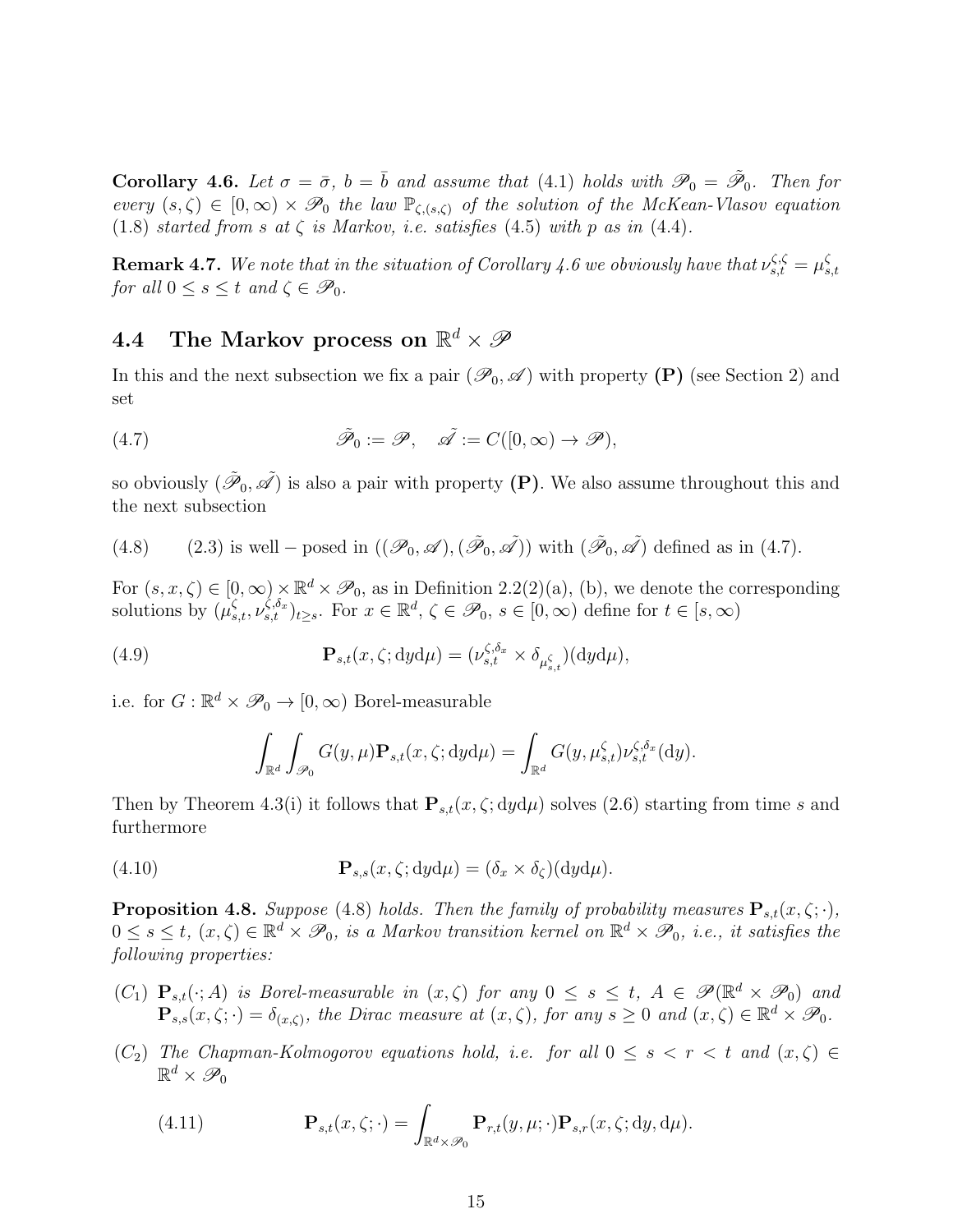*Proof.*  $(C_1)$  is obvious, so it only remains to prove the Chapman-Kolmogorov equations. For  $0 \leq s \leq r \leq t$  and  $(x, \zeta) \in \mathbb{R}^d \times \mathcal{P}_0$  the right hand side of  $(4.11)$  is equal to

$$
\int_{\mathbb{R}^d} \mathbf{P}_{r,t}(y, \mu_{s,r}^{\zeta}; \cdot) \, \nu_{s,r}^{\zeta, \delta_x} \, (\mathrm{d}y)
$$
\n
$$
= \int_{\mathbb{R}^d} \left( \nu_{r,t}^{\mu_{s,r}^{\zeta}, \delta_y} \times \delta_{\mu_{r,t}^{\zeta}, \cdot} \right) \, \nu_{s,r}^{\zeta, \delta_x} \, (\mathrm{d}y)
$$
\n
$$
= \left( \int_{\mathbb{R}^d} \nu_{r,t}^{\mu_{s,r}^{\zeta}, \delta_y} \, \nu_{s,r}^{\zeta, \delta_x} \, (\mathrm{d}y) \right) \times \delta_{\mu_{s,t}^{\zeta}}
$$
\n
$$
= \nu_{s,t}^{\zeta, \delta_x} \times \delta_{\mu_{s,t}^{\zeta}} = \mathbf{P}_{s,t}(x, \zeta; \cdot)
$$

where we used the well-posedness of  $(2.3)$ , more precisely Definition  $2.2(2)(a)$ , (b) in the second and third equality respectively.  $\Box$ 

A Markov transition kernel on  $\mathbb{R}^d \times \mathcal{P}_0$  determines a family of Markov operators  $\{P_{s,t}$ :  $0 \leq s \leq t$  on  $\mathscr{B}_b(\mathbb{R}^d \times \mathscr{P}_0)$ , the Banach space of bounded Borel-measurable functions on  $\mathbb{R}^d \times \mathscr{P}_0$ :

$$
(4.12) \qquad \mathbf{P}_{s,t}f(x,\zeta) := \int_{\mathbb{R}^d \times \mathcal{P}_0} f(\xi) \, \mathbf{P}_{s,t}(x,\zeta;d\xi), \quad (x,\zeta) \in \mathbb{R}^d \times \mathcal{P}_0, f \in \mathcal{B}_b(\mathbb{R}^d \times \mathcal{P}_0).
$$

Conditions  $(C_1)$  and  $(C_2)$  are equivalent to  $\mathbf{P}_{s,s}f = f$  and the semigroup property

$$
\mathbf{P}_{s,t} = \mathbf{P}_{s,r} \mathbf{P}_{r,t}, \quad 0 \le s \le r \le t.
$$

By (4.8) and Theorem 4.1 we have that (2.15) is well-posed in  $((\mathscr{P}_0, \mathscr{A}),(\tilde{\mathscr{P}}_0, \tilde{\mathscr{A}}))$ , with  $(\tilde{\mathscr{P}}_0, \tilde{\mathscr{A}})$  as in (4.7). For  $(s, x, \zeta) \in [0, \infty) \times \mathbb{R}^d \times \mathscr{P}_0$ , as in Definition 2.4(ii) we denote the corresponding solutions by  $(X_{s,t}^{\zeta,\delta_x}, \mu_{s,t}^{\zeta})_{t\geq s}$  on  $(\Omega, \mathscr{F}, (\mathscr{F}_t)_{t\geq 0}, \mathbb{P})$  with  $(\mathscr{F}_t)$ -Brownian motion  $(W_t)_{t\geq0}$  (see Section 2). We note that the stochastic basis and the Brownian motion depend on  $(s, x, \zeta)$ , but for simplicity we do not express this in the notation.

Our next aim is to prove that the laws of  $(X_{s,t}^{\zeta,\delta_x}, \mu_{s,t}^{\zeta})_{t\geq s}, (s, x, \zeta) \in [0, \infty) \times \mathbb{R}^d \times \mathscr{P}_0$ , form a Markov process with Markov transition kernel,  $\mathbf{P}_{s,t}$ ,  $0 \leq s \leq t$ , defined in (4.9). For  $(s, \theta, \zeta) \in [0, \infty) \times \mathscr{P} \times \mathscr{P}_0$  we define the laws

(4.13) 
$$
\mathbb{P}_{(s,\theta,\zeta)} := \mathbb{P} \circ (X_{s,\cdot}^{\zeta,\theta}, \mu_{s,\cdot}^{\zeta})^{-1} = (\mathbb{P} \circ (X_{s,\cdot}^{\zeta,\theta})^{-1}) \times \delta_{\mu_{s,\cdot}^{\zeta}} = \mathbb{P}_{\zeta,(s,\theta)} \times \delta_{\mu_{s,\cdot}^{\zeta}}
$$
 and 
$$
\mathbb{P}_{(s,x,\zeta)} := \mathbb{P}_{(s,\delta_x,\zeta)}, \ x \in \mathbb{R}^d,
$$

on  $C([s,\infty) \to \mathbb{R}^d \times \mathscr{P}_0) = C([s,\infty) \to \mathbb{R}^d) \times C([s,\infty) \to \mathscr{P}_0)$ . We denote the canonical projection on this path space by  $\pi_t^0$ ,  $t \in [s, \infty)$ , and equip it with the  $\sigma$ -algebra  $\mathscr{G}^0$  generated by these projections. In addition, we define for  $t \in [s, \infty)$ 

$$
\mathscr{G}_{s,t}^0 := \sigma(\pi_u^0 : u \in [s,t]).
$$

Furthermore, we denote the corresponding expectations by  $\mathbb{E}_{(s,\theta,\zeta)}$ .

**Theorem 4.9.** Suppose that (4.8) holds. Let  $(\mathbf{P}_{s,t})_{t\geq s\geq 0}$  be in (4.12). Then for any  $(s, x, \zeta) \in$  $[0, \infty) \times \mathbb{R}^d \times \mathscr{P}_0, t \in [s, \infty)$ , and  $r \in [s, t]$ :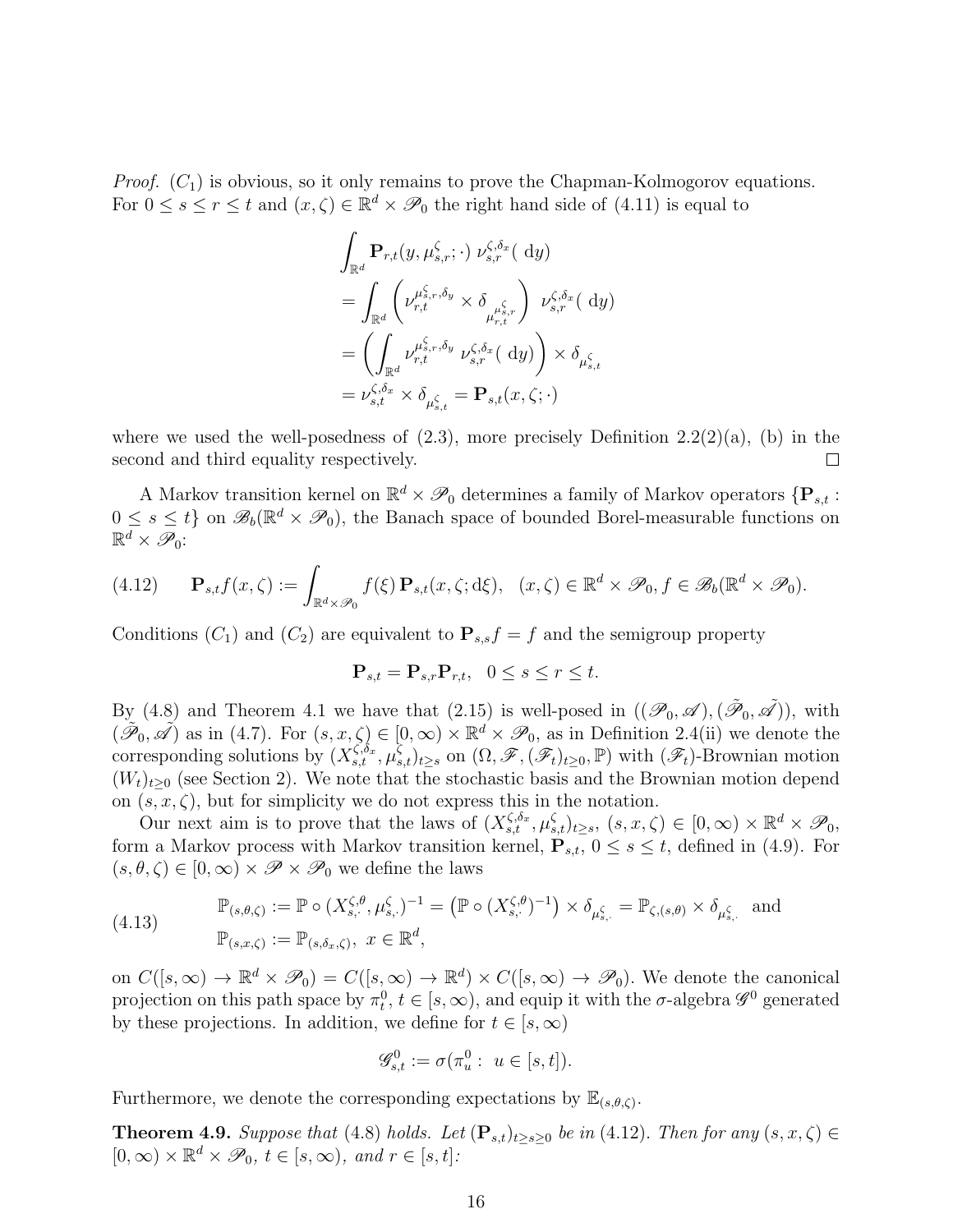- (*i*)  $\mathbb{P}_{(s,x,\zeta)} \circ \pi_t^{-1} = \mathbf{P}_{s,t}(x,\zeta;\cdot).$
- (ii)  $\mathbb{P}_{(s,x,\zeta)}$ -a.s. we have for every  $A \in \mathscr{B}(\mathbb{R}^d \times \mathscr{P}_0)$

(4.14) 
$$
\mathbb{P}_{(s,x,\zeta)}[\pi_t^0 \in A | \mathscr{G}_r^0] = \mathbb{P}_{(r,\pi_r^0)}[\pi_t^0 \in A] = \mathbf{P}_{r,t}(\pi_r^0; A),
$$

*i.e.*,  $\mathbb{P}_{(s,x,\zeta)}$ ,  $(s,x,\zeta) \in [0,\infty) \times \mathbb{R}^d \times \mathcal{P}_0$ , form a Markov process with Markov transition kernel  $\mathbf{P}_{s,t}$ ,  $0 \leq s \leq t$ .

Proof. (i) is obvious from the definitions.

(ii) Since by our assumptions we have weak uniqueness for the second equation in (2.15), by [35, Theorem 6.2.2] and Theorem 4.1 above we know that for every  $s \leq r \leq t$ ,  $g \in \mathscr{B}_b(\mathbb{R}^d)$ 

(4.15) 
$$
\mathbb{E}_{\zeta,(s,x)}[g(\pi_t)|\mathscr{G}_{s,r}] = \mathbb{E}_{\zeta,(r,\pi_r)}[g(\pi_t)] = \int_{\mathbb{R}^d} g \, d\nu_{r,t}^{\mu_{s,r}^{\zeta}, \delta_{\pi_r}} \mathbb{P}_{\zeta,(s,x)}\text{-a.s.}
$$

For  $n \in \mathbb{N}$ ;  $s \leq u_1 \leq \cdots \leq u_n \leq r$ , and  $H \in \mathscr{B}((\mathbb{R}^d \times \mathscr{P}_0)^n)$ , we have that  $\mathbb{P}_{(s,x,\zeta)}$ -a.s. with  $G := 1_A$ 

$$
\mathbb{E}_{(s,x,\zeta)}[H(\pi_{u_1}^0,\ldots,\pi_{u_n}^0)G(\pi_t^0)]
$$
\n
$$
=\mathbb{E}[H((X_{s,u_1}^{\zeta,\delta_x},\mu_{s,u_1}^{\zeta}),\ldots,(X_{s,u_n}^{\zeta,\delta_x},\mu_{s,u_n}^{\zeta}))G(X_{s,t}^{\zeta,\delta_x},\mu_{s,t}^{\zeta})]
$$
\n
$$
=\mathbb{E}_{\zeta,(s,x)}[H((\pi_{u_1},\mu_{s,u_1}^{\zeta}),\ldots,(\pi_{u_n},\mu_{s,u_n}^{\zeta}))G(\pi_t,\mu_{s,t}^{\zeta})]
$$
\n
$$
=\mathbb{E}[H((X_{s,u_1}^{\zeta,\delta_x},\mu_{s,u_1}^{\zeta}),\ldots,(X_{s,u_n}^{\zeta,\delta_x},\mu_{s,u_n}))\mathbb{E}_{\zeta,(r,X_{s,r}^{\zeta,\delta_x})}[G(\pi_t,\mu_{s,t}^{\zeta})]].
$$

But since by the well-posedness of the first equation in (2.15) in  $(\mathscr{P}_0, \mathscr{A})$  we have the flow property

$$
\mu_{s,t}^\zeta = \mu_{r,t}^{\mu_{s,r}^\zeta},
$$

 $(4.2)$  and  $(4.13)$  imply that for P-a.e.  $\omega \in \Omega$ 

$$
\mathbb{E}_{\zeta,(r,X_s^{\zeta,\delta_x}(\omega))}[G(\pi_t,\mu_{s,t}^{\zeta})]
$$
\n
$$
=\mathbb{E}[G(X_{r,t}^{\mu_{s,r}^{\zeta,\delta_{X_s^{\zeta,\delta_x}(\omega)}},\mu_{r,t}^{\mu_{s,r}^{\zeta}})]
$$
\n
$$
=\mathbb{E}_{(r,X_s^{\zeta,\delta_x}(\omega),\mu_{s,r}^{\zeta})}[G(\pi_t^0)].
$$

Hence altogether

$$
\mathbb{E}_{(s,x,\zeta)}[H(\pi_{u_1}^0,\ldots,\pi_{u_n}^0)G(\pi_t^0)]
$$
  
=
$$
\mathbb{E}_{(s,x,\zeta)}[G(\pi_{u_1}^0,\ldots,\pi_{u_n}^0)\mathbb{E}_{(r,\pi_r^0)}[G(\pi_t^0)]].
$$

Hence the first inequality in (4.14) follows by a monotone class argument and the second is obvious by (i).  $\Box$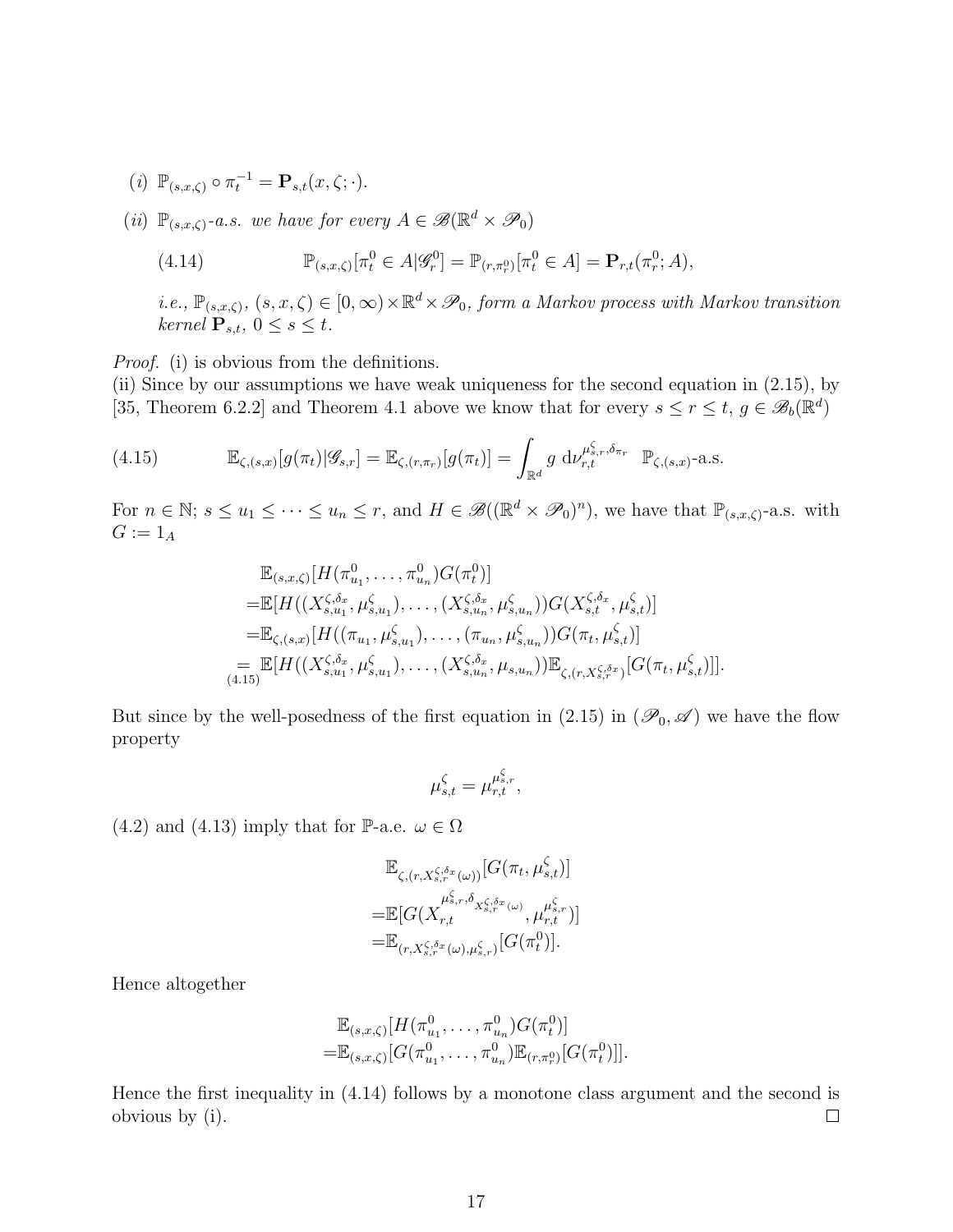We note that since (4.8) is a stronger assumption than (4.1) we get a more explicit way to formulate the Markov property for the laws of the (unique) weak solution to the McKean-Vlasov equation (1.8) (see (4.17), (4.18) below).

$$
(4.16) \t\t b = \bar{b}, \ \sigma = \bar{\sigma}.
$$

Then for  $(s, \zeta) \in [0, \infty) \times \mathcal{P}_0$  by (4.8) we have that (using our notations above) for every  $\theta \in \mathscr{P}$  there exists a unique in law weak solution  $(X_{s,t}^{\zeta,\theta})_{t\geq s}$  of the second equation in (2.15) with  $b, \sigma$  replacing b and  $\bar{\sigma}$  respectively on some probability space  $(\Omega, \mathscr{F}, \mathbb{P})$  with normal filtration  $(\mathscr{F}_t)_{t\geq0}$  and  $(\mathscr{F}_t)$ -Brownian motion  $(W_t)_{t\geq0}$  (see Section 2). Again all these three quantities depend on  $(s, \theta, \zeta)$ , but for simplicity we do not express this in the notation. In particular, for  $\theta := \zeta$  we obtain a weak solution to (1.8) with marginal law  $\zeta$  at time s.

**Lemma 4.10.** For all  $(s, \theta, \zeta) \in [0, \infty) \times \mathscr{P} \times \mathscr{P}_0$  we have

$$
\mathbb{P}_{\zeta,(s,\theta)} = \int_{\mathbb{R}^d} \mathbb{P}_{\zeta,(s,x)} \theta(\mathrm{d} x).
$$

*Proof.* The proof is standard, but we repeat the argument here: The two probability measures in the assertion solve the martingale problem with initial condition  $\zeta$  for the Kolmogorov operator  $L_{t,\zeta}$  defined in (1.2) in the sense of [35]. But by (4.8) and Theorem 4.1 this martingale problem has a unique solution. So, both measures coincide.  $\Box$ 

**Theorem 4.11.** Let (4.8) hold and let  $(s, \zeta) \in [0, \infty) \times \mathcal{P}_0$ . Then:

(i) The unique weak solution to (1.8) with marginal law  $\zeta$  at s has the Markov property, *i.e. for every*  $s \leq r \leq t$ ,  $g \in \mathscr{B}_b(\mathbb{R}^d)$ ,

$$
(4.17) \qquad \mathbb{E}_{\zeta,(s,\zeta)}[g(\pi_t)|\mathscr{G}_{s,r}] = \mathbb{E}_{\zeta,(r,\pi_r)}[g(\pi_t)] = \int_{\mathbb{R}^d} g \, \mathrm{d} \nu_{r,t}^{\mu_{s,r}^{\zeta},\delta_{\pi_r}} \; \mathbb{P}_{\zeta,(s,\zeta)} \, \text{-} a.s.
$$

(ii)  $\mathbb{P}_{(s,\zeta,\zeta)}$  is Markov. More precisely, for  $s \leq r \leq t$  and  $A \in \mathscr{B}(\mathbb{R}^d \times \mathscr{P}_0)$ 

(4.18) 
$$
\mathbb{P}_{(s,\zeta,\zeta)}[\pi_t^0 \in A|\mathscr{G}_r^0] = \mathbf{P}_{r,t}(\pi_r^0;A) \mathbb{P}_{(s,\zeta,\zeta)}\text{-}a.s.
$$

*Proof.* (i): The assertion immediately follows by  $(4.15)$  and Lemma 4.10. (ii): As an easy consequence of Lemma 4.10 we get that

$$
\mathbb{P}_{(s,\zeta,\zeta)} = \int \mathbb{P}_{(s,x,\zeta)} \zeta(\mathrm{d}x).
$$

 $\Box$ 

Then the assertion immediately follows from Theorem 4.9(ii).

18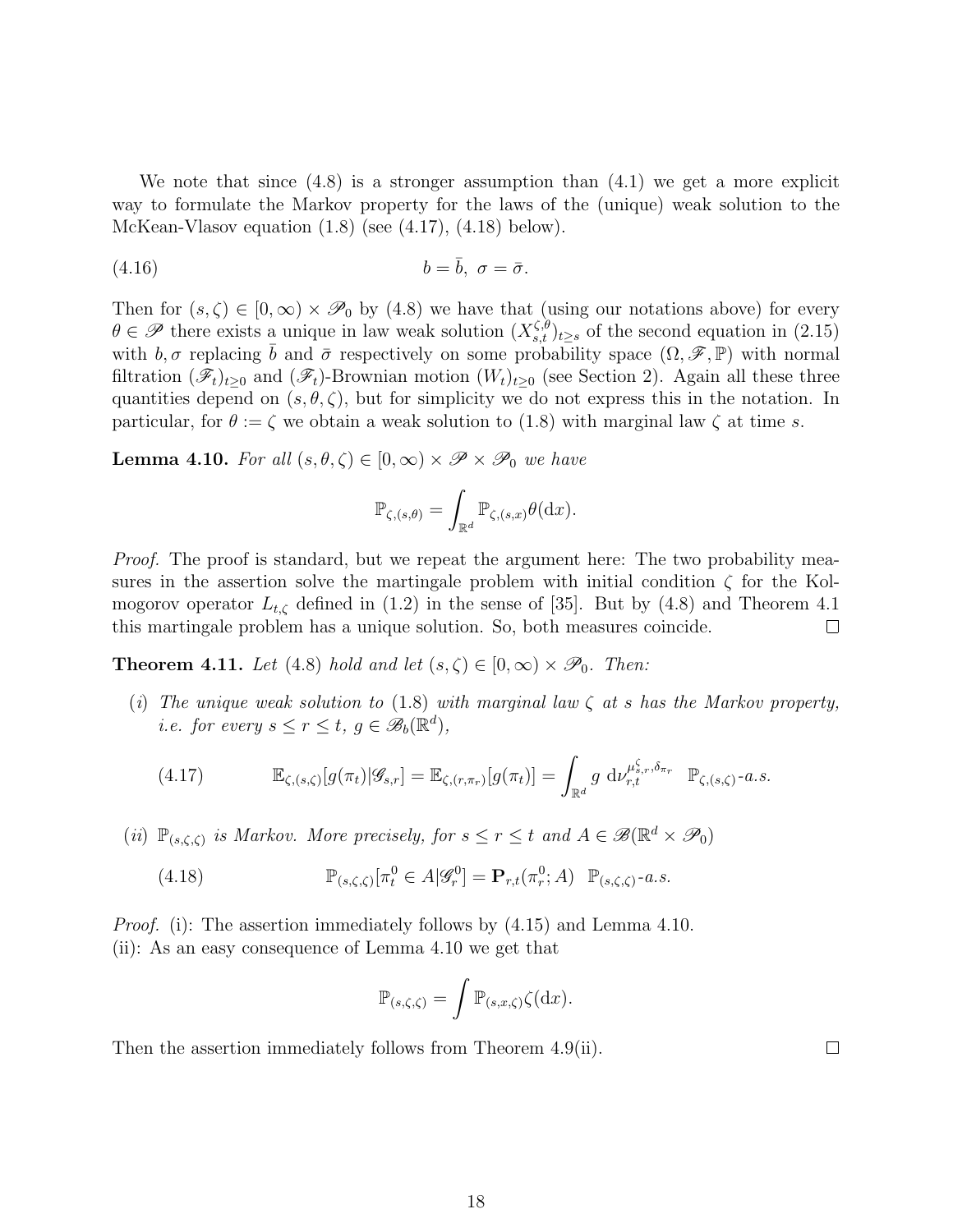#### 4.5 Ergodicity

We recall that we still assume (4.8) with  $(\tilde{\mathcal{P}}_0, \tilde{\mathcal{A}})$  as in (4.7). In this subsection we assume additionally that for our coefficients from (2.1) we have

(4.19) 
$$
b, \bar{b}, \sigma \text{ and } \bar{\sigma} \text{ do not depend on } t \in [0, \infty).
$$

Then due to (4.8) for our Markov transition kernel  $P_{s,t}$ ,  $0 \le s \le t$ , defined in (4.9) we have that  $\mathbf{P}_{s,t} = \mathbf{P}_{0,t-s}$ , i.e. it is time-homogeneous. Set

$$
\mathbf{P}_t := \mathbf{P}_{0,t}, \quad t \ge 0.
$$

Then by  $(C_2)$  this is a semigroup of probability kernels on  $\mathbb{R}^d \times \mathcal{P}_0$  or equivalently (see (4.12)) of operators on  $\mathscr{B}_b(\mathbb{R}^d \times \mathscr{P}_0)$ . We recall that  $\Lambda \in \mathscr{P}(\mathbb{R}^d \times \mathscr{P}_0)$  is called  $(\mathbf{P}_t)$ -invariant if

(4.21) 
$$
\int_{\mathbb{R}^d \times \mathscr{P}_0} \mathbf{P}_t G d\Lambda = \int_{\mathbb{R}^d \times \mathscr{P}_0} G d\Lambda,
$$

for all  $G \in \mathscr{B}_b(\mathbb{R}^d \times \mathscr{P}_0), t > 0$ , and that  $(\mathbf{P}_t)_{t>0}$  is called ergodic if there exists  $\Lambda \in \mathscr{P}(\mathbb{R}^d \times$  $\mathscr{P}_0$ ) such that for all  $\tilde{\Lambda} \in \mathscr{P}(\mathbb{R}^d \times \mathscr{P}_0)$  (or equivalently for all  $\tilde{\Lambda} = \delta_x \times \delta_{\zeta}$ ,  $(x, \zeta) \in \mathbb{R}^d \times \mathscr{P}_0$ )

(4.22) 
$$
\lim_{t \to \infty} \int_{\mathbb{R}^d \times \mathcal{P}_0} \mathbf{P}_t G d\tilde{\Lambda} = \int_{\mathbb{R}^d \times \mathcal{P}_0} G d\Lambda,
$$

for all  $G \in C_b(\mathbb{R}^d \times \mathcal{P}_0)$ , where the latter denotes the set of all bounded continuous functions on  $\mathbb{R}^d \times \mathscr{P}_0$ . In this case  $\Lambda$  is then obviously the unique  $(\mathbf{P}_t)$ -invariant measure. From the definition of  $P_t$  we now obtain the following characterization.

**Theorem 4.12.** Assume  $(4.8)$  and  $(4.19)$  hold. Then the following assertions are equivalent:

- (i)  $(\mathbf{P}_t)_{t>0}$  is ergodic.
- (ii) There exist  $\nu_{\infty} \in \mathscr{P}, \mu_{\infty} \in \mathscr{P}_0$  such that for every  $(x, \zeta) \in \mathbb{R}^d \times \mathscr{P}_0$

$$
\mu_{0,t}^{\zeta} \to \mu_{\infty} \text{ and } \nu_{0,t}^{\zeta, \delta_x} \to \nu_{\infty} \text{ weakly as } t \to \infty.
$$

In this case  $\mu_{\infty}$  and  $\nu_{\infty}$  are uniquely determined and the unique  $(\mathbf{P}_t)$ -invariant measure  $\Lambda$ is given by  $\Lambda = \nu_{\infty} \times \delta_{\mu_{\infty}}$ . Furthermore, if  $b = \overline{b}$  and  $\sigma = \overline{\sigma}$ , then  $\mu_{\infty} = \nu_{\infty}$ .

*Proof.* (*ii*)  $\Rightarrow$  (*i*): This is easy to see from the definition of  $P_t$  in (4.20) and (4.9), and the unique (P<sub>t</sub>)-invariant measure is  $\Lambda := \nu_{\infty} \times \delta_{\mu_{\infty}}$ .

 $(i) \Rightarrow (ii)$ : Let  $\Lambda$  be the  $(\mathbf{P}_t)$ -invariant measure such that  $(4.22)$  holds. Let  $\Pi_1: \mathbb{R}^d \times \mathscr{P}_0 \longrightarrow$  $\mathbb{R}^d$ , and  $\Pi_2: \mathbb{R}^d \times \mathscr{P}_0 \longrightarrow \mathscr{P}_0$  be the canonical projections and define

$$
\nu_{\infty} := \Lambda \circ \Pi_1^{-1} (\in \mathscr{P}) \text{ and } \Lambda_2 := \Lambda \circ \Pi_2^{-1} (\in \mathscr{P}(\mathscr{P}_0)).
$$

Then for every  $(x, \zeta) \in \mathbb{R}^d \times \mathcal{P}_0$  as  $t \to \infty$ 

(4.23) 
$$
\nu_{0,t}^{\zeta,\delta_x} \longrightarrow \nu_{\infty} \text{ weakly in } \mathscr{P}
$$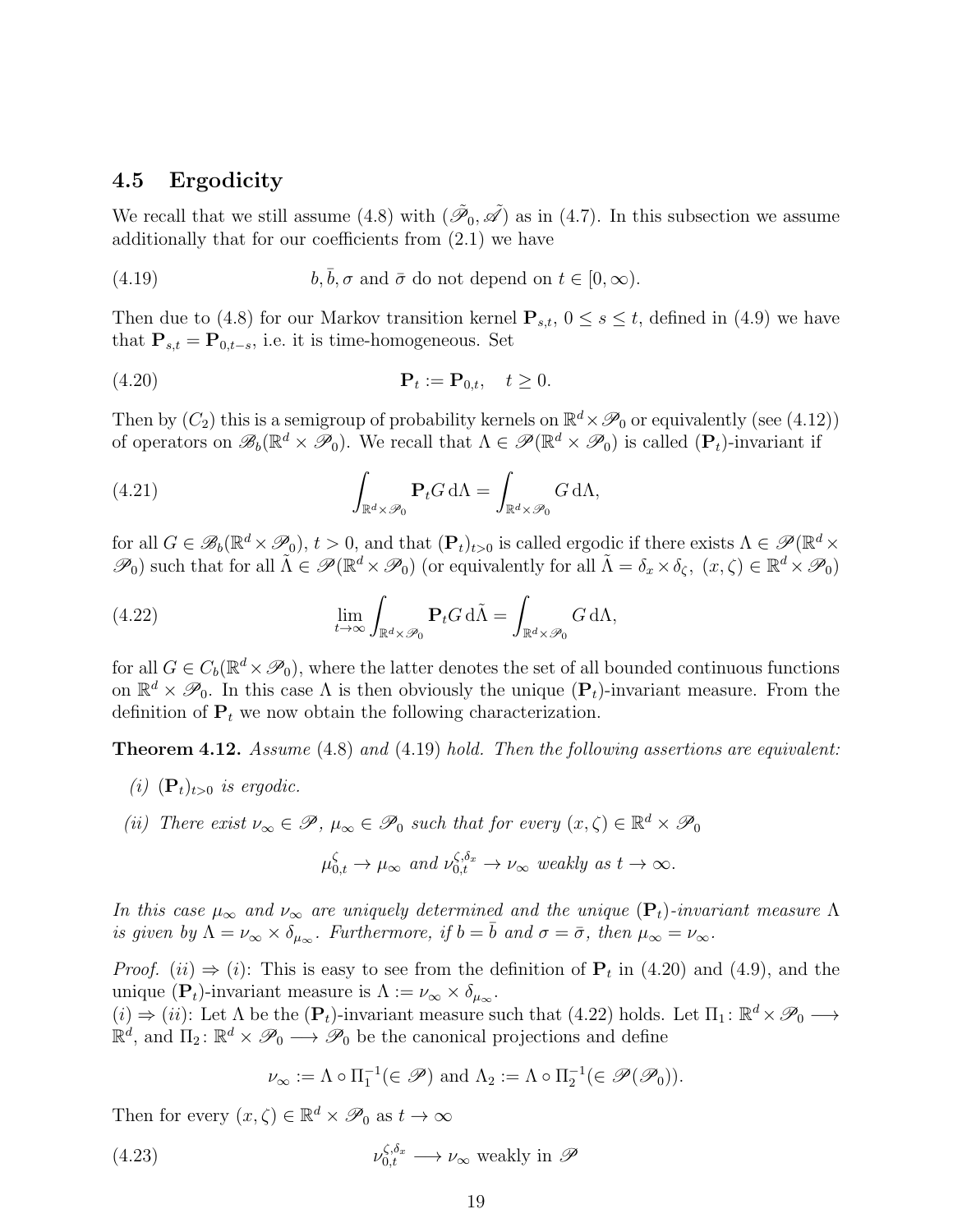and

(4.24) 
$$
\delta_{\mu_{0,t}^{\zeta}} \longrightarrow \Lambda_2
$$
 weakly in  $\mathscr{P}(\mathscr{P}_0)$  (hence also in  $\mathscr{P}(\mathscr{P})$  by extending  $\Lambda_2$  by zero).

We claim that (4.24) implies  $\Lambda_2 = \delta_{\mu_\infty}$  for some  $\mu_\infty \in \mathscr{P}_0$ . Combining this with (4.22) for  $\tilde{\Lambda} = \zeta \times \delta_x$  and using (4.23), we conclude that  $\Lambda = \nu_{\infty} \times \delta_{\mu_{\infty}}$  as desired.

To prove the claim, let  $\mu_{\infty} \in \mathscr{P}$  be defined by

$$
\mu_{\infty}(A) := \int_{\mathscr{P}_0} \mu(A) \Lambda_2(\mathrm{d}\mu) = \int_{\mathscr{P}} \mu(A) \Lambda_2(\mathrm{d}\mu), \quad A \in \mathscr{B}(\mathbb{R}^d),
$$

where  $\Lambda_2$  is extended to  $\mathscr{P}$  by zero, i.e.  $\Lambda_2(\mathscr{P} \setminus \mathscr{P}_0) = 0$ . For any  $h \in C_b(\mathbb{R}^d)$  we take  $F(\mu) = \mu(h) := \int h d\mu, \mu \in \mathscr{P}$ . Then  $F \in C_b(\mathscr{P})$ . Since  $\delta_{\mu_{0,t}^{\zeta}} \to \Lambda_2$  weakly in  $\mathscr{P}(\mathscr{P})$ , we have

$$
\lim_{t \to \infty} \mu_{0,t}^{\zeta}(h) = \lim_{t \to \infty} \delta_{\mu_{0,t}^{\zeta}}(F) = \Lambda_2(F) = \mu_{\infty}(h).
$$

So,  $\mu_{0,t}^{\zeta} \to \mu_{\infty}$  weakly in  $\mathscr{P}$ , and hence  $\delta_{\mu_{0,t}^{\zeta}} \to \delta_{\mu_{\infty}}$  weakly in  $\mathscr{P}(\mathscr{P})$  as  $t \to \infty$ . Combining this with (4.24) we prove  $\Lambda_2 = \delta_{\mu_\infty}$  and  $\mu_\infty \in \mathscr{P}_0$  since  $\Lambda_2$  is supported on  $\mathscr{P}_0$ .

We note that for every  $(\zeta, \theta) \in \mathscr{P}_0 \times \mathscr{P}$ 

$$
\nu_{0,t}^{\zeta,\theta} = \int \nu_{0,t}^{\zeta,\delta_x} \theta(\mathrm{d}x), \quad t \ge 0,
$$

since the second equation in (2.3) is linear and well-posed. Hence from (ii) we have

$$
\nu_{0,t}^{\zeta,\theta} \longrightarrow \nu_{\infty} \quad \text{weakly as } t \to \infty.
$$

Now assume that  $b = \overline{b}$  and  $\sigma = \overline{\sigma}$ . Then for all  $\zeta \in \mathscr{P}_0$ 

$$
\nu_{\infty} = w - \lim_{t \to \infty} \nu_{0,t}^{\zeta,\zeta}
$$

$$
= w - \lim_{t \to \infty} \mu_{0,t}^{\zeta}
$$

$$
= \mu_{\infty},
$$

where we used Remark 2.3 in the second equality. This completes the proof.

 $\Box$ 

# 5 Application to nonlinear distorted Brownian motion

In this section we want to apply our results to the so-called nonlinear distorted Brownian motion (NLDBM) in which case the nonlinear Fokker-Planck equation (1.3) is a porous media equation perturbed by a nonlinear transport term. We shall give details below, but want to stress already now that in this case the solutions of (1.3) are absolutely continuous with respect to Lebesgue measure dx, if so is the initial condition, i.e.,  $u(dx) = u(t, x)dx, t \ge 0$ . Furthermore, in the case of NLDBM the coefficients b,  $\sigma$  in (2.1) (to be introduced below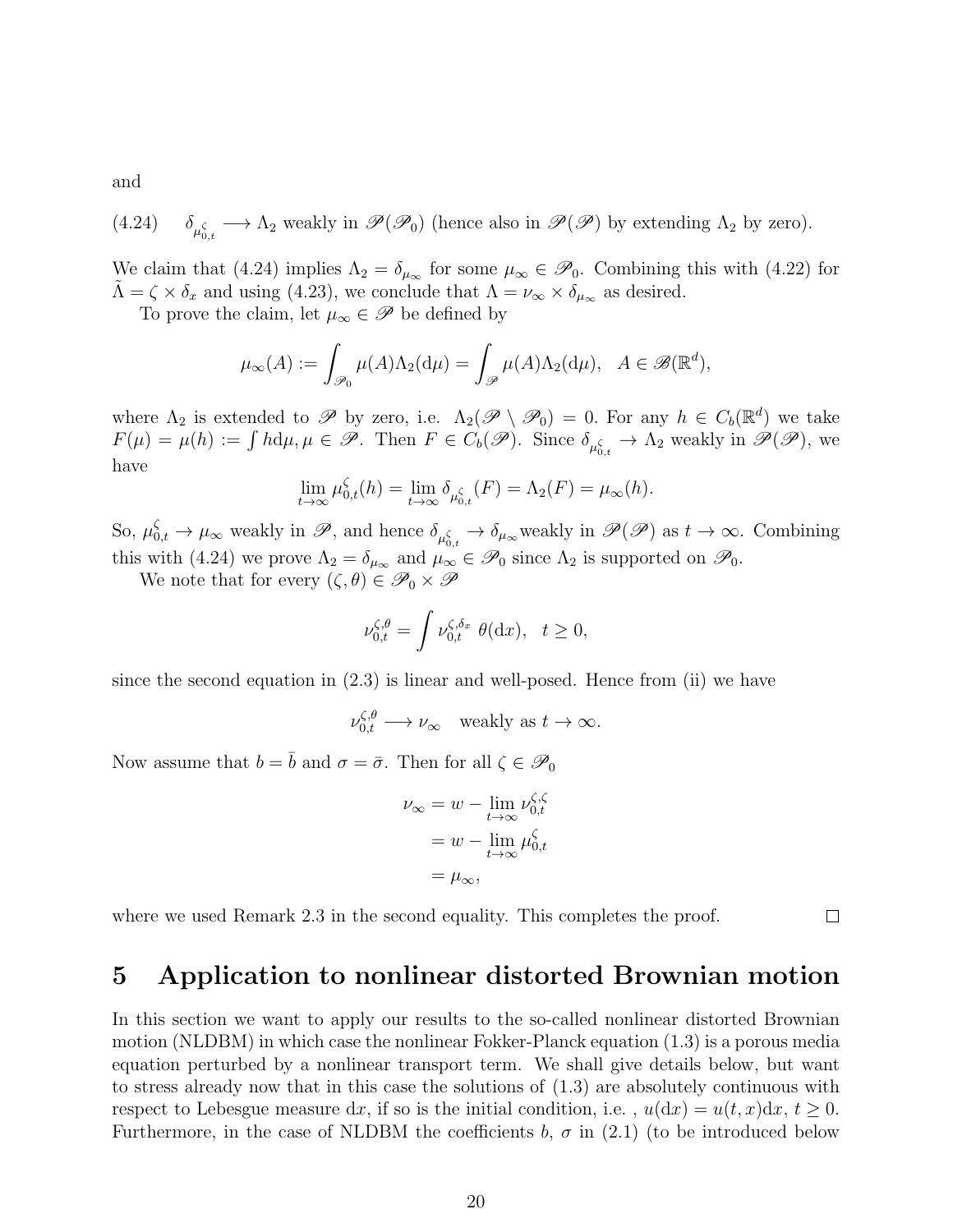explicitly) depend "Nemytski type" on  $\mu_t$ , more precisely for  $(t, x, \mu) \in [0, \infty) \times \mathbb{R}^d \times \mathcal{P}_0$ , where

(5.1) 
$$
\mathscr{P}_0 := \left\{ \mu \in \mathscr{P} | u_{\mu} := \frac{d\mu}{dx} \in L^{\infty}(\mathbb{R}^d, dx) \right\},
$$

we have

(5.2)  

$$
b(t, x, \mu) = \tilde{b}\left(t, x, \frac{d\mu}{dx}(x)\right),
$$

$$
\sigma(t, x, \mu) = \tilde{\sigma}\left(t, x, \frac{d\mu}{dx}(x)\right)
$$

for some Borel measurable functions

$$
\tilde{b}\colon [0,\infty)\times\mathbb{R}^d\times\mathbb{R}\longrightarrow\mathbb{R}^d,
$$

and

$$
\tilde{\sigma} \colon [0, \infty) \times \mathbb{R}^d \times \mathbb{R} \longrightarrow \mathbb{R}^d \otimes \mathbb{R}^m.
$$

Of course, for  $x \in \mathbb{R}^d$  we have to choose the dx-version of  $\frac{d\mu}{dx}$  in such a way that the maps

$$
[0, \infty) \times \mathbb{R}^d \times \mathcal{P}_0 \ni (t, x, \mu) \longmapsto \tilde{b}\Big(t, x, \frac{d\mu}{dx}(x)\Big),
$$
  

$$
[0, \infty) \times \mathbb{R}^d \times \mathcal{P}_0 \ni (t, x, \mu) \longmapsto \tilde{\sigma}\Big(t, x, \frac{d\mu}{dx}(x)\Big)
$$

are Borel-measurable. But this is easily achieved by looking at the  $dx$ -version obtained by defining  $\frac{d\mu}{dx} \equiv 0$  on the complement of its Lebesgue points. Below we shall always take this version without further mentioning it.

To introduce  $\tilde{b}$  and  $\tilde{\sigma}$  concretely in the case of NLDBM we consider maps  $\beta \colon \mathbb{R} \to \mathbb{R}$ ,  $D: \mathbb{R}^d \to \mathbb{R}^d$  and  $b: \mathbb{R} \to \mathbb{R}$  satisfying the following hypotheses:

\n- (H) (i) 
$$
\beta \in C^1(\mathbb{R}), \beta(0) = 0, \gamma \le \beta'(r) \le \gamma_1, \forall r \in \mathbb{R}, \text{ for } 0 < \gamma < \gamma_1 < \infty.
$$
\n- (ii)  $b \in C_b(\mathbb{R}) \cap C^1(\mathbb{R}).$
\n- (iii)  $D \in C_b(\mathbb{R}^d; \mathbb{R}^d) \cap W^{1,\infty}(\mathbb{R}^d; \mathbb{R}^d).$
\n

(iv)  $D = -\nabla \Phi$ , where  $\Phi \in C^1(\mathbb{R}^d)$ ,  $\Phi \geq 1$ , lim  $|x|_d\rightarrow\infty$  $\Phi(x) = +\infty$  and there exists  $m \in [2, \infty)$  such that  $\Phi^{-m} \in L^1(\mathbb{R}^d)$ .

A typical example for  $\Phi$  is

(5.3) 
$$
\Phi(x) = C(1+|x|^2)^{\alpha}, \ x \in \mathbb{R}^d,
$$

with  $\alpha \in (0, \frac{1}{2})$  $\frac{1}{2}$ .

Then we have for the corresponding (t-independent) Kolmogorov operator (1.3) for  $\mu \in \mathscr{P}_0$ :

(5.4) 
$$
L_{\mu}h(x) := \frac{1}{2} \frac{\beta(u_{\mu}(x))}{u_{\mu}(x)} \Delta h(x) + b(u_{\mu}(x))D(x) \cdot \nabla h(x), \ x \in \mathbb{R}^d, \ h \in C_0^2(\mathbb{R}^d),
$$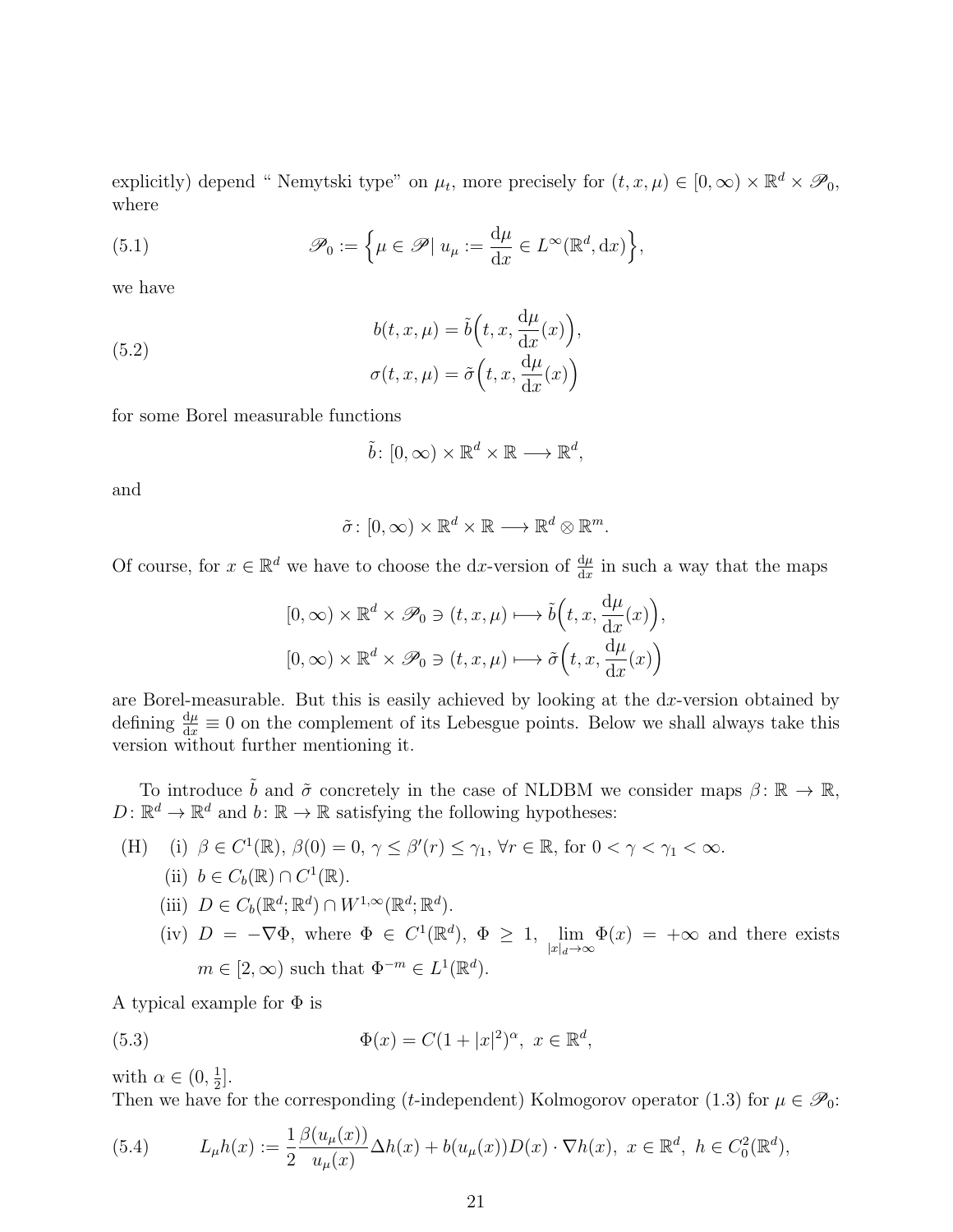where we set  $\frac{\beta(0)}{0} := \beta'(0)$ , i.e. compared to  $(1.3)$  we have for  $(t, x, \mu) \in [0, \infty) \times \mathbb{R}^d \times \mathcal{P}_0$ 

(5.5) 
$$
\sigma(t, x, \mu) = \frac{\beta(u_{\mu}(x))}{u_{\mu}(x)} \text{Id},
$$

$$
b(t, x, \mu) = b(u_{\mu}(x))D(x).
$$

Here Id denotes the identity matrix on  $\mathbb{R}^d$ . Hence (1.2) becomes an equation for density  $\mu(t,\cdot) = \frac{d\mu_t}{dx}$  and then reads as

(5.6) 
$$
\partial_t u(t,x) = \frac{1}{2} \Delta \beta(u(t,x)) - \text{div}(D(x)b(u(t,x))u(t,x)).
$$

In this section we consider the case  $b = \bar{b}$ ,  $\sigma = \bar{\sigma}$ . So, the first equation in (2.3) is just (5.6) and the second reads

(5.7) 
$$
\partial_t \nu_t = \frac{1}{2} \Delta \left( \frac{\beta(u(t, \cdot))}{u(t, \cdot)} \nu_t \right) - \text{div}(D(\cdot)b(u(t, \cdot))\nu_t),
$$

(as always in this paper) meant in the weak sense.

In particular, if  $\zeta := u_0 dx \in \mathscr{P}_0$  is the initial condition for the solution of (5.6), then according to our notation in Definition 2.2(2)(b) the solution to (5.7) starting from  $s \in [0, \infty)$ with  $\theta \in \mathscr{P}_0$  is denoted by  $\nu_{s,t}^{\zeta,\theta}, t \geq s$ .

The corresponding McKean-Vlasov equation reads:

(5.8) 
$$
dX_t = b(\mathscr{L}_{X_t}(X_t))D(X_t)dt + \frac{1}{2}\frac{\beta(\mathscr{L}_{X_t}(X_t))}{\mathscr{L}_{X_t}(X_t)}dW_t.
$$

We recall that by Theorem 2.7 we have that (5.6) and (5.8) are equivalent (with  $\mu_t =$  $\mathscr{L}_{X_t}$ ,  $t \geq 0$ ). (5.6) and consequently weak solutions of (5.8) have been analyzed in [7], [8] and the solution process to (5.8) has been named nonlinear distorted Brownian motion, because in the linear case, i.e. b = constant and  $\beta$  = identity, (5.8) reduces to the SDE for distorted Brownian and (5.4) to the corresponding linear Kolmogorov operator.

Now let

$$
\mathscr{A} := C([0, \infty) \to \mathscr{P}_0) \cap L^{\infty}([0, \infty) \times \mathbb{R}^d).
$$

Then obviously condition  $(P)$  in Section 2 holds. The following is our main result on NLDBM.

**Theorem 5.1.** Assume  $(H)(i)$ -(iv) hold. Then:

- (i) (5.8) is weakly well-posed in  $(\mathscr{P}_0, \mathscr{A})$ .
- (ii) Nonlinear distorted Brownian motion has the Markov property. More precisely, for every  $(s,\zeta) \in [0,\infty) \times \mathscr{P}_0$  the law  $\mathbb{P}_{\zeta,(s,\zeta)}$  of the (unique weak) solution of (5.8) started from s at  $\zeta$  satisfies (4.5) with p as in (4.4).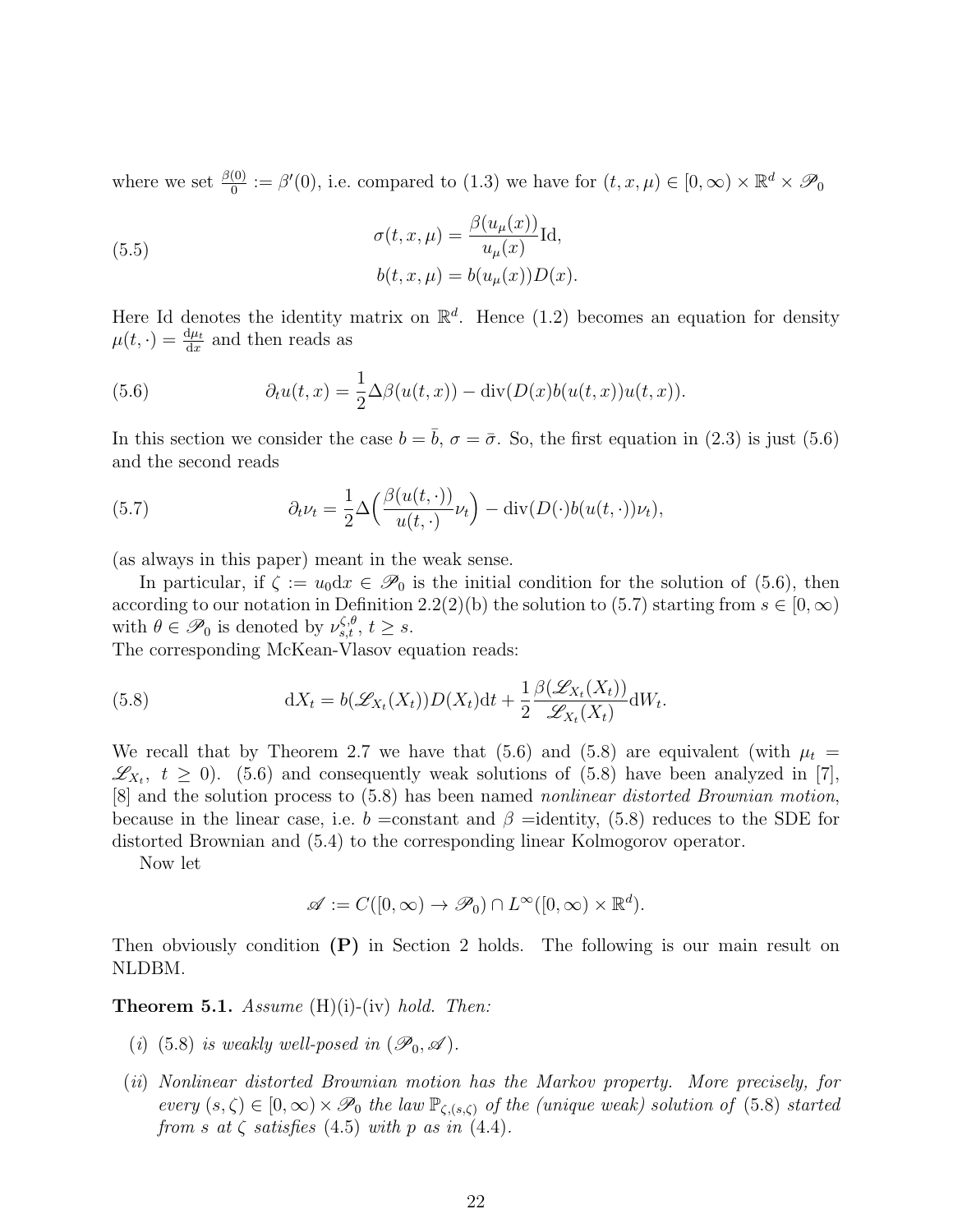*Proof.* (i): By [7, Proposition 2.2] and [8, Theorems 2.1 and 3.1] in the case of NLDBM we have well-posedness for (2.3) in  $(\mathscr{P}_0, \mathscr{A})$  (as defined above). Hence the assertion follows by Corollary 4.2 above.

(ii) is then a consequence of (i) and Corollary 4.6.

Remark 5.2. If additionally we make the following assumptions:

(H) (v)  $b(r) > b_0 > 0$  for all  $r \in \mathbb{R}$ (*vi*)  $\gamma_1 \Delta \Phi - b_0 |\nabla \Phi|^2 \leq 0$ ,

then it has been proved in [7] (see Theorems 6.1 and 6.5 in there) that  $(5.6)$  has a stationary solution which is unique in a slightly restricted class of probability densities in  $L^1(\mathbb{R}^d, dx)$ . Hence nonlinear distorted Brownian motion as a unique invariant measure in this class.

# 6 Exponential ergodicity of  $P_t$

In this section, we let  $b(t, x, \mu) = b(x, \mu)$  and  $\sigma(t, x, \mu) = \sigma(x, \mu)$  do not depend on t, and consider the exponential convergence of the Markov process generated by  $\tilde{\mathbf{L}} = \tilde{\mathbf{L}}_t$  on the Wasserstein space

$$
\mathscr{P}_2:=\bigg\{\mu\in\mathscr{P}: \|\mu\|_2:=\bigg(\int_{\mathbb{R}^d}|x|^2\mu(\mathrm{d} x)\bigg)^{\frac{1}{2}}<\infty\bigg\}.
$$

To this end, we will take  $\mathscr{P}_0 = \tilde{\mathscr{P}}_0 = \mathscr{P}_2$ , which is a Polish space under the Wasserstein distance

$$
\mathbb{W}_{2}(\mu,\nu) := \inf_{\pi \in \mathscr{C}(\mu,\nu)} \bigg( \int_{\mathbb{R}^d \times \mathbb{R}^d} |x - y|^2 \pi(\mathrm{d}x,\mathrm{d}y) \bigg)^{\frac{1}{2}},
$$

where  $\mathscr{C}(\mu,\nu)$  is the set of couplings for  $\mu$  and  $\nu$ .

We will need the following linear growth and monotone conditions.

(A)  $b, \bar{b}, \sigma, \bar{\sigma}$  are continuous on  $\mathbb{R}^d \times \mathscr{P}_2$  and there exist constants  $K, \lambda, \kappa, \bar{\lambda}, \bar{\kappa} \geq 0$  such that for any  $(x, \mu), (y, \nu) \in \mathbb{R}^d \times \mathscr{P}_2$ , we have

(6.1) 
$$
\{ |b| + ||\sigma|| + |\bar{b}| + ||\bar{\sigma}|| \} (x, \mu) \leq K(1 + |x| + ||\mu||_2),
$$

$$
(6.2) \quad 2\langle b(x,\mu) - b(y,\nu), x - y \rangle + ||\sigma(x,\mu) - \sigma(y,\nu)||_{HS}^2 \le \kappa \mathbb{W}_2(\mu,\nu)^2 - \lambda |x - y|^2,
$$

(6.3) 
$$
2\langle \bar{b}(x,\mu) - \bar{b}(y,\nu), x - y \rangle + ||\bar{\sigma}(x,\mu) - \bar{\sigma}(y,\nu)||_{HS}^2 \le \bar{\kappa} \mathbb{W}_2(\mu,\nu)^2 - \bar{\lambda}|x - y|^2.
$$

According to [31, Theorem 2.1], under  $(A)$  both the SDE (1.8) and the second equation in (2.15) are well-posed for initial distributions in  $\mathcal{P}_2$ . We denote  $P_t^*\zeta = \mathcal{L}_{X_t}$  for  $X_t$  solving (1.8) with  $\mathscr{L}_{X_0} = \zeta \in \mathscr{P}_2$ . Then by Theorem 2.7, the coupled equation (2.15) is well-posed for

$$
\mathscr{P}_0=\tilde{\mathscr{P}}_0=\mathscr{P}_2,\quad \mathscr{A}=\tilde{\mathscr{A}}=C([0,\infty)\rightarrow \mathscr{P}_2),
$$

 $\Box$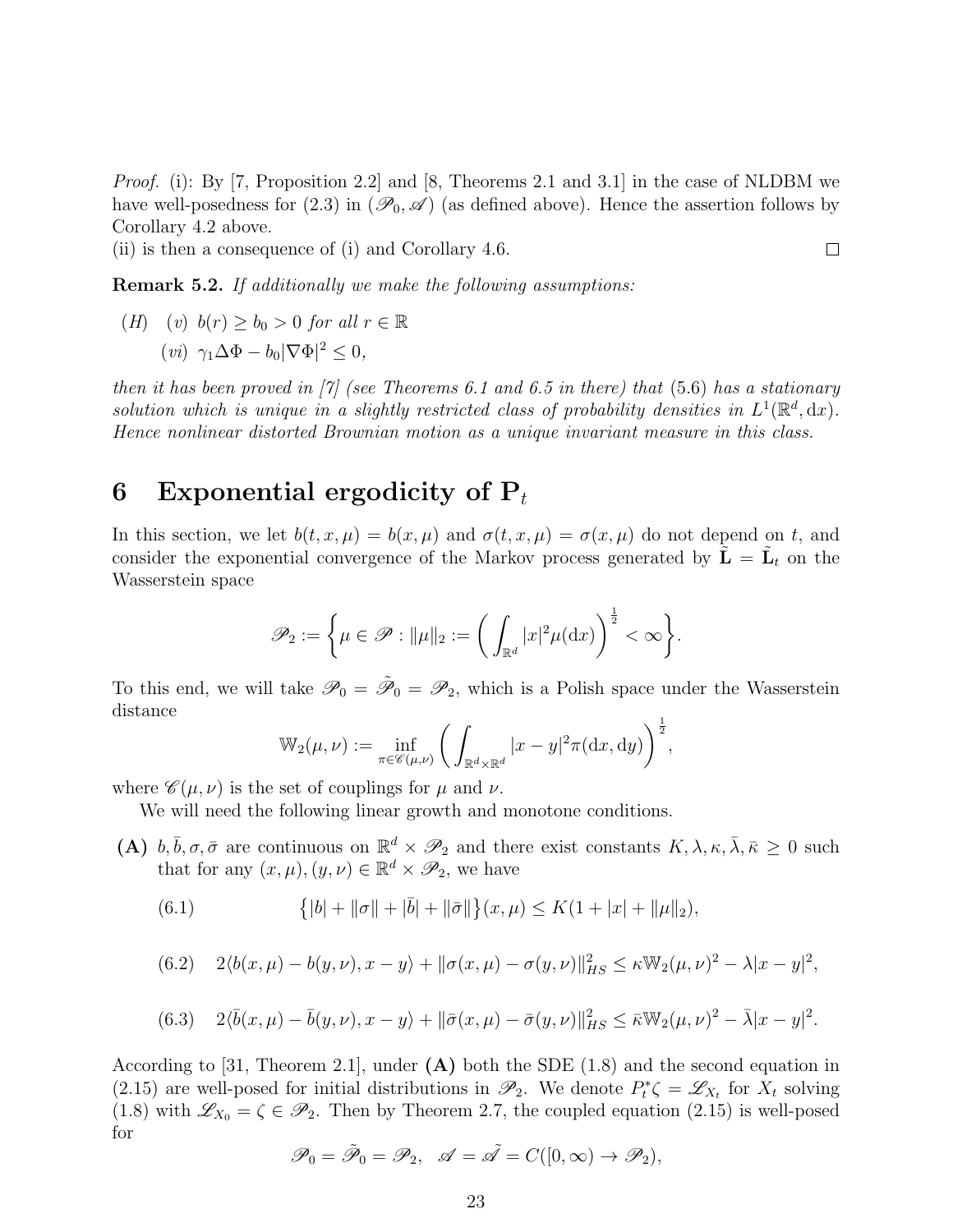with  $\mu_t = P_t^* \mu_0$  for  $\mu_0 = \zeta, t \ge 0$ . We denote by  $(X_t^{\zeta, x})$  $(t^{(s,x)}_t)_{t\geq 0}$  the solution to the second equation in  $(2.15)$  starting at x. Then we have

(6.4) 
$$
dX_t^{\zeta,x} = \bar{b}(X_t^{\zeta,x}, P_t^*\zeta)dt + \bar{\sigma}(X_t^{\zeta,x}, P_t^*\zeta)dW_t, \quad X_0^{\zeta,x} = x.
$$

Thus, Theorem 4.1 implies condition (4.8), so that by Proposition 4.8 we see that (4.9) gives a time-homogenous Markov transition kernel

(6.5) 
$$
\mathbf{P}_t(x,\zeta;\cdot) := \mathbf{P}_{0,t}(x,\zeta;\cdot) = \mathscr{L}_{X_t^{\zeta,x}} \times \delta_{P_t^*\zeta}, \quad t \geq 0, (x,\zeta) \in \mathbb{R}^d \times \mathscr{P}_2,
$$

generated by  $\tilde{\mathbf{L}}(=\tilde{\mathbf{L}}_t, t \geq 0)$ . For any  $\nu, \mu \in \mathscr{P}_2$ , the distribution of the  $\tilde{\mathbf{L}}$ -diffusion process  $(X_t, \mu_t)$  at time t with  $\mathscr{L}_{X_0} = \theta$  and  $\mu_0 = \zeta$  is given by

(6.6) 
$$
\mathbf{P}_t(\theta,\zeta;\cdot):=\int_{\mathbb{R}^d} \mathbf{P}_t(x,\zeta;\cdot)\theta(\mathrm{d}x)=\mathscr{L}_{X_t^{\zeta,\theta}}\times \delta_{P_t^*\zeta}, \quad \zeta,\theta\in\mathscr{P}_2,t\geq 0,
$$

where  $X_t^{\zeta,\theta}$  $t^{6,\theta}$  solves (2.16) for  $s = 0$ , i.e.

(6.7) 
$$
dX_t^{\zeta,\theta} = \bar{b}(X_t^{\zeta,\theta}, P_t^*\zeta)dt + \bar{\sigma}(X_t^{\zeta,\theta}, P_t^*\zeta)dW_t, \quad \mathscr{L}_{X_0^{\zeta,\theta}} = \theta.
$$

Let  $\mathbb{W}_{2}^{\rho}$  be the L<sup>2</sup>-Wasserstein distance induced by the following metric on  $\mathbb{R}^{d} \times \mathscr{P}_{2}$ :

$$
\rho((x,\mu),(y,\nu)) := \sqrt{|x-y|^2 + \mathbb{W}_2(\mu,\nu)^2}.
$$

Then for any two probability measures  $\Lambda_1, \Lambda_2$  on  $E := \mathbb{R}^d \times \mathscr{P}_2$ ,

$$
\mathbb{W}_{2}^{\rho}(\Lambda_{1},\Lambda_{2})^{2} := \inf_{\Pi \in \mathscr{C}(\Lambda_{1},\Lambda_{2})} \int_{E \times E} \rho((x,\mu),(y,\nu))^{2} \Pi((\mathrm{d}x,\mathrm{d}\mu);(\mathrm{d}y,\mathrm{d}\nu)),
$$

where  $\mathscr{C}(\Lambda_1,\Lambda_2)$  is the set of all couplings of  $\Lambda_1$  and  $\Lambda_2$ .

**Theorem 6.1.** Assume (A). If  $\lambda > \kappa \geq 0$ , then  $P_t$  has a unique invariant probability measure  $\Lambda = \nu_{\infty} \times \delta_{\mu_{\infty}}$  for some  $\mu_{\infty}, \nu_{\infty} \in \mathscr{P}_2$ , such that for any  $\zeta, \theta \in \mathscr{P}_2$ ,

$$
\mathbb{W}_{2}^{\rho}(\mathbf{P}_{t}(\theta,\zeta;\cdot),\Lambda)^{2} \leq \mathbb{W}_{2}(\zeta,\mu_{\infty})^{2}\bigg(\mathrm{e}^{-(\lambda-\kappa)t}+\frac{\bar{\kappa}(\mathrm{e}^{-(\lambda-\kappa)t}-\mathrm{e}^{-\bar{\lambda}t})}{\kappa+\bar{\lambda}-\lambda}\bigg)+\mathbb{W}_{2}(\theta,\nu_{\infty})^{2}\mathrm{e}^{-\bar{\lambda}t},\quad t\geq 0,
$$

where when  $\kappa + \bar{\lambda} = \lambda$ ,

$$
\frac{e^{-(\lambda - \kappa)t} - e^{-\bar{\lambda}t}}{\kappa + \bar{\lambda} - \lambda} := t e^{-\bar{\lambda}t}, \quad t \ge 0.
$$

Consequently, the unique solution  $(\mu_t, \nu_t)_{t\geq 0}$  to (1.10) with  $\mu_0, \nu_0 \in \mathscr{P}_2$  satisfies

$$
\mathbb{W}_{2}(\mu_{t}, \mu_{\infty})^{2} + \mathbb{W}_{2}(\nu_{t}, \nu_{\infty})^{2}
$$
\n
$$
\leq \mathbb{W}_{2}(\mu_{0}, \mu_{\infty})^{2} \bigg( e^{-(\lambda - \kappa)t} + \frac{\bar{\kappa}(e^{-(\lambda - \kappa)t} - e^{-\bar{\lambda}t})}{\kappa + \bar{\lambda} - \lambda} \bigg) + \mathbb{W}_{2}(\nu_{0}, \nu_{\infty})^{2} e^{-\bar{\lambda}t}, \quad t \geq 0.
$$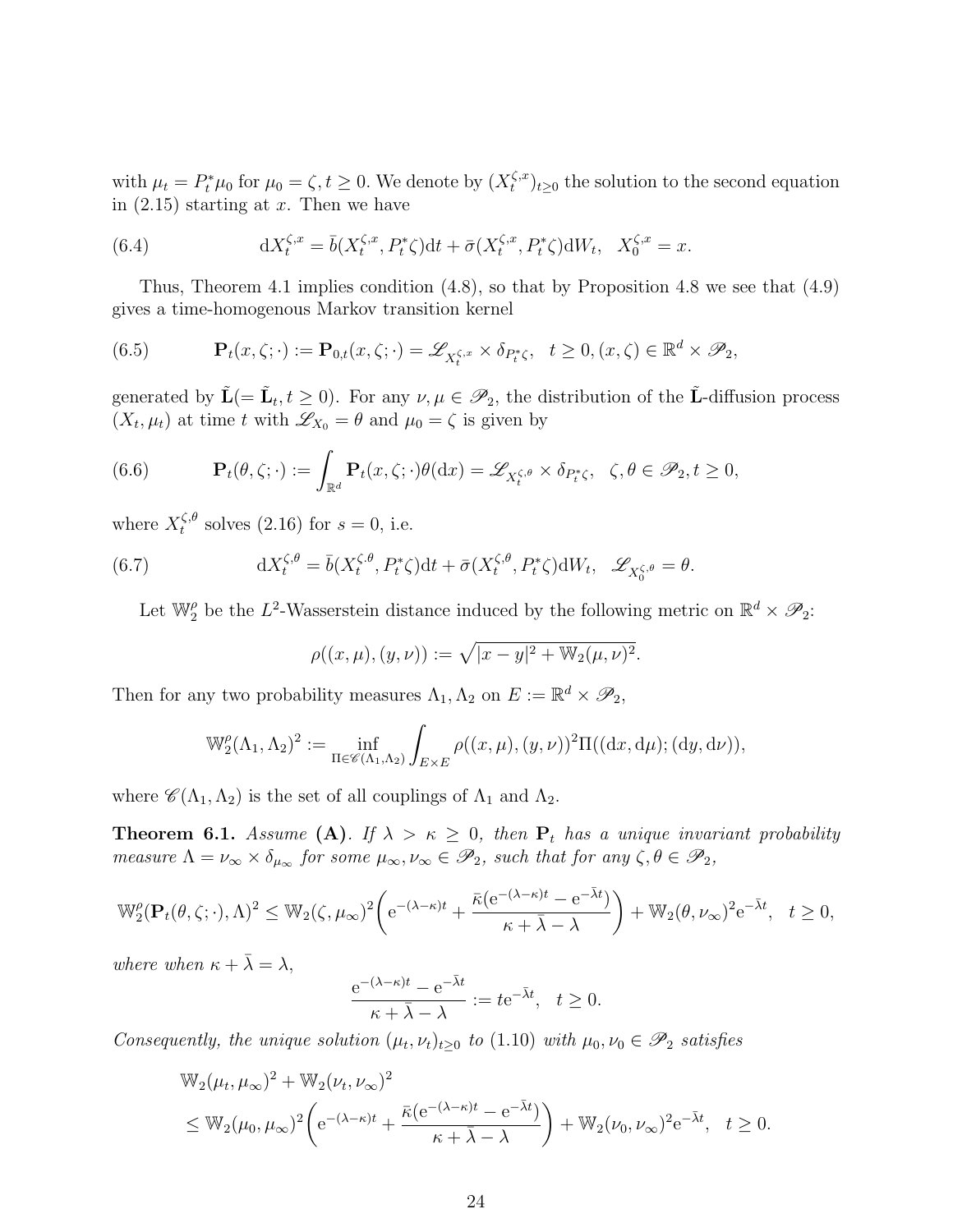Proof. It suffices to prove the first assertion.

Firstly, by [37, Theorem 3.1], (A) implies that  $P_t^*$  has a unique invariant probability measure  $\mu_{\infty}$  such that

(6.8) 
$$
\mathbb{W}_2(P_t^*\zeta,\mu_\infty)^2 \leq e^{-(\lambda-\kappa)t}\mathbb{W}_2(\zeta,\mu_\infty)^2, \quad t \geq 0, \zeta \in \mathscr{P}_2.
$$

Next, by (6.3), there exist constants  $c_1, c_2 > 0$  such that

$$
2\langle \bar{b}(x,\mu_{\infty}),x\rangle + \|\bar{\sigma}(x,\mu_{\infty})\|_{HS}^2 \le c_1 - c_2|x|^2, \quad x \in \mathbb{R}^d.
$$

It is standard that this implies the existence of an invariant probability measure  $\nu_{\infty}$  of the diffusion process  $\bar{X}_t$  associated with the SDE

(6.9) 
$$
d\bar{X}_t = \bar{b}(\bar{X}_t, \mu_\infty)dt + \bar{\sigma}(\bar{X}_t, \mu_\infty)dW_t.
$$

Take an  $\mathscr{F}_0$ -measurable random variable  $(\bar{X}_0, X_0^{\zeta,\theta})$  on  $\mathbb{R}^d \times \mathbb{R}^d$ , such that  $\mathscr{L}_{(\bar{X}_0, X_0^{\zeta,\theta})} \in$  $\mathscr{C}(\nu_\infty,\theta)$  and

(6.10) 
$$
\mathbb{E}|\bar{X}_0 - X_0^{\zeta,\theta}|^2 = \mathbb{W}_2(\theta,\nu_\infty)^2.
$$

Let  $(\bar{X}_t)_{t\geq0}$  solve (6.9) with initial value  $\bar{X}_0$  which has law  $\nu_{\infty}$ . Since  $\nu_{\infty}$  is the invariant probability measure for the solution, we have

(6.11) 
$$
\mathscr{L}_{\bar{X}_t} = \nu_{\infty}, \quad t \geq 0.
$$

So,

(6.12) 
$$
\mathbb{W}_2(\mathscr{L}_{X_t^{\zeta,\theta}}, \nu_\infty)^2 \leq \mathbb{E}|X_t^{\zeta,\theta} - \bar{X}_t|^2, \quad t \geq 0.
$$

On the other hand, let  $\Lambda = \nu_{\infty} \times \delta_{\mu_{\infty}}$ . Then (6.6) implies

(6.13) 
$$
\mathbb{W}_2(\mathbf{P}_t(\theta,\zeta;\cdot),\Lambda)^2 \leq \mathbb{W}_2(P_t^*\zeta,\mu_\infty)^2 + \mathbb{W}_2(\mathscr{L}_{X_t^{\zeta,\theta}},\nu_\infty)^2, \quad t \geq 0.
$$

By  $(6.3)$ ,  $(6.7)$ ,  $(6.9)$  and Itô's formula, we obtain

$$
\begin{split} & \mathrm{d}|X_t^{\zeta,\theta} - \bar{X}_t|^2 \\ &= \left\{ 2\langle \bar{b}(X_t^{\zeta,\theta}, P_t^*\zeta) - \bar{b}(\bar{X}_t, \mu_\infty), X_t^{\zeta,\theta} - \bar{X}_t \rangle + \|\bar{\sigma}(X_t^{\zeta,\theta}, P_t^*\zeta) - \bar{\sigma}(\bar{X}_t, \mu_\infty) \|_{HS}^2 \right\} \mathrm{d}t + \mathrm{d}M_t \\ &\leq \left\{ \bar{\kappa} \mathbb{W}_2(P_t^*\zeta, \mu_\infty)^2 - \bar{\lambda}|X_t^{\zeta,\theta} - \bar{X}_t|^2 \right\} \mathrm{d}t + \mathrm{d}M_t, \quad t \geq 0, \end{split}
$$

where

$$
dM_t := 2\big\langle (\bar{\sigma}(X_t^{\zeta,\theta}, P_t^*\zeta) - \bar{\sigma}(\bar{X}_t, \mu_\infty))dW_t, X_t^{\zeta,\theta} - \bar{X}_t \big\rangle
$$

is a martingale. Combining this with  $(6.8)$ ,  $(6.11)$  and  $(6.10)$ , we get

(6.14)  
\n
$$
\mathbb{E}|X_t^{\zeta,\theta} - \bar{X}_t|^2 \le e^{-\bar{\lambda}t}\mathbb{E}|\bar{X}_0 - X_0^{\zeta,\theta}|^2 + \bar{\kappa}\mathbb{W}_2(\zeta,\mu_\infty)^2 \int_0^t e^{-\bar{\lambda}(t-s) - (\lambda-\kappa)s}ds
$$
\n
$$
= e^{-\bar{\lambda}t}\mathbb{W}_2(\nu,\nu_\infty)^2 + \frac{\bar{\kappa}\mathbb{W}_2(\zeta,\mu_\infty)^2}{\kappa + \bar{\lambda} - \lambda}(e^{-(\lambda-\kappa)t} - e^{-\bar{\lambda}t}),
$$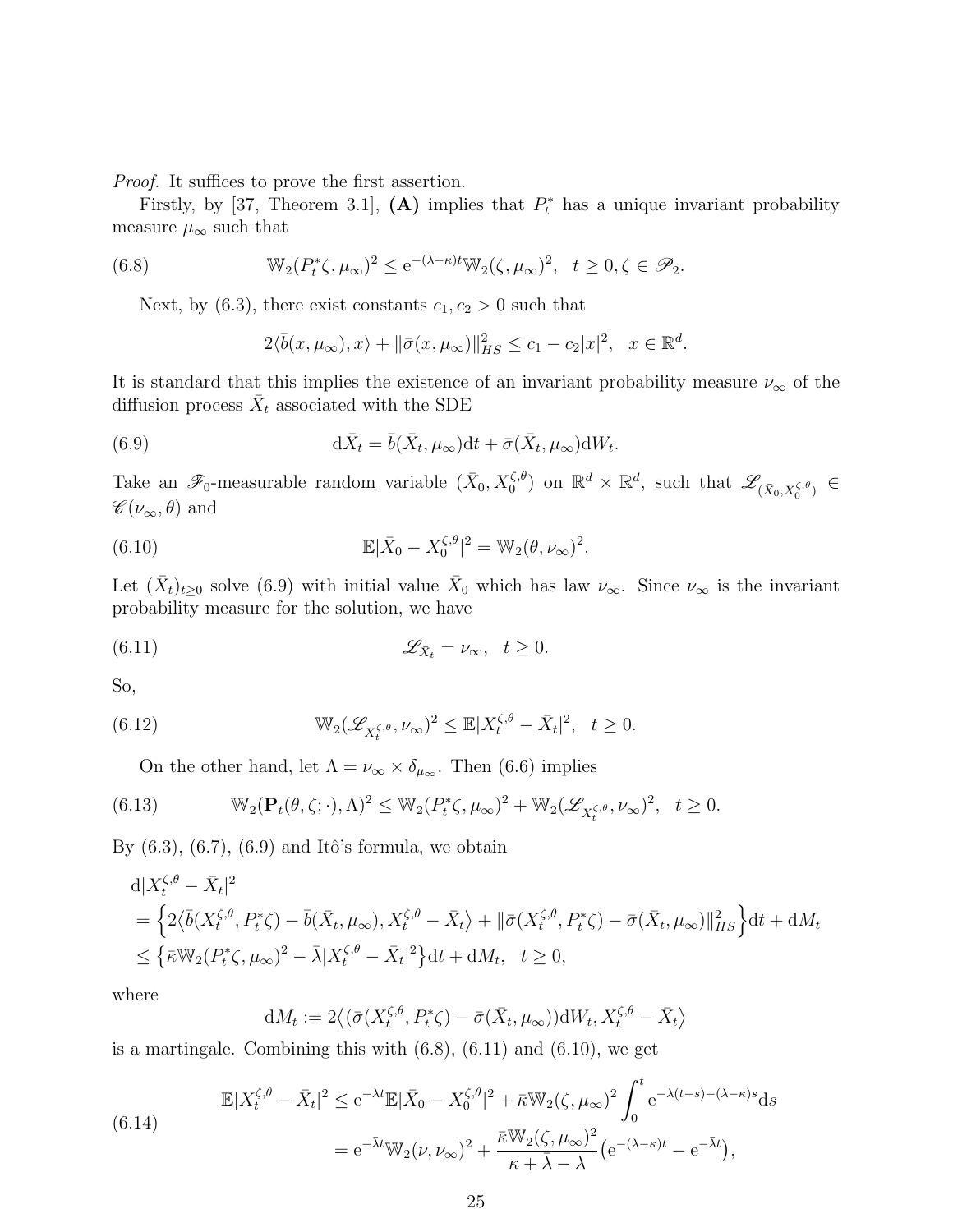where when  $\kappa + \bar{\lambda} = \lambda$ ,

$$
\frac{e^{-(\lambda-\kappa)t} - e^{-\bar{\lambda}t}}{\kappa + \bar{\lambda} - \lambda} := e^{-\bar{\lambda}t} \lim_{s \to \bar{\lambda}} \frac{e^{(\bar{\lambda}-s)t} - 1}{\bar{\lambda} - s} = t e^{-\bar{\lambda}t}.
$$

Combining  $(6.14)$  with  $(6.8)$ ,  $(6.12)$  and  $(6.13)$ , we derive

$$
\mathbb{W}_2(\mathbf{P}_t(\theta,\zeta;\cdot),\Lambda)^2 \leq \mathbb{W}_2(\zeta,\mu_\infty)^2 \bigg( e^{-(\lambda-\kappa)t} + \frac{\bar{\kappa}(e^{-(\lambda-\kappa)t}-e^{-\bar{\lambda}t})}{\kappa+\bar{\lambda}-\lambda} \bigg) + e^{-\bar{\lambda}t} \mathbb{W}_2(\theta,\nu_\infty)^2, \quad t \geq 0.
$$

As a consequence,  $\Lambda$  is the unique invariant probability measure for the L-diffusion process.  $\Box$ 

# 7 Feynman-Kac formula for PDEs on  $\mathbb{R}^d \times \mathscr{P}_2$

In this section we aim to solve the PDE (1.16) by using the diffusion process generated by  $\tilde{\mathbf{L}}_t$ . To this end, we first recall the notion of intrinsic/L-derivative, and present some classes of differentiable functions on  $\mathscr{P}_2$ , see Appendix below for a geometry explanation which implies that the class of cylindrical functions  $\mathscr{F}C_b^2(\mathscr{P})$  is included in  $C_b^{(1,1)}$  $\mathscr{P}_b^{(1,1)}(\mathscr{P}_2).$ 

**Definition 7.1.** Let f be a real function on  $\mathscr{P}_2$ , and let  $Id : \mathbb{R}^d \to \mathbb{R}^d$  be the identity map.

(1) We call f intrinsicly differentiable at  $\mu \in \mathscr{P}_2$ , if

$$
L^2(\mathbb{R}^d \to \mathbb{R}^d; \mu) \ni \phi \mapsto \nabla_{\phi}^{\mathcal{P}} f(\mu) := \lim_{\varepsilon \downarrow 0} \frac{f(\mu \circ (\mathrm{Id} + \varepsilon \phi)^{-1}) - f(\mu)}{\varepsilon}
$$

is a well defined bounded linear functional. In this case, the intrinsic derivative is the unique element  $\nabla^{\mathscr{P}} f(\mu) \in L^2(\mathbb{R}^d \to \mathbb{R}^d; \mu)$  such that

$$
\langle \nabla^{\mathscr{P}} f(\mu), \phi \rangle_{L^2(\mu)} = \nabla^{\mathscr{P}}_{\phi} f(\mu), \quad \phi \in L^2(\mathbb{R}^d \to \mathbb{R}^d; \mu).
$$

f is called intrinsicly differentiable if it is intrinsicly differentiable at any  $\mu \in \mathscr{P}_2$ .

(2) We call f L-differentiable on  $\mathcal{P}_2$  if it is intrinsically differentiable and

$$
\lim_{\|\phi\|_{L^2(\mu)}\downarrow 0} \frac{|f(\mu\circ (\mathrm{Id} + \phi)^{-1}) - f(\mu) - \nabla_\phi^\mathscr{P} f(\mu)|}{\|\phi\|_{L^2(\mu)}} = 0, \quad \mu \in \mathscr{P}_2.
$$

Let  $C^1(\mathscr{P}_2)$  be the set of all L-differentiable functions  $f : \mathscr{P}_2 \to \mathbb{R}$  with  $\nabla^{\mathscr{P}} f(\mu)(y)$ having a jointly continuous version in  $(\mu, y) \in \mathscr{P}_2 \times \mathbb{R}^d$ , and denote  $f \in C_b^1(\mathscr{P}_2)$  if moreover  $\nabla^{\mathscr{P}} f(\mu)(y)$  is bounded.

(3) We write  $f \in C^{(1,1)}(\mathscr{P}_2)$  if  $f \in C^1(\mathscr{P}_2)$  and  $\nabla^{\mathscr{P}} f(\mu)(y)$  is differentiable in y, such that  $\nabla \{\nabla^{\mathscr{P}} f(\mu)(\cdot)\}(y)$  is jointly continuous in  $(\mu, y) \in \mathscr{P}_2 \times \mathbb{R}^d$ . If moreover  $f \in C_b^1(\mathscr{P}_2)$ and  $\nabla \{\nabla^{\mathscr{P}} f(\mu)(\cdot)\}(y)$  is bounded, we denote  $f \in C_b^{(1,1)}$  $\mathscr{P}_b^{(1,1)}(\mathscr{P}_2)$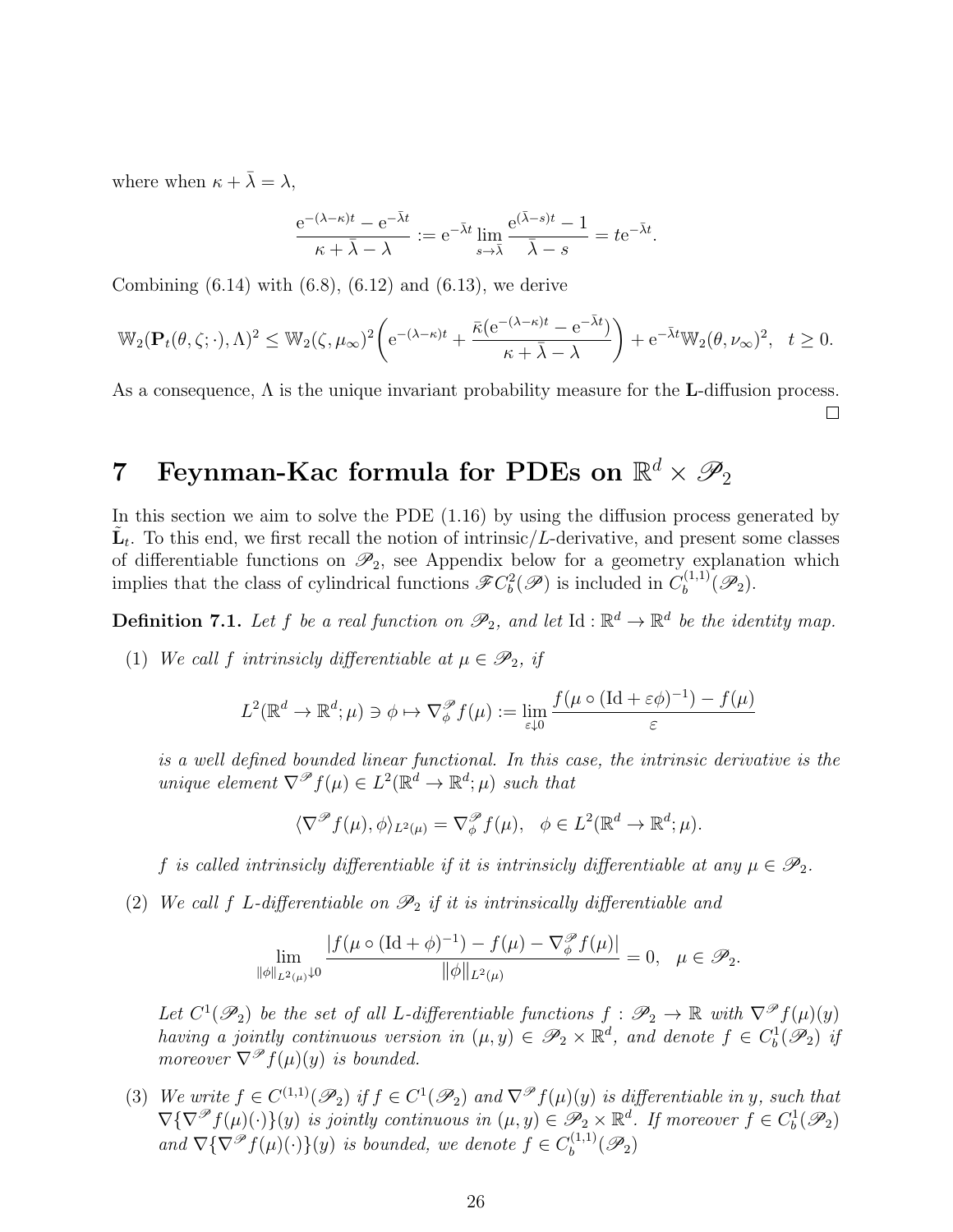#### 7.1 Main result

We will work with the following class  $C_b^{0,2,(1,1)}$  $\mathbb{D}_{b}^{0,2,(1,1)}([0,T]\times\mathbb{R}^d\times\mathscr{P}_2).$ 

**Definition 7.2.** We write  $f \in C_b^{0,2,(1,1)}$  $\mathbb{E}_{b}^{0,2,(1,1)}([0,T]\times\mathbb{R}^d\times\mathscr{P}_2),$  if  $f(t,x,\mu)$  is continuous in  $(t, x, \mu) \in [0, T] \times \mathbb{R}^d \times \mathscr{P}_2$ ,  $C^2$  in  $x \in \mathbb{R}^d$ ,  $C^{(1,1)}$  in  $\mu \in \mathscr{P}_2$ , such that the derivatives

$$
\nabla f(t, x, \mu), \nabla^2 f(t, x, \mu), \nabla^{\mathscr{P}} f(t, x, \mu)(y), \nabla \{\nabla^{\mathscr{P}} f(t, x, \mu)(\cdot)\}(y)
$$

are bounded and jointly continuous in  $(t, x, \mu, y) \in [0, T] \times \mathbb{R}^d \times \mathscr{P}_2 \times \mathbb{R}^d$ . If moreover  $\partial_t f(t, x, \mu)$  is continuous in  $(t, x, \mu) \in [0, T] \times \mathbb{R}^d \times \mathscr{P}_2$ , we denote  $f \in C_b^{1,2,(1,1)}$  $b^{(1,2,(1,1))}([0,T]\times\mathbb{R}^d\times$  $\mathscr{P}_2$ ); and write  $f \in C_b^{2,(1,1)}$  $b^{(2,(1,1)}_b(\mathbb{R}^d\times\mathscr{P}_2)$  if  $f(t,x,\mu)$  does not depend on t.

According to Section 4, for any  $(x,\mu) \in \mathbb{R}^d \times \mathscr{P}_2$ , the  $\tilde{\mathbf{L}}_t$ -diffusion process  $(X_{s,t}^{\mu,x}, \mu_t)_{t\geq s}$ starting at  $(x, \mu)$  generated by  $\tilde{\mathbf{L}}_t$  on  $\mathbb{R}^d \times \mathscr{P}_2$  can be constructed as follows:  $\mu_t = P_{s,t}^* \mu$  is the law of  $X_t$  which is the unique solution of (1.8) from time s with  $\mathscr{L}_{X_s} = \mu$ , and  $(X_{s,t}^{\mu,x})_{t\geq s}$ is the unique solution to the second equation in (2.15) with  $X_{s,s}^{\mu,x} = x$ .

The main result in this section is the following.

**Theorem 7.3.** Assume that  $b, \sigma, \bar{b}, \bar{\sigma} \in C_b^{0,2,2}$  $\mathbb{B}^{0,2,2}_b([0,T]\times\mathbb{R}^d\times\mathscr{P}_2)$ . Then for any  $\mathbf{V},\mathbf{f}\in\mathbb{R}$  $C_b^{0,2,(1,1)}$  $\mathbb{R}^{0,2,(1,1)}_{b}(\mathbb{R}^d\times\mathscr{P}_2)$  where **V** is bounded, and for any  $\Phi\in C_b^{2,(1,1)}$  $b_b^{(2,(1,1)}(\mathbb{R}^d \times \mathscr{P}_2), \text{ the } PDE(1.16)$ with  $u(T, \cdot, \cdot) = \Phi$  has a unique solution  $u \in C_b^{1,2,(1,1)}$  $\mathbb{B}^{(1,2,(1,1)}_b([0,T]\times\mathbb{R}^d\times\mathscr{P}_2)$ , and the solution is given by

(7.1) 
$$
u(t, x, \mu) = \mathbb{E}\bigg[\Phi(X_{t, T}^{\mu, x}, P_{t, T}^*\mu)e^{\int_t^T \mathbf{V}(r, X_{t, r}^{\mu, x}, P_{t, r}^*\mu)dr} + \int_t^T \mathbf{f}(r, X_{t, r}^{\mu, x}, P_{t, r}^*\mu)e^{\int_t^T \mathbf{V}(\theta, X_{t, \theta}^{\mu, x}, P_{t, \theta}^*\mu)d\theta}dr\bigg]
$$

for  $(t, x, \mu) \in [0, T] \times \mathbb{R}^d \times \mathscr{P}_2$ .

When  $b = \bar{b}$  and  $\sigma = \bar{\sigma}$  do not depend on t and  $V = 0$ , this result is included by [22, Theorem 9.2] under slightly strongly conditions where the class  $C_b^{0,2,(1,1)}$  $b^{(0,2,(1,1))}$  is replaced by  $C_{b, Lip}^{0,2,(1,1)}$ :  $f \in C_{b, Lip}^{0,2,(1,1)}$  means it is in  $C_b^{0,2,(1,1)}$  $b^{(0,2,(1,1))}$  such that

$$
\nabla f(t, x, \mu), \nabla^2 f(t, x, \mu), \nabla^{\mathcal{P}} f(t, x, \mu)(y), \nabla \{\nabla^{\mathcal{P}} f(t, x, \mu)(\cdot)\}(y)
$$

are Lipschtiz continuous in  $(x, \mu) \in \mathbb{R}^d \times \mathcal{P}_2$ . Moreover, [22, Theorem 9.2] generalizes (with jump) and improves (under weaker conditions) the corresponding earlier results in  $[10, 13, 15]$ .

### 7.2 Proof of Theorem 7.3

We first recall the following result taken from [22] (see also [10, 19]), which was proved for time independent coefficients  $b = \bar{b}$  and  $\sigma = \bar{\sigma}$ , but the proof obviously works for the present time dependent coefficients, since all calculations therein only rely on the regularity of coefficients in the space-distribution variables  $(x, \mu)$  but has nothing to do with derivatives in time.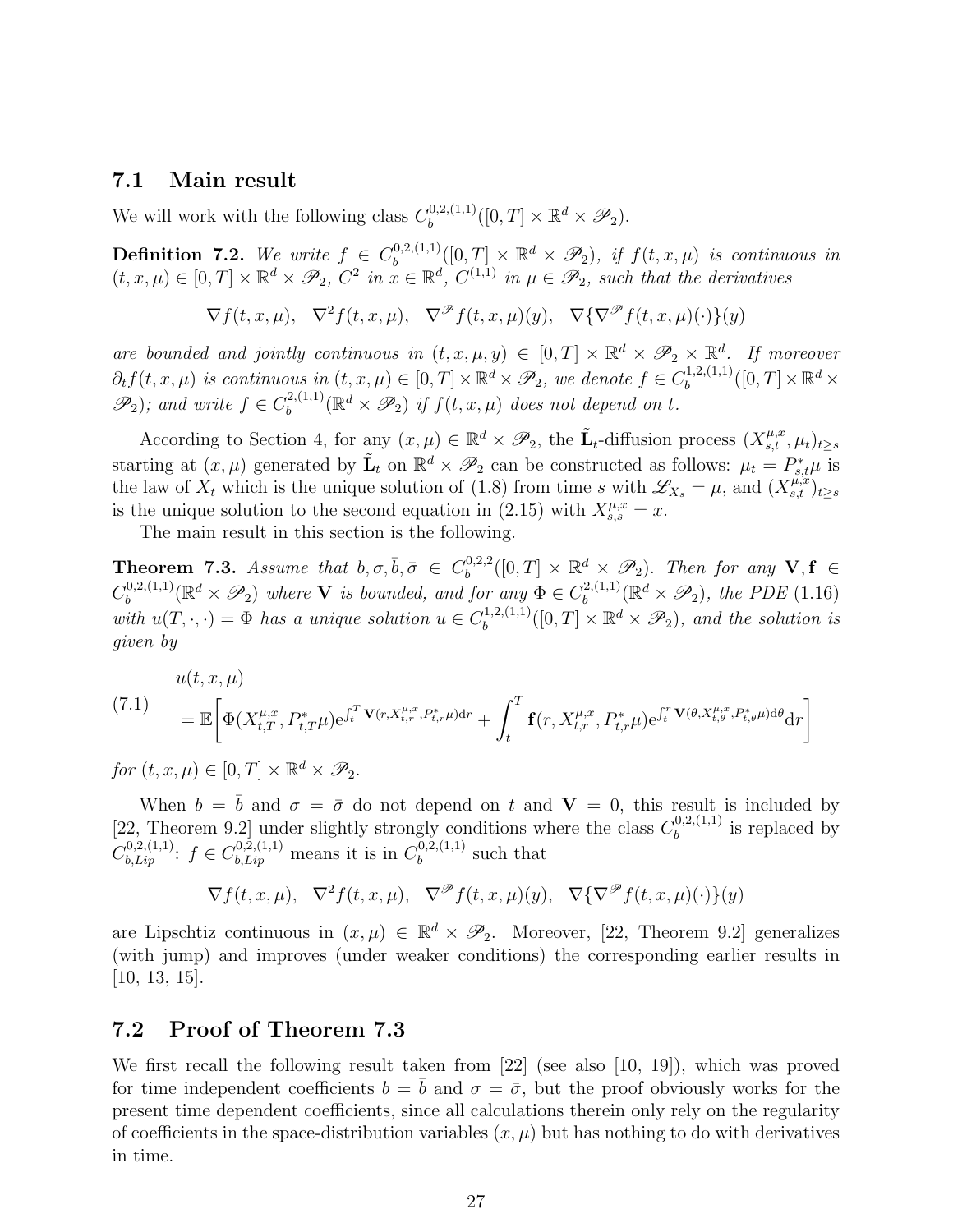Lemma 7.4. Let  $b, \sigma, \bar{b}, \bar{\sigma} \in C_b^{0,2,2}$  $b^{0,2,2}([0,T] \times \mathbb{R}^d \times \mathscr{P}_2)$ . Then

$$
\nabla X_{s,t}^{\mu,\cdot}(x), \ \nabla^2 X_{s,t}^{\mu,\cdot}(x), \ \nabla^{\mathscr{P}} X_{s,t}^{\cdot,x}(\mu)(y), \ \nabla \{\nabla^{\mathscr{P}} X_{s,t}^{\cdot,x}(\mu)(\cdot)\}(y)
$$

are jointly continuous in  $(t, x, \mu, y) \in [s, T] \times \mathbb{R}^d \times \mathscr{P}_2 \times \mathbb{R}^d$ , and there exists a constant  $c > 0$ such that

$$
\mathbb{E}\big(\|\nabla X_{s,t}^{\mu,\cdot}(x)\|^2 + \|\nabla^2 X_{s,t}^{\mu,\cdot}(x)\|^2 + \|\nabla^{\mathcal{P}} X_{s,t}^{\cdot,x}(\mu)\|_{L^2(\mu)}, \ \|\nabla \{\nabla^{\mathcal{P}} X_{s,t}^{\cdot,x}(\mu)\}\|_{L^2(\mu)}\big) \leq c,
$$

holds for all  $0 \leq s \leq T$  and  $(x, \mu) \in \mathbb{R}^d \times \mathscr{P}_2$ .

Replacing  $(\bar{b}, \bar{\sigma})$  in (2.16) by  $(b, \sigma)$ , we consider the SDE

(7.2) 
$$
dY_{s,t}^{\mu,x} = b(t, Y_{s,t}^{\mu,x}, P_{s,t}^*\mu)dt + \sigma(t, Y_{s,t}^{\mu,x}, P_{s,t}^*\mu) dW_t, \quad Y_{s,s}^{\mu,x} = x.
$$

Then the Markov property of the solution implies

(7.3) 
$$
P_{s,t}^* \mu = \int_{\mathbb{R}^d} \mathscr{L}_{Y_{s,t}^{\mu,x}} \mu(\mathrm{d}x),
$$

where  $P_{s,t}^* \mu := \mathscr{L}_{X_t}$  for  $X_t$  solving (1.8) from time s with  $\mathscr{L}_{X_s} = \mu$ . Combining this with Lemma 7.4, which applies to  $Y_{s,t}^{\mu,x}$  replacing  $X_{s,t}^{\mu,x}$  by taking  $(\bar{b}, \bar{\sigma}) = (b, \sigma)$ , we have the following result.

Lemma 7.5. Let  $b, \sigma \in C_b^{0,2,(1,1)}$  $\mathbb{B}^{0,2,(1,1)}_b([0,T]\times\mathbb{R}^d\times\mathscr{P}_2)$ . Then the assertion in Lemma 7.4 holds for  $Y_{s,t}^{\mu,x}$  replacing  $X_{s,t}^{\mu,x}$ , and for any  $f \in C_b^{(1,0)}$  $\mathscr{P}_b^{(1,0)}(\mathscr{P}_2),$ 

(7.4) 
$$
\nabla^{\mathscr{P}} f(P_{s,t}^*) (\mu)(y) = \int_{\mathbb{R}^d} \mathbb{E} \Big[ \{ \nabla^{\mathscr{P}} Y_{s,t}^{,\zeta}(\mu)(y) \} (\nabla^{\mathscr{P}} f)(P_{s,t}^* \mu)(Y_{s,t}^{\mu,z}) \Big] \mu(\mathrm{d}z) + \mathbb{E} \Big[ \{ \nabla Y_{s,t}^{\mu,\zeta}(y) \} (\nabla^{\mathscr{P}} f)(P_{s,t}^* \mu)(Y_{s,t}^{\mu,y}) \Big],
$$

where for vectors  $v_1, v_2 \in \mathbb{R}^d$ ,

$$
\big\langle \{\nabla Y_{s,t}^{\mu,\cdot}(z)\}v_1,v_2\big\rangle := \big\langle \nabla_{v_2} Y_{s,t}^{\mu,\cdot}(z),v_1\big\rangle,
$$

and  $\{\nabla^{\mathscr{P}}Y_{s,t}^{,\,z}(\mu)(\cdot)\}_{{v_1}}\in L^2(\mathbb{R}^d\to\mathbb{R}^d;\mu)$  is defined by

$$
\left\langle \left\{ \nabla^{\mathscr{P}} Y_{s,t}^{,\,z}(\mu)(\cdot) \right\} v_1, \phi \right\rangle_{L^2(\mu)} := \left\langle \nabla^{\mathscr{P}}_{\phi} \left\{ Y_{s,t}^{,\,z}(\mu)(\cdot) \right\}, v_1 \right\rangle, \quad \phi \in L^2(\mathbb{R}^d \to \mathbb{R}^d; \mu).
$$

*Proof.* Let  $f \in C_h^{(1,0)}$  $b_b^{(1,0)}(\mathscr{P}_2)$ , i.e. f is L-differentiable with  $\nabla^{\mathscr{P}} f(\mu)(y)$  having a bounded jointly continuous version. For a family of random variables  $\{\xi^{\varepsilon}: \varepsilon \in [0,1)\}$  with  $\xi^0 := \frac{d\xi^{\varepsilon}}{ds}$  $\frac{\mathrm{d} \xi^{\varepsilon}}{\mathrm{d} \varepsilon}\Big|_{\varepsilon=0}$ existing in  $L^1(\mathbb{P})$ , we have

(7.5) 
$$
\lim_{\varepsilon \downarrow 0} \frac{f(\mathscr{L}_{\xi(\varepsilon)}) - f(\mathscr{L}_{X^0})}{\varepsilon} = \mathbb{E}\langle \nabla^{\mathscr{P}} f(\mathscr{L}_{\xi(0)})(\xi(0)), \dot{\xi}^0 \rangle.
$$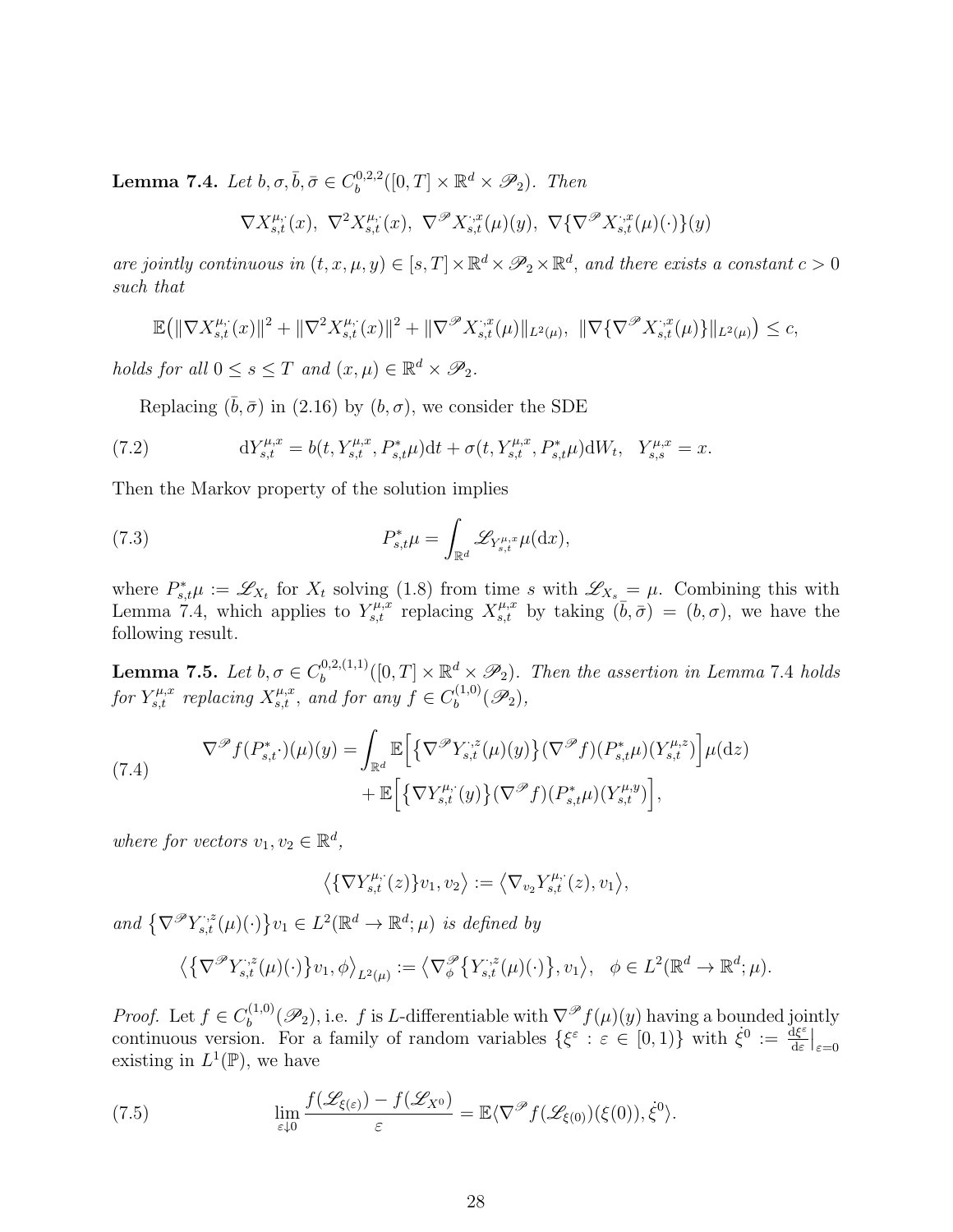See for instance [30, Proposition 3.1], which is slightly extended from [18, Proposition A.2]. Since  $P_{s,t}^* \mu = \int_{\mathbb{R}^d} \mathscr{L}_{Y_{s,t}^{\mu,z}} \mu(\mathrm{d}z)$ , it follows form (7.5) that for any  $\phi \in L^2(\mu)$ ,

$$
\nabla_{\phi}^{\mathscr{P}} f(P_{s,t}^{*} \cdot)(\mu) = \frac{\mathrm{d}}{\mathrm{d}\varepsilon} \bigg\{ f\bigg(\int_{\mathbb{R}^{d}} \mathscr{L}_{Y_{s,t}^{\mu\circ(\mathrm{Id}+\varepsilon\phi)^{-1},z}\mu(\mathrm{d}z)\bigg) + \frac{\mathrm{d}}{\mathrm{d}\varepsilon} f\bigg(\int_{\mathbb{R}^{d}} \mathscr{L}_{Y_{s,t}^{\mu,z+\varepsilon\phi(z)}\mu(\mathrm{d}z)\bigg) \bigg\} \bigg|_{\varepsilon=0}
$$
  
\n
$$
= \int_{\mathbb{R}^{d}} \mathbb{E} \big\langle (\nabla^{\mathscr{P}} f)(P_{s,t}^{*}\mu)(Y_{s,t}^{\mu,z}), \nabla_{\phi}^{\mathscr{P}} Y_{s,t}^{*,z}(\mu) + \nabla_{\phi(z)} Y_{s,t}^{\mu,*}(z) \big\rangle \mu(\mathrm{d}z)
$$
  
\n
$$
= \mathbb{E} \int_{\mathbb{R}^{d} \times \mathbb{R}^{d}} \bigg[ \big\langle \big\{ \nabla^{\mathscr{P}} Y_{s,t}^{*,z}(\mu)(\cdot) \big\} (\nabla^{\mathscr{P}} f)(P_{s,t}^{*}\mu)(Y_{s,t}^{\mu,z}), \phi \big\rangle_{L^{2}(\mu)} + \big\langle \big\{ \nabla Y_{s,t}^{\mu,*}(z) \big\} (\nabla^{\mathscr{P}} f)(P_{s,t}^{*}\mu)(Y_{s,t}^{\mu,z}), \phi(z) \big\rangle \bigg] \mu(\mathrm{d}z).
$$

Therefore,  $f(P_{s,t}^*)$  is intrinsic differentiable such that (7.4) holds.

**Lemma 7.6.** Assume that  $b, \sigma, \bar{b}, \bar{\sigma} \in C_b^{0,2,(1,1)}$  $\mathcal{B}_b^{0,2,(1,1)}([0,T]\times \mathbb{R}^d \times \mathscr{P}_2)$ . For  $\mathbf{V}, \mathbf{f} \in C_b^{0,2,(1,1)}$  $b^{(0,2,(1,1))}([0,T] \times$  $\mathbb{R}^d \times \mathscr{P}_2$ , let u be in (7.1). Then  $u \in C_b^{0,2,(1,1)}$  $\mathbb{D}_{b}^{(0,2,(1,1)}([0,T]\times\mathbb{R}^d\times\mathscr{P}_2).$ 

Proof. The proof is more or less standard, but for completeness we present below a brief proof.

Obviously,  $u(t, x, \mu)$  is joint continuous in  $(t, x, \mu)$ . Next, by making derivatives in  $(x, \mu)$ for  $u$  in  $(7.1)$ , we obtain

$$
\nabla^{i}u(t,\cdot,\mu)(x) = \mathbb{E}\bigg[e^{\int_{t}^{T}\mathbf{V}(X_{t,r}^{\mu,x},P_{t,r}^{*}\mu)\mathrm{d}r}\bigg(\langle\nabla^{i}\Phi(\cdot,P_{s,T}^{*}\mu)(X_{t,T}^{\mu,x}),\nabla^{i}X_{t,T}^{\mu,\cdot}(x)\rangle
$$
  
+  $\Phi(X_{t,T}^{\mu,x},P_{s,T}^{*}\mu)\int_{t}^{T}\langle\nabla^{i}\mathbf{V}(\cdot,P_{s,r}^{*}\mu)(X_{t,r}^{\mu,x}),\nabla^{i}X_{t,r}^{\mu,\cdot}(x)\rangle\mathrm{d}r\bigg)$   
+  $\int_{t}^{T}e^{\int_{t}^{T}\mathbf{V}(\theta,X_{t,\theta}^{\mu,x},P_{t,\theta}^{*}\mu)\mathrm{d}\theta}\bigg(\langle\langle\nabla^{i}\mathbf{f}(\cdot,P_{s,r}^{*}\mu)(X_{t,r}^{\mu,x}),\nabla^{i}X_{t,r}^{\mu,\cdot}(x)\rangle\mathrm{d}r$   
+  $\mathbf{f}(X_{t,r}^{\mu,x},P_{s,r}^{*}\mu)\int_{t}^{r}\langle\nabla^{i}\mathbf{V}(\theta,\cdot,P_{t,\theta}^{*}\mu)(X_{t,\theta}^{\mu,x})\mathrm{d}\theta,\nabla^{i}X_{t,\theta}^{\mu,\cdot}(x)\rangle\mathrm{d}\theta\bigg)\mathrm{d}r\bigg], i=1,2.$ 

and

$$
\nabla^{\mathcal{P}} u(t, x, \cdot)(\mu)(y)
$$
\n
$$
= \mathbb{E}\bigg[e^{\int_t^T \mathbf{V}(X_{t,r}^{\mu,x}, P_{t,r}^*)\mathrm{d}r}\bigg(\big\langle \nabla^{\mathcal{P}} \Phi(X_{t,T}^{\cdot,x}, P_{t,T}^*\mu)(\mu)(y), \nabla^{\mathcal{P}} X_{t,T}^{\cdot,x}(\mu)(y)\big\rangle
$$
\n
$$
+ \Phi(X_{t,T}^{\mu,x}, P_{s,T}^*\mu)\int_t^T \big\langle \nabla^{\mathcal{P}} \mathbf{V}(X_{t,r}^{\cdot,x}, P_{s,r}^*\mu)(\mu)(y), \nabla^{\mathcal{P}} X_{t,r}^{\cdot,x}(\mu)(y)\big\rangle \mathrm{d}r
$$
\n
$$
+ \nabla^{\mathcal{P}} \Phi(X_{s,t}^{x,\mu}, P_{s,t}^*) (\mu)(y) + \Phi(X_{t,T}^{x,\mu}, P_{s,T}^*\mu)\int_t^T \nabla^{\mathcal{P}} \mathbf{V}(X_{t,r}^{x,\mu}, P_{s,r}^*) (\mu)(y)\mathrm{d}r\bigg)
$$
\n
$$
+ \int_t^T e^{\int_t^T \mathbf{V}(\theta, X_{t,\theta}^{\mu,x}, P_{t,\theta}\mu) \mathrm{d}\theta} \bigg(\big\langle \nabla^{\mathcal{P}} \mathbf{f}(X_{t,r}^{\cdot,x}, P_{s,r}^*\mu)(\mu), \nabla^{\mathcal{P}} X_{t,r}^{\cdot,x}(\mu)(y) + \nabla^{\mathcal{P}} \mathbf{f}(r, X_{s,r}^{\mu,x}, P_{s,r}^*) (\mu)(y) + \mathbf{f}(r, X_{t,r}^{\mu,x}, P_{t,r}^*\mu)\int_t^r \big\{\nabla^{\mathcal{P}} \mathbf{V}(\theta, X_{t,\theta}^{\cdot,x}, P_{t,\theta}\mu)(\mu)(y) + \nabla^{\mathcal{P}} \mathbf{V}(\theta, X_{t,\theta}^{\mu,x}, P_{s,\theta}^*) (\mu)(y)\big\} \mathrm{d}\theta\bigg)\mathrm{d}r\bigg].
$$
\nCombining these with Lemma 7.5, we finish the proof.

Combining these with Lemma 7.5, we finish the proof.

 $\Box$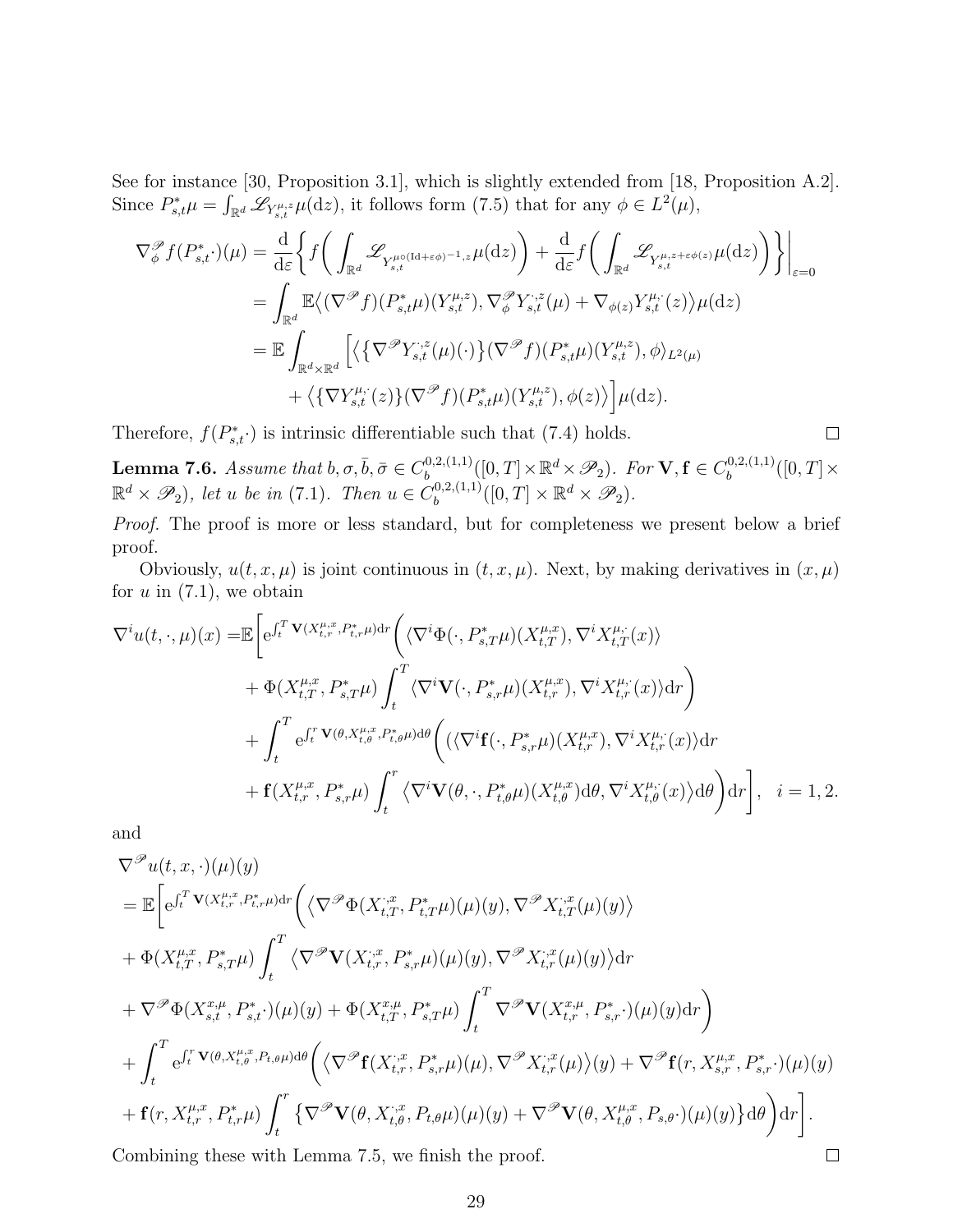We will need the following lemma, which follows from [13, Theorem 3.3] or [18, Proposition A.6] under the stronger condition

(7.6) 
$$
\int_{s}^{T} \mathbb{E}(|\alpha_{t}|^{2} + ||\beta_{t}||^{4}) dt < \infty, \quad T \in (s, \infty),
$$

where  $\|\cdot\|$  is the operator norm of matrices.

**Lemma 7.7.** Let  $\alpha : [s, \infty) \to \mathbb{R}^d$  and  $\beta : [s, \infty) \to \mathbb{R}^{d \otimes m}$  be progressively measurable with

(7.7) 
$$
\mathbb{E}\left(\int_{s}^{T}|\alpha_{t}|\mathrm{d}t\right)^{2}+\mathbb{E}\int_{s}^{T}||\beta_{t}||^{2}\mathrm{d}t<\infty, T\in(s,\infty).
$$

For  $X_s \in L^2(\Omega \to \mathscr{F}_s; \mathbb{P})$ , let  $\mu_t = \mathscr{L}_{X_t}$  for

$$
X_t := X_s + \int_s^t \alpha_r dr + \int_s^t \beta_r dW_r, \quad t \ge s.
$$

Then  $\mu \in C([s,\infty) \to \mathscr{P}_2)$  and for any  $f \in C_b^{(1,1)}$  $\mathscr{P}_b^{(1,1)}(\mathscr{P}_2),$ 

$$
\frac{\mathrm{d}f(\mu_t)}{\mathrm{d}t} = \mathbb{E}\Big[\frac{1}{2}\big\langle \beta_t \beta_t^*, \nabla \{\nabla^{\mathcal{P}} f(\mu_t)(\cdot)\}(X_t) \big\rangle_{HS} + \big\langle \alpha_t, (\nabla^{\mathcal{P}} f(\mu_t))(X_t)\big\rangle\Big], \quad t \geq s.
$$

*Proof.* Since  $\mu_s \in \mathscr{P}_2$  and (7.7) holds, it is easy to see that  $\mu \in C([s,\infty) \to \mathscr{P}_2)$ . For any  $n \geq 1$ , let  $\alpha_t^n = \alpha_t 1_{\{|\alpha_t| \leq n\}}, \ \beta_t^n = \beta_t 1_{\{\|\beta_t\| \leq n\}}, \text{ and let } \mu_t^n = \mathscr{L}_{X_t^n}$  for

$$
X_t^n := X_s + \int_s^t \alpha_r^n \mathrm{d}r + \int_s^t \beta_r^n \mathrm{d}W_r, \quad t \ge s.
$$

Then

$$
\lim_{n \to \infty} \sup_{t \in [s,T]} W_2(\mu_t^n, \mu_t) = 0
$$

and (7.6) holds for  $(\alpha_t^n, \beta_t^n)$  replacing  $(\alpha_t, \beta_t)$ . So, by [13, Theorem 3.3] or [18, Proposition A.6], we obtain

$$
f(\mu_t^n) = f(\mu_s) + \mathbb{E} \int_s^t \left[ \frac{1}{2} \langle \beta_r^n \{ \beta_r^n \}^*, \nabla \{ \nabla^\mathscr{P} f(\mu_r^n)(\cdot) \} (X_r^n) \rangle_{HS} + \langle \alpha_r^n, (\nabla^\mathscr{P} f(\mu_r^n)(X_r^n)) \rangle \right] dr
$$

for  $t \geq s$ . Since  $\nabla^{\mathscr{P}} f(\mu)(y)$  and  $\nabla {\nabla^{\mathscr{P}} f(\mu)(\cdot)}(y)$  are bounded and continuous in  $(\mu, y)$ , by (7.7) we may apply the dominated convergence theorem with  $n \to \infty$  to derive

$$
f(\mu_t) = f(\mu_s) + \mathbb{E} \int_s^t \left[ \frac{1}{2} \langle \beta_r \beta_r^*, \nabla \{\nabla^{\mathcal{P}} f(\mu_r)(\cdot) \} (X_r) \rangle_{HS} + \langle \alpha_r, (\nabla^{\mathcal{P}} f(\mu_r)(X_r)) \rangle \right] dr, \quad t \geq s.
$$

 $\Box$ 

Then the proof is finished.

We now apply Lemma 7.7 to prove the following Itô's formula for  $(X_{s,t}^{x,\mu}, P_{s,t}^{*}\mu)$ .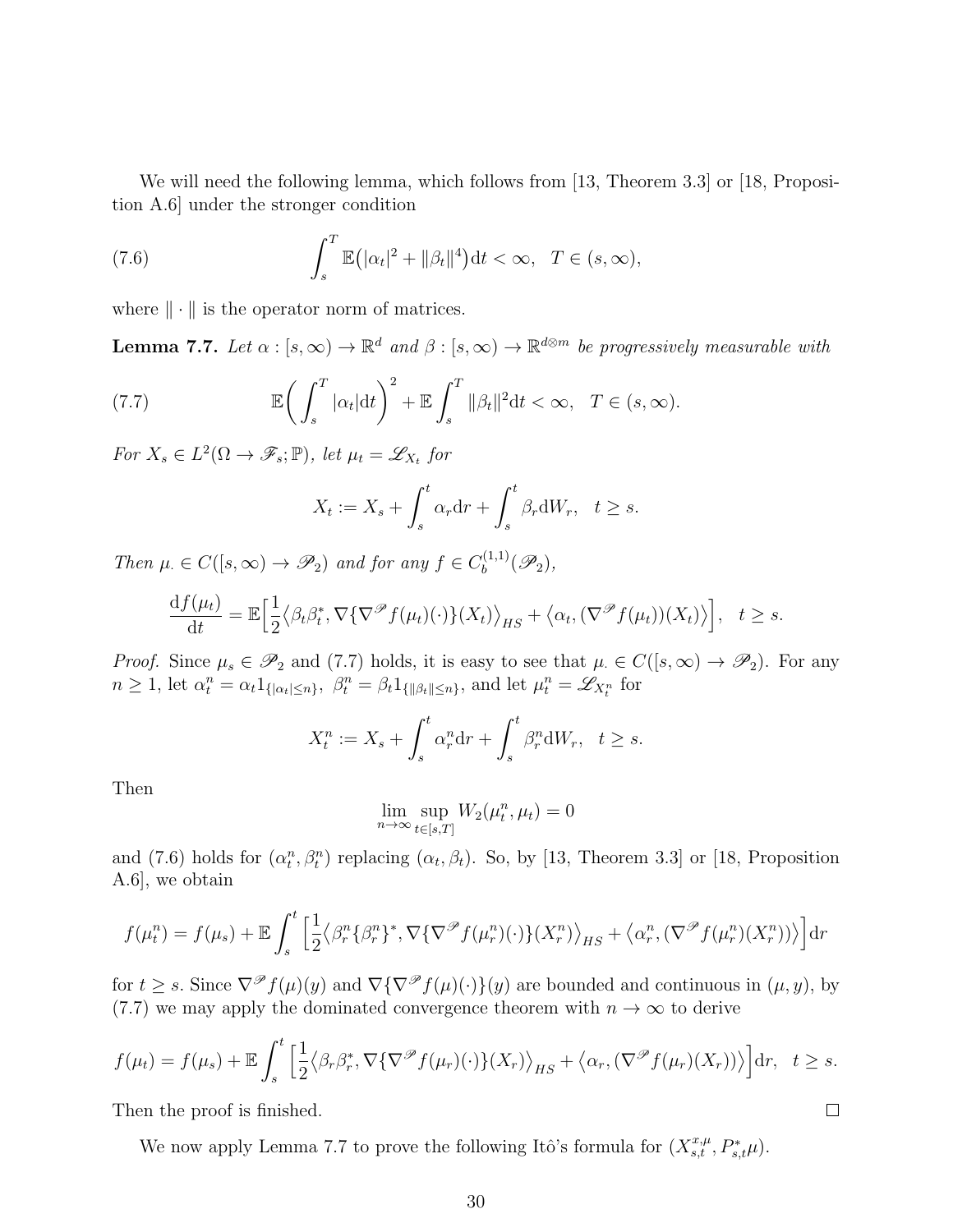**Lemma 7.8.** Assume that there exists an increasing function  $K : [0, \infty) \to (0, \infty)$  such that  $(7.8) \{ |b| + ||\sigma|| + |\bar{b}| + ||\bar{\sigma}|| \} (t, x, \mu) \leq K(t)(1 + |x| + ||\mu||_2), \quad (t, x, \mu) \in [0, \infty) \times \mathbb{R}^d \times \mathscr{P}_2.$ Then for any  $f \in C^{2,(1,1)}(\mathbb{R}^d \times \mathcal{P}_2)$  and  $s \in [0,T)$ ,  $\mu, x$  $\mu, x$  $\mu, x$ 

$$
df(X_{s,t}^{\mu,x}, P_{s,t}^*\mu) = \tilde{\mathbf{L}}_T f(X_{s,t}^{\mu,x}, P_{s,t}^*\mu) dt + \langle \nabla f(\cdot, P_{s,t}^*\mu)(X_{s,t}^{\mu,x}), \sigma(t, X_{s,t}^{\mu,x}, P_{s,t}^*\mu) dW_t \rangle, \quad t \in [s, T].
$$

Proof. It is easy to see that (7.8) implies (7.7) for

$$
\alpha_t:=b(t,X_t,P_{s,t}^*\mu),\ \ \beta_t:=\sigma(t,X_t,P_{s,t}^*\mu)
$$

for  $X_t$  solving (1.8) from time s with  $\mathscr{L}_{X_s} = \mu$ . By Lemma 7.7 and the definition of  $\mathbf{L}_t$  in  $(1.7)$ , for any  $z \in \mathbb{R}^d$  we have

$$
\mathrm{d} f(z,P_{s,t}^*\mu)=\mathbf{L}_t f(z,P_{s,t}^*\mu)\mathrm{d} t,\ \ t\geq s.
$$

Combining this with Itô's formula for  $X_{s,t}^{x,\mu}$  in (2.16), we obtain

$$
df(X_{s,t}^{\mu,x}, P_{s,t}^*\mu) = \left\{ df(z, P_{s,t}^*\mu) \right\}\Big|_{z=X_{s,t}^{\mu,x}} + \left\{ df(X_{s,t}^{\mu,x}, \nu) \right\}\Big|_{\nu=P_{s,t}^*\mu} = L_t f(X_{s,t}^{\mu,x}, P_{s,t}^*\mu) dt + \left\langle \nabla f(\cdot, P_{s,t}^*\mu)(X_{s,t}^{\mu,x}), \sigma(t, X_{s,t}^{\mu,x}, P_{s,t}^*\mu) dW_t \right\rangle.
$$

We are now ready to prove Theorem 7.3 as follows.

*Proof of Theorem 7.3.* (a) We first prove that u in (7.1) solves (1.16). Let  $(t, x, \mu) \in [0, T] \times$  $\mathbb{R}^d \times \mathscr{P}_2$ . For any  $\varepsilon \in (0, T - t)$  we have

$$
u(t, x, \mu) := \mathbb{E}\bigg[\Phi(X_{t, T}^{x, \mu}, P_{t, T}^{*}\mu)e^{\int_t^T \mathbf{V}(r, X_{t, r}^{\mu, x}, P_{t, r}^{*}\mu)dr} + \int_t^T e^{\int_t^r \mathbf{V}(\theta, X_{t, \theta}^{\mu, x}, P_{t, \theta}^{*}\mu)d\theta}\mathbf{f}(r, X_{t, r}^{x, \mu}, P_{t, r}^{*}\mu)dr\bigg]
$$
  
= I<sub>1</sub> + I<sub>2</sub>,

where

$$
I_1 := \mathbb{E}\bigg[\Phi(X_{t,T}^{\mu,x}, P_{t,T}^*\mu)e^{\int_{t+\varepsilon}^T \mathbf{V}(r,X_{t,r}^{\mu,x}, P_{t,r}^*\mu)dr} + \int_{t+\varepsilon}^T e^{\int_{t+\varepsilon}^r \mathbf{V}(\theta,X_{t,\theta}^{\mu,x}, P_{t,\theta}^*\mu) d\theta} \mathbf{f}(r,X_{t,r}^{\mu,x}, P_{t,r}^*\mu) dr\bigg],
$$
  
\n
$$
I_2 := \mathbb{E}\bigg[\Phi(X_{t,T}^{\mu,x}, P_{t,T}^*\mu)\bigg\{e^{\int_t^T \mathbf{V}(r,X_{t,r}^{\mu,x}, P_{t,r}^*\mu) dr} - e^{\int_{t+\varepsilon}^T \mathbf{V}(r,X_{t,r}^{\mu,x}, P_{t,r}^*\mu) dr}\bigg\} + \int_t^{t+\varepsilon} e^{\int_t^r \mathbf{V}(\theta,X_{t,\theta}^{\mu,x}, P_{t,\theta}^*\mu) d\theta} \mathbf{f}(r,X_{t,r}^{\mu,x}, P_{t,r}^*\mu) dr + \int_{t+\varepsilon}^T \bigg\{e^{\int_t^r \mathbf{V}(\theta,X_{t,\theta}^{\mu,x}, P_{t,\theta}^*\mu) d\theta} - e^{\int_{t+\varepsilon}^r \mathbf{V}(\theta,X_{t,\theta}^{\mu,x}, P_{t,\theta}^*\mu) d\theta}\bigg\} \mathbf{f}(r,X_{t,r}^{\mu,x}, P_{t,r}^*\mu) dr\bigg].
$$

By the Markov property of  $(X_{t,r}^{\mu,x}, P_{t,r}^* \mu)_{r \in [t,T]}$ , we obtain

$$
I_1 = \mathbb{E}\bigg\{\mathbb{E}\bigg[\Phi(X_{t+\varepsilon,T}^{\nu,y}, P_{t+\varepsilon,T}^*\nu)e^{\int_{t+\varepsilon}^T \mathbf{V}(r,X_{t+\varepsilon,r}^{\nu,y},P_{t+\varepsilon,r}^*\nu)\mathrm{d}r}
$$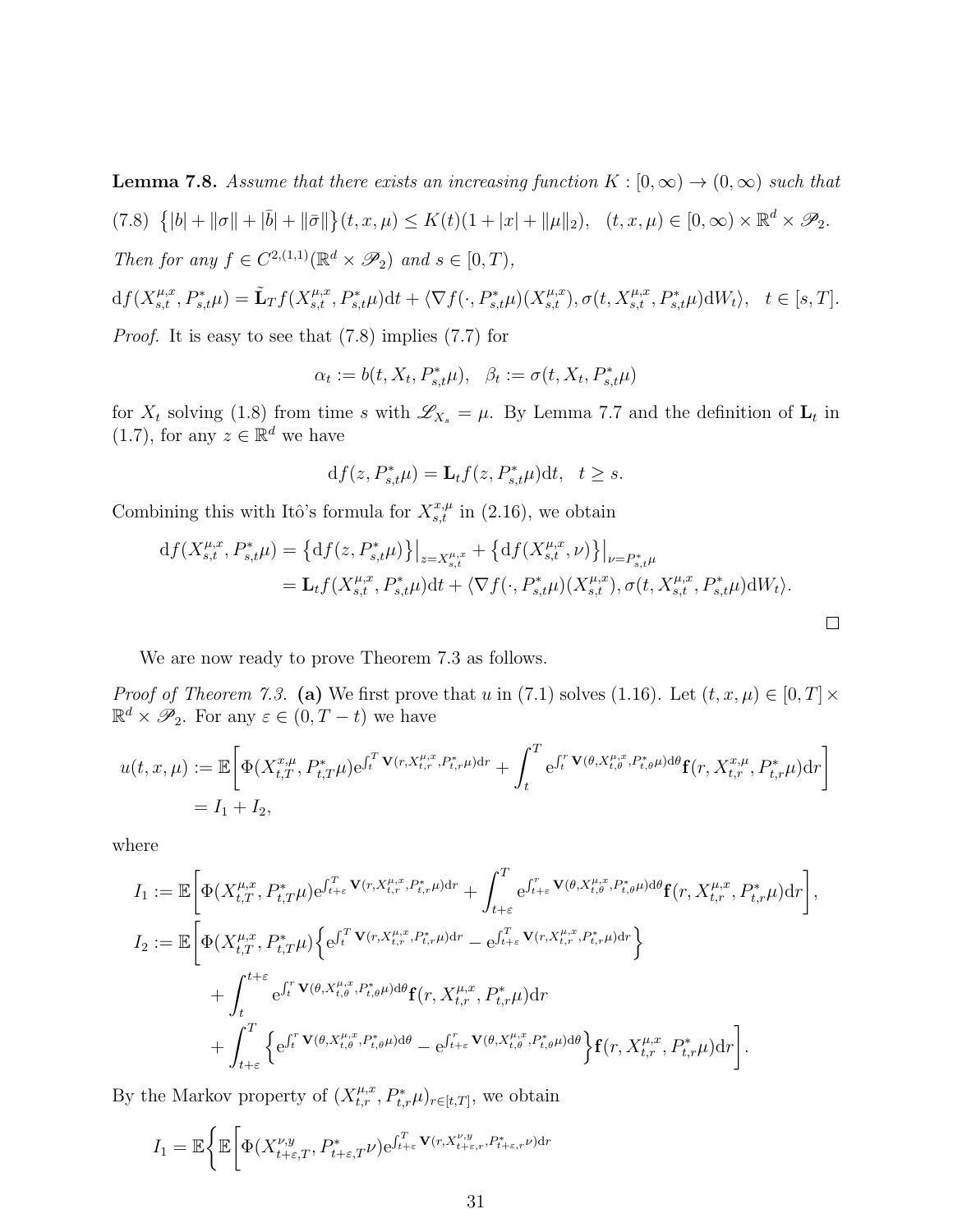$$
+\int_{t+\varepsilon}^{T} \mathbf{f}(r, X_{t+\varepsilon,r}^{\nu,y}, P_{t+\varepsilon,r}^{*} \nu) e^{\int_{t+\varepsilon}^{r} \mathbf{V}(\theta, X_{t+\varepsilon,\theta}^{\nu,y}, P_{t+\varepsilon,\theta}^{*} \nu) d\theta} dr \bigg] \bigg|_{(y,\nu)=(X_{t,t+\varepsilon}^{\mu,x}, P_{t,t+\varepsilon}^{*} \mu)} \bigg\} = \mathbb{E}u(t+\varepsilon, X_{t,t+\varepsilon}^{\mu,x}, P_{t,t+\varepsilon}^{*} \mu).
$$

Combining this with Lemma 7.6 and Lemma 7.8, we arrive at

$$
I_1 = u(t + \varepsilon, x, \mu) + \mathbb{E} \int_t^{t + \varepsilon} \tilde{\mathbf{L}}_r u(t + \varepsilon, \cdot, \cdot) (X_{t,r}^{\mu, x}, P_{t,r}^{\ast} \mu) dr.
$$

Noting that  $u(t, x, \mu) = I_1 + I_2$ ,  $b, \sigma, \Phi$  and **f** are continuous with linear growth, **V** is continuous and bounded, and  $u \in C_b^{0,2,(1,1)}$  $\mathbb{B}_{b}^{0,2,(1,1)}([0,T] \times \mathbb{R}^{d} \times \mathscr{P}_2)$ , we may apply the dominated convergence theorem to derive

$$
\lim_{\varepsilon \downarrow 0} \frac{u(t, x, \mu) - u(t + \varepsilon, x, \mu)}{\varepsilon}
$$
\n
$$
= \lim_{\varepsilon \downarrow 0} \frac{1}{\varepsilon} \mathbb{E} \left\{ \int_{t}^{t + \varepsilon} \tilde{\mathbf{L}}_{r} u(t + \varepsilon, \cdot, \cdot) (X_{t,r}^{\mu, x}, P_{t,r}^{*} \mu) dr + I_{2} \right\}
$$
\n
$$
= \tilde{\mathbf{L}}_{t} u(t, \cdot, \cdot) (x, \mu) + (u \mathbf{V})(t, x, \mu) + \mathbf{f}(t, x, \mu).
$$

Therefore, u solves (1.16), and  $\partial_t u$  is continuous on  $[0, T] \times \mathbb{R}^d \times \mathcal{P}_2$ ), so that by Lemma 7.6 and the definition, we have  $u \in C_b^{1,2,(1,1)}$  $\mathbb{R}^{d,2,(1,1)}([0,T]\times \mathbb{R}^d\times \mathscr{P}_2).$ 

(b) Let  $u \in C^{1,2,(1,1)}([0,T] \times \mathbb{R}^d \times \mathscr{P}_2)$  be a solution to (1.16), we prove that it satisfies (7.1). Indeed, let

$$
\eta_t = u(t, X_{s,t}^{\mu,x}, P_{s,t}^* \mu) e^{\int_s^t \mathbf{V}(r, X_{s,r}^{\mu,x}, P_{s,r}^* \mu) dr} + \int_s^t \mathbf{f}(r, X_{s,r}^{\mu,x}, P_{s,r}^* \mu) e^{\int_s^r \mathbf{V}(\theta, X_{s,\theta}^{\mu,x}, P_{s,\theta}^* \mu) d\theta} dr, \quad t \in [0, T].
$$

By Lemma 7.8 and (1.16), for any  $s \in [0, T)$ , we have

$$
d\eta_{t} = \left\{ (\partial_{t} + \tilde{\mathbf{L}}_{t}) u(t, \cdot, \cdot) (X_{s,t}^{\mu,x}, P_{s,t}^{*} \mu) + (u\mathbf{V})(t, X_{s,t}^{\mu,x}, P_{s,t}^{*} \mu) + \mathbf{f}(t, X_{s,t}^{\mu,x}, P_{s,t}^{*} \mu) + \langle \nabla u(t, \cdot, P_{s,t}^{*} \mu) (X_{s,t}^{\mu,x}), \sigma(t, X_{s,t}^{\mu,x}, P_{s,t}^{*} \mu) dW_{t} \rangle \right\} e^{\int_{s}^{t} \mathbf{V}(r, X_{s,r}^{\mu,x}, P_{s,r}^{*} \mu) dr} = e^{\int_{s}^{t} \mathbf{V}(r, X_{s,r}^{\mu,x}, P_{s,r}^{*} \mu) dr} \langle \nabla u(t, \cdot, P_{s,t}^{*} \mu) (X_{s,t}^{\mu,x}), \sigma(t, X_{s,t}^{\mu,x}, P_{s,t}^{*} \mu) dW_{t} \rangle, \quad t \in [s, T].
$$

Therefore, for any  $s \in [0, T]$ ,

$$
u(s,x,\mu) = \mathbb{E}\eta_s = \mathbb{E}\eta_T
$$
  
=  $\mathbb{E}\bigg\{u(T, X_{s,T}^{\mu,x}, P_{s,T}^*\mu)e^{\int_s^T \mathbf{V}(r,X_{s,r}^{\mu,x},P_{s,r}^*\mu)dr} + \int_s^T \mathbf{f}(r,X_{s,r}^{\mu,x}, P_{s,r}^*\mu)e^{\int_s^T \mathbf{V}(\theta,X_{s,\theta}^{\mu,x},P_{s,\theta}^*\mu)d\theta}dr\bigg\},$ 

 $\Box$ 

that is,  $u$  satisfies  $(7.1)$ .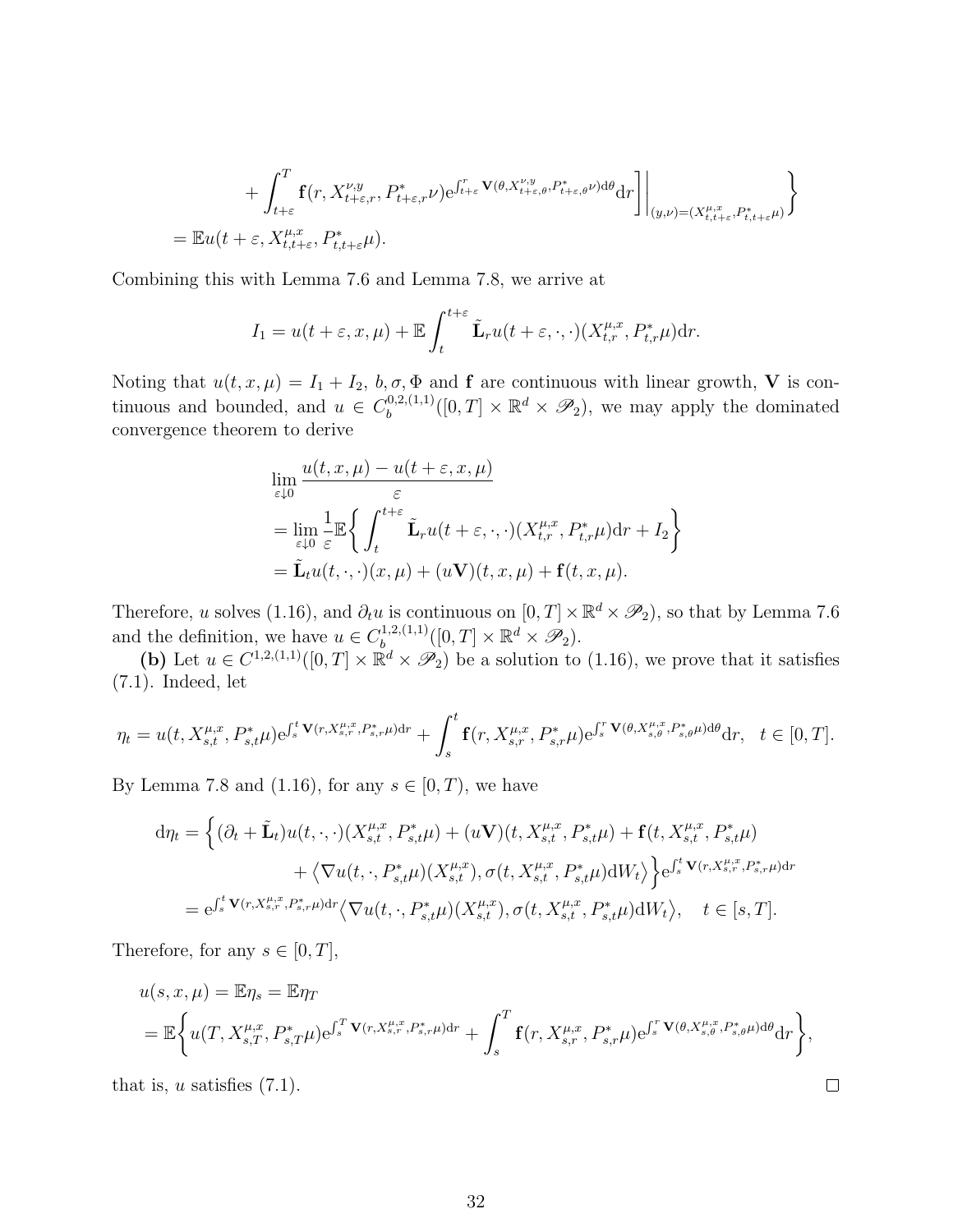# A A natural tangent bundle over  $\mathscr P$

It is well-known how to identify natural tangent bundles over "manifold-like" state spaces M and their corresponding gradients. For this one has to fix a large enough space of "smooth" real-valued functions  $\mathscr F$  ("test functions") on M and for each  $x \in M$  a set of "suitable curves"  $\gamma^x : [0,1] \to M$ ,  $\gamma(0) = x$  along which we can differentiate  $t \mapsto f(\gamma^x(t))$  at  $t = 0$ for all  $f \in \mathscr{F}$ . This construction has been performed in [1], [2] (see also [3], [4], [23], [27], [28], [33], [34]) with the space M being the space  $\Gamma$  of all  $\mathbb{Z}_+$ -valued Radon-measures on a Riemannian manifold, i.e.  $\Gamma$  is the *configuration space* over this manifold. The space  $\mathscr F$  there consists of so-called finitely based smooth functions on Γ. It turns out that in this case the resulting tangent bundle  $(T_{\mu} \Gamma)_{\mu \in \Gamma}$  consists of linear spaces  $T_{\mu} \Gamma$  given by  $\mu$ square integrable sections over the underlying Riemannian manifold. Let us now present the completely analogous construction in the case we are concerned with in this paper, where the underlying Riemannian manifold is  $\mathbb{R}^d$  and  $\Gamma$  is replaced by  $\mathscr{P}(\mathbb{R}^d) =: \mathscr{P}$ . Define (see (2.4))

$$
\mathscr{F}:=\mathscr{F}C^2_b(\mathscr{P})
$$

and for  $\mu \in \mathscr{P}, \phi \in L^2(\mathbb{R}^d \to \mathbb{R}^d, \mu)$ :

 $\gamma^{\mu}_{\phi}$ (A.1)  $\gamma_{\phi}^{\mu}(t) := \mu \circ (\text{Id} + t\phi)^{-1}, \quad t \ge 0.$ 

So, in our case the set of "suitable curves" starting at  $\mu \in \mathscr{P}$  are labelled by  $\phi \in L^2(\mathbb{R}^d \to$  $\mathbb{R}^d, \mu$ ).

Claim: The resulting tangent bundle over  $\mathscr P$  is  $(T_\mu \mathscr P)_{\mu \in \mathscr P} := (L^2(\mathbb R^d \to \mathbb R^d, \mu))_{\mu \in \mathscr P}$ *Proof.* Let  $F \in \mathscr{F} = \mathscr{F}C_b^2(\mathscr{P})$  and  $\mu \in \mathscr{P}$ . Then

$$
(A.2) \tF(\mu) = f(\mu(h_1), \ldots, \mu(h_n)),
$$

for some  $n \in \mathbb{N}$ ,  $h_1, \ldots h_n \in C_b^2(\mathbb{R}^d)$ ,  $f \in C_b^1(\mathbb{R}^n)$  and thus by the chain rule for all  $\phi \in$  $L^2(\mathbb{R}^d \to \mathbb{R}^d, \mu)$ 

$$
\frac{\mathrm{d}}{\mathrm{d}t} F(\gamma_{\phi}^{\mu}(t))_{|t=0}
$$
\n
$$
= \sum_{i=1}^{n} (\partial_{i}f)(\mu(h_{1}), \dots, \mu(h_{n})) \mu(\langle \nabla h_{i}, \phi \rangle_{\mathbb{R}^{d}})
$$
\n
$$
= \left\langle \sum_{i=1}^{n} (\partial_{i}f)(\mu(h_{1}), \dots, \mu(h_{n})) \nabla h_{i}, \phi \right\rangle_{L^{2}(\mathbb{R}^{d} \to \mathbb{R}^{d}, \mu)}
$$
\n(A.3)

Define the corresponding gradient for  $F \in \mathscr{F}C_b^2(\mathscr{P})$  by

(A.4) 
$$
\nabla^{\mathscr{P}} F(\mu) := \sum_{i=1}^{n} (\partial_i f)(\mu(h_1), \cdots, \mu(h_n)) \nabla h_i \in L^2(\mathbb{R}^d \to \mathbb{R}^d, \mu).
$$

 $\Box$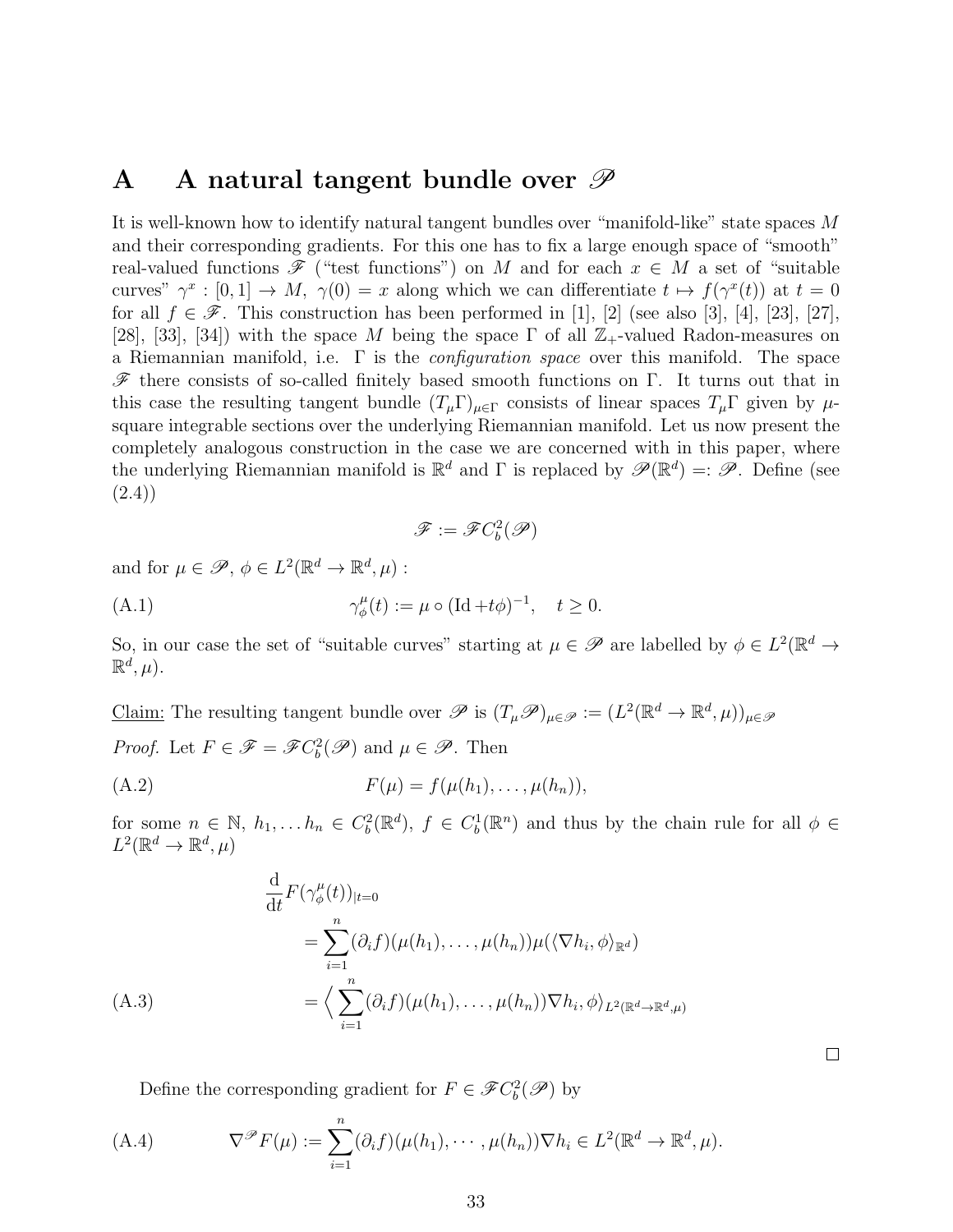Then by (A.3) we have for all  $\phi \in L^2(\mathbb{R}^d \to \mathbb{R}^d, \mu)$ 

(A.5) 
$$
\frac{\mathrm{d}}{\mathrm{d}t} F(\gamma_{\phi}^{\mu}(t))_{|t=0} = \langle \nabla^{\mathscr{P}} F(\mu), \phi \rangle_{L^{2}(\mathbb{R}^{d} \to \mathbb{R}^{d}, \mu)}.
$$

In particular, the definition of  $\nabla^{\mathcal{P}} F$  is independent of the particular representation of F in (A.3).

**Remark A.1.** We note that for  $F \in \mathscr{F}C_b^2(\mathscr{P})$  we have that  $\nabla^{\mathscr{P}}F$  is bounded on  $\mathbb{R}^d$ . So, the right hand side of (A.5) is well-defined also if merely  $\phi \in L^1(\mathbb{R}^d \to \mathbb{R}^d, \mu)$ . For simplicity of notation and extending the inner product we keep the notation

$$
\int \langle \nabla^{\mathscr{P}} F(\mu), \phi \rangle_{\mathbb{R}^d} d\mu =: \langle \nabla^{\mathscr{P}} F(\mu), \phi \rangle_{L^2(\mathbb{R}^d \to \mathbb{R}^d, \mu)}
$$

also in this case in the entire paper.

# Acknowledgements

We would like to thank Marco Rehmeier for pointing out serveral misprints and small errors in an earlier version of this paper.

## References

- [1] S. Albeverio, Y. G. Kondratiev, M. Röckner, *Differential geometry of Poisson spaces*, C. R. Acad. Sci. Paris Sér. I Math. 323(1996), 1129–1134.
- [2] S. Albeverio, Y. G. Kondratiev, M. Röckner, *Canonical Dirichlet operator and distorted* Brownian motion on Poisson spaces C. R. Acad. Sci. Paris Sér. I Math. 323(1996), 1179–1184.
- [3] S. Albeverio, Y. G. Kondratiev, M. Röckner, Analysis and geometry on configuration spaces, J. Funct. Anal. 154(1998), 444–500.
- [4] S. Albeverio, Y. G. Kondratiev, M. Röckner, Analysis and geometry on configuration spaces: the Gibbsian case, J. Funct. Anal. 157(1998), 242–291.
- [5] V. Barbu, M. Röckner, *Probabilistic representation for solutions to nonlinear Fokker-*Planck equations, SIAM J. Math. Anal. 502018, 4246–4260.
- [6] V. Barbu, M. Röckner, *From nonlinear Fokker-Planck equations to solutions of distri*bution dependent SDE, arXiv:1808.10706v2, to appear in Annal. Probab.
- [7] V. Barbu, M. Röckner, *The evolution to equilibrium of solutions to nonlinear Fokker-*Planck equation, arXiv:1904.08291v3.
- [8] V. Barbu, M. Röckner, Uniqueness for nonlinear Fokker-Planck equations and weak uniqueness for McKean-Vlasov SDEs, arXiv:1909.04464.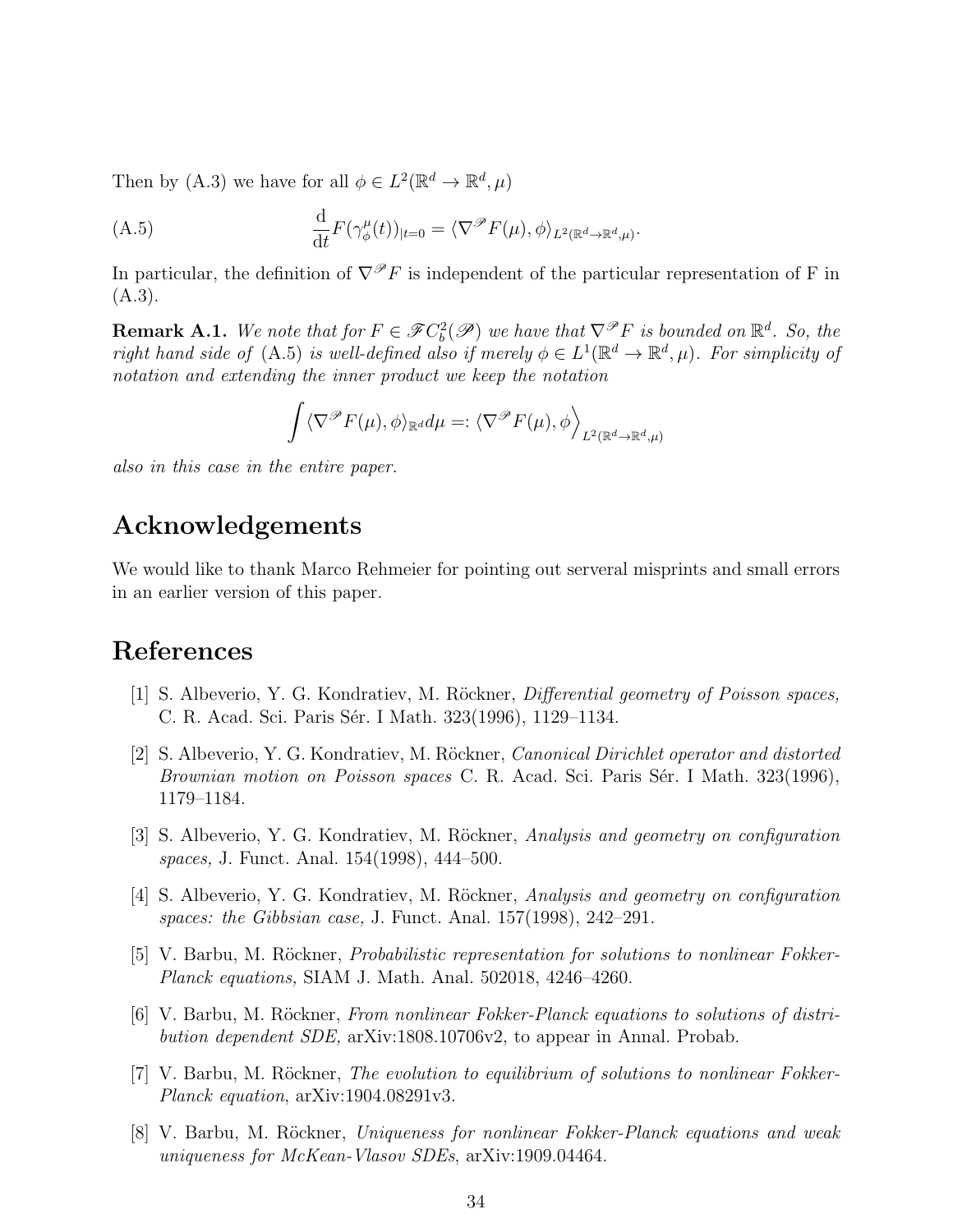- [9] V. I. Bogachev, N. V. Krylov, M. R¨ockner, S.V. Shaposhnikov, Fokker–Planck– Kolmogorov equations, Mathematical Surveys and Monographs 207, American Mathematical Society, Providence, RI, 2015.
- [10] R. Buckdahn, J. Li, S. Peng, C. Rainer, Mean-field stochastic differential equations and associated PDEs, Annal. Probab. 2(2017), 824-878.
- [11] P. Cardaliaguet, Notes on mean field games, P.-L. Lions lectures at College de France, https://www.ceremade.dauphine.fr/∼cardaliaguet/MFG20130420.pdf.
- [12] R. Carmona, F. Delarue, Probabilistic Theory of Mean Field Games with Applications  $I \mathcal{B}$  II, Springer, 2018.
- [13] J.-F. Chassagneux, D. Crisan, F. Delarue, A Probabilistic approach to classical solutions of the master equation for large population equilibria, arXiv:1411.3009v2, 2015.
- [14] P. E. Chaudru de Raynal, Strong well-posedness of McKean-Vlasov stochastic differential equation with Hölder drift,  $arXiv: 1512.08096; 2019:$  hal-01248324v3.
- [15] D. Crisan, E. McMurray, Smoothing properties of McKean–Vlasov SDEs, Probab. Theory Relat. Fields 171(2018), 97–148.
- [16] A. Figalli, Existence and uniqueness of martingale solutions for SDEs with rough or degenerate coefficients, J. Func. Anal. 254(2008), 109–153.
- [17] T. D. Frank, Nonlinear Fokker–Planck Equations, Springer, 2005.
- [18] W. Hammersley, D. Šiška, L. Szpruch, McKean-Vlasov SDE under measure dependent Lyapunov conditions, arXiv:1802.03974v1
- [19] T. Hao, J. Li, Mean-field SDEs with jumps and nonlocal integral-PDEs, Nonlin. Diff. Equat. Appl. 23(2016), 1–51.
- [20] X. Huang, F.-Y. Wang, Distribution dependent SDEs with singular coefficients, Stoch. Proc. Appl. 129(2019), 4747–4770.
- [21] V. N. Kolokoltsov, Nonlinear Markov processes and kinetic equations, Vol. 182. Cambridge Tracts in Mathematics, Cambridge University Press, Cambridge (2010),  $xviii+375.$
- [22] J. Li, Mean-field forward and backward SDEs with jumps and associated nonlocal quasilinear integral-PDEs, Stoch. Proc. Appl. 128(2018), 3118–3180.
- [23] Z.-M. Ma, M. Röckner, *Construction of diffusions on configuration spaces*, Osaka J. Math. 37(2000), 273-314.
- [24] H.P. McKean, Jr., A class of Markov processes associated with nonlinear parabolic equations, Proc. Nat. Acad. Sci. U.S.A. 56(1966), 1907–1911.